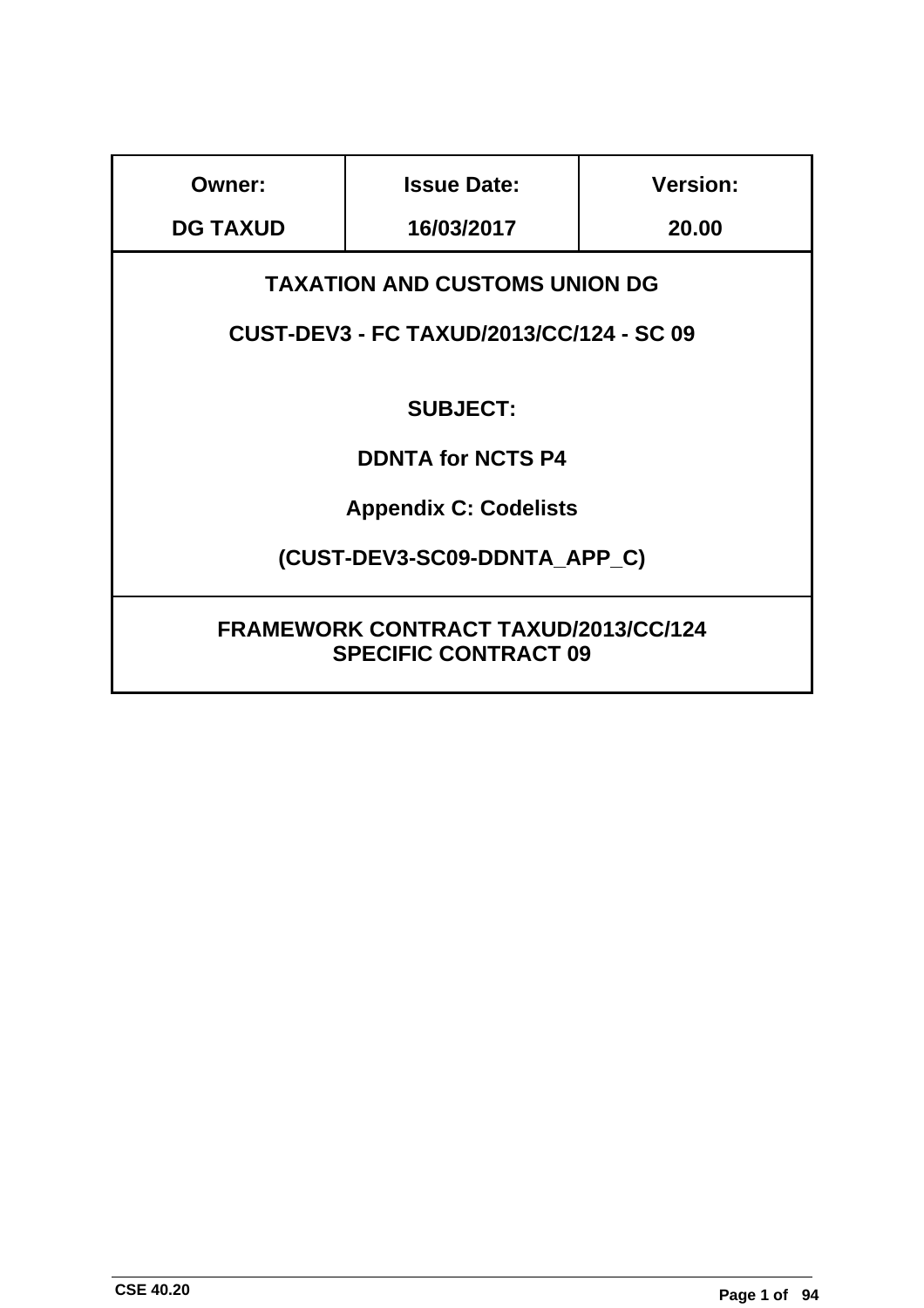**REF:CUST-DEV3-SC09-DDNTA\_APP\_C Appendix C: Codelists**

**1. Introduction**

## **1. Introduction**

This appendix lists the available code lists in order of code list number:

- The Technical Codes for which the values given here in the DDNTA for NCTS P4 are definitive

- The Business Codes (those identified in the FTSS-AES Addendum [A4] for which the definitive values are those loaded into the Common Services Reference Data and available for download to NAs. Therefore, those values are not presented or only presented for information.

Each code list is structured as follows :

| Number      | Number used in DDNTA for NCTS P4 Appendix J Correlation tables.         |
|-------------|-------------------------------------------------------------------------|
| Name        | Name, in most cases resembling the name of the relevant attribute(s).   |
| Format      | Type of code and thus of the attributes to which the code list applies. |
| Technical   | A flag to indicate if the codelist as a whole is a Technical Codelist.  |
| Details     | Exceptions, relevant attributes.                                        |
| Code        | Values.                                                                 |
| Description | Meaning of each value.                                                  |
| Remarks     | Exceptions or remarks concerning a particular value.                    |

Note that the technical codes included in Business Code Lists will be maintained by the CS/RD, since the Business Code Lists as whole are maintained by CS/RD.

Please also note that due to a technical limitation of the Adobe Acrobat Writer, some characters may not be displayed properly.

Additional codes can be defined at national level in a separate National Code List. These codes will only be used within the National and External Domains and NOT the Common Domain. Therefore they will be under the control of the National Helpdesk and will be communicated within that NA.

## **DDNA RFC-List Alignment**

The specific Appendix is aligned to DDNA RFC-List V0.29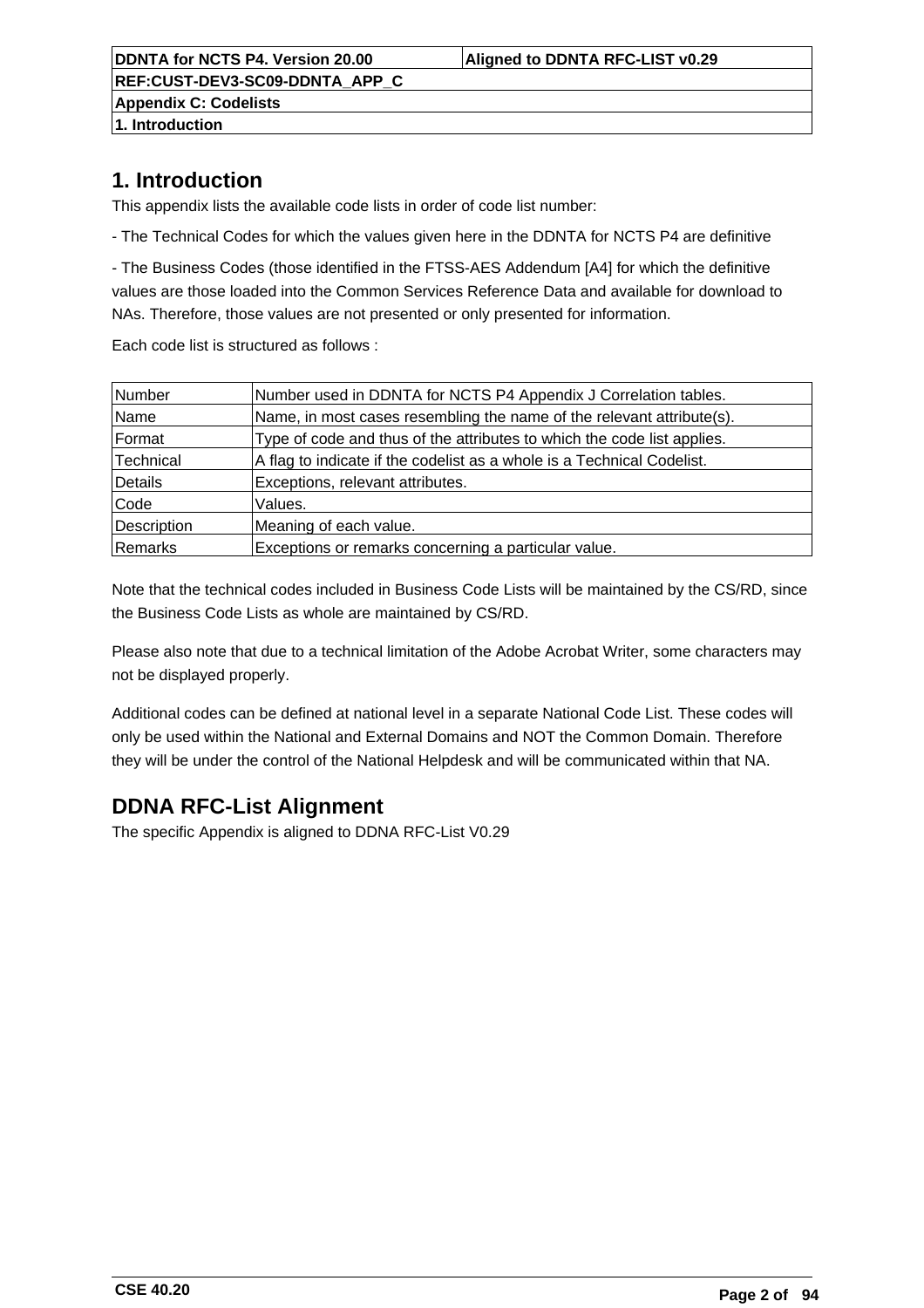**Appendix C: Codelists**

**2. List of available Technical Code Lists**

# **2. List of available Technical Code Lists**

| <b>Number</b> | <b>Title</b>                                  | <b>Format</b>   |
|---------------|-----------------------------------------------|-----------------|
| <b>CL001</b>  | NCTS UN/EDIFACT Message Types                 | an.6            |
| CL002         | Message types for CUSDEC                      | an $6$          |
| CL003         | Message types for CUSRES                      | an $6$          |
| <b>CL004</b>  | Message types for GESMES                      | an $6$          |
| <b>CL005</b>  | Message types for PARTTC                      | an $6$          |
| CL006         | Message types for FUNACK                      | an.6            |
| <b>CL007</b>  | Message types for CONTRL                      | an $6$          |
| CL021         | Syntax identifier                             | a4              |
| CL022         | Syntax version number                         | n1              |
| CL023         | Error Codes for EDI NCK                       | n.2             |
| CL024         | <b>Modification Type</b>                      | a1              |
| CL025         | Address type                                  | a1              |
| CL026         | Month of Year                                 | an2             |
| <b>CL027</b>  | Flag                                          | n1              |
| <b>CL028</b>  | First/Last                                    | a1              |
| CL032         | <b>Action Codes</b>                           | an.3            |
| CL033         | Interchange Service Segment Tags              | a3              |
| CL034         | Message Service Segment Tags                  | a3              |
| CL035         | <b>Version Numbers</b>                        | an.3            |
| CL036         | <b>Release Numbers</b>                        | an.3            |
| <b>CL037</b>  | <b>Controlling Agencies</b>                   | an.2            |
| CL049         | <b>Functional Error Codes</b>                 | n <sub>2</sub>  |
| CL053         | Prefix-Suffix level                           | an1             |
| <b>CL060</b>  | Message Types                                 | an $6$          |
| <b>CL064</b>  | Sensitive Goods Code                          | n.2             |
| CL065         | <b>UNOD Languages</b>                         | a2              |
| CL066         | <b>UNOF Languages</b>                         | a2              |
| <b>CL068</b>  | <b>Business Functionality Code</b>            | a1              |
| <b>CL070</b>  | Country Codes (Customs Office Lists)          | a2              |
| CL071         | Country Codes (Guarantee Management - non EC) | a2              |
| CL074         | Message types for BANSTA                      | an $6$          |
| <b>CL077</b>  | Message types for FINSTA                      | an6             |
| <b>CL078</b>  | Message types for SANCRT                      | an $6$          |
| CL079         | System Unavailability Type                    | a1              |
| <b>CL080</b>  | <b>UNOH Languages</b>                         | a2              |
| CL081         | CS/MIS status                                 | an <sub>2</sub> |
| CL082         | CSI returned code                             | n1              |
| CL083         | MRN Follow up queries (Role A & Role B)       | a2              |
| <b>CL084</b>  | CS/MIS status explanation code                | n.2             |
| <b>CL085</b>  | <b>UNOE languages</b>                         | a2              |
| CL105         | Day in the week                               | n1              |
| <b>CL110</b>  | <b>UNOG languages</b>                         | a2              |
| <b>CL111</b>  | <b>UNOC languages</b>                         | a2              |
| <b>CL117</b>  | Security indicator                            | n1              |
| CL136         | <b>Custom System</b>                          | n.2             |
| <b>CL137</b>  | <b>UNOK Languages</b>                         | a2              |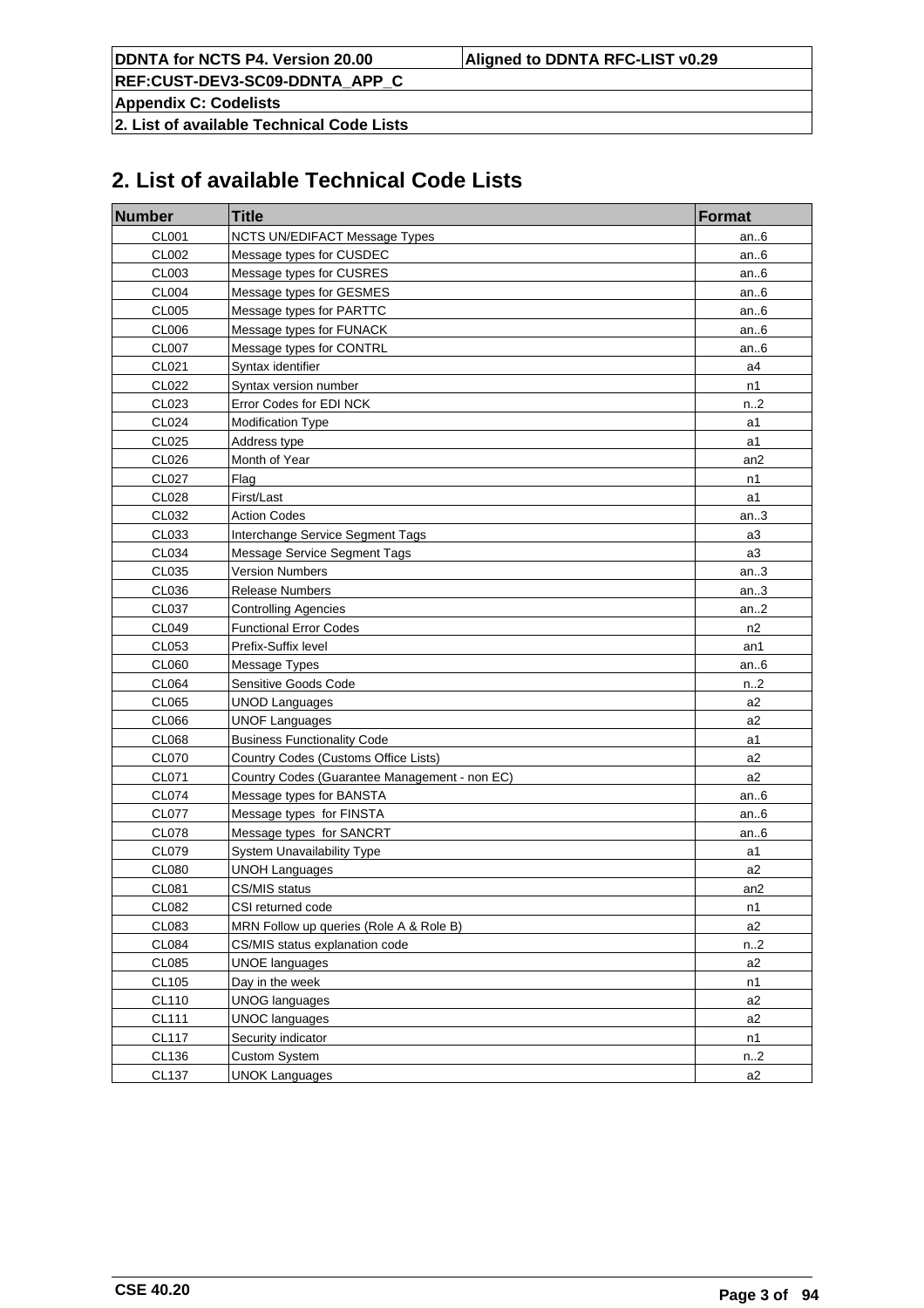**Appendix C: Codelists**

**3. List of available Business Code Lists**

# **3. List of available Business Code Lists**

| <b>Number</b> | Title                                                                                       | <b>Format</b>    |
|---------------|---------------------------------------------------------------------------------------------|------------------|
| <b>CL008</b>  | Country Codes (full list)                                                                   | a2               |
| CL009         | Country Codes (Common Transit)                                                              | a2               |
| CL010         | Country Codes (Community)                                                                   | a2               |
| CL011         | <b>Country Regime</b>                                                                       | an3              |
| CL012         | Language Codes                                                                              | a2               |
| CL013         | Document Type (Common)                                                                      | an4              |
| CL014         | Previous document type (Common)                                                             | an $6$           |
| CL015         | Geo Info Codes                                                                              | an $6$           |
| CL017         | Kind of Packages                                                                            | an <sub>2</sub>  |
| <b>CL018</b>  | <b>Transport Mode</b>                                                                       | n <sub>1</sub> 2 |
| CL020         | Traffic type                                                                                | an.3             |
| CL029         | Response Code                                                                               | n <sub>1</sub> 2 |
| CL031         | Type of Declaration Transit/Export Procedures                                               | an5              |
| CL039         | Additional Information ID (Common)                                                          | an $5$           |
| CL041         | Control Indicator RoC/ GI-RoC                                                               | an <sub>2</sub>  |
| CL043         | AAR/AER rejection reason                                                                    | n2               |
| <b>CL044</b>  | ATR rejection reason code                                                                   | an.2             |
| <b>CL045</b>  | Amendment rejection motivation code                                                         | n1               |
| <b>CL046</b>  | Diversion rejection                                                                         | an.2             |
| <b>CL047</b>  | Control result                                                                              | an2              |
| <b>CL048</b>  | <b>Currency Codes</b>                                                                       | an3              |
| CL050         | Guarantee Monitoring codes                                                                  | n1               |
| CL051         | Guarantee Type codes                                                                        | an1              |
| CL052         | Invalid guarantee reason codes                                                              | an.3             |
| CL054         | Query identifier                                                                            | n1               |
| CL056         | Role                                                                                        | an3              |
| CL057         | <b>Statistics Type</b>                                                                      | an4              |
| CL058         | <b>Customs Operation State Types</b>                                                        | an $3$           |
| CL059         | Unit of Measure                                                                             | a3               |
| CL062         | Sensitive Goods Commodity Code                                                              | an $6$           |
| CL063         | Country Codes (Common Transit outside Community)                                            | a2               |
| CL067         | Specific notes code                                                                         | an $6$           |
| CL069         | Discrepancies Solved Notification Code                                                      | an.2             |
| <b>CL094</b>  | Representative status code                                                                  | n1               |
| <b>CL095</b>  | Risk analysis result code                                                                   | an1              |
| <b>CL096</b>  | Specific circumstance indicator                                                             | a1               |
| CL101         | UN dangerous goods code                                                                     | an4              |
| CL116         | Transport charges - Method of payment                                                       | a1               |
| <b>CL118</b>  | Requested information code                                                                  | n1               |
| <b>CL119</b>  | <b>Information Code</b>                                                                     | n2               |
| <b>CL138</b>  | Country Codes (Functioning as 'Contracting parties to the Convention on Common<br>Transit') | a2               |
| CL139         | Country Codes (Functioning as 'non-EU common transit countries')                            | a2               |
| <b>CL141</b>  | <b>Customs Offices</b>                                                                      | an8              |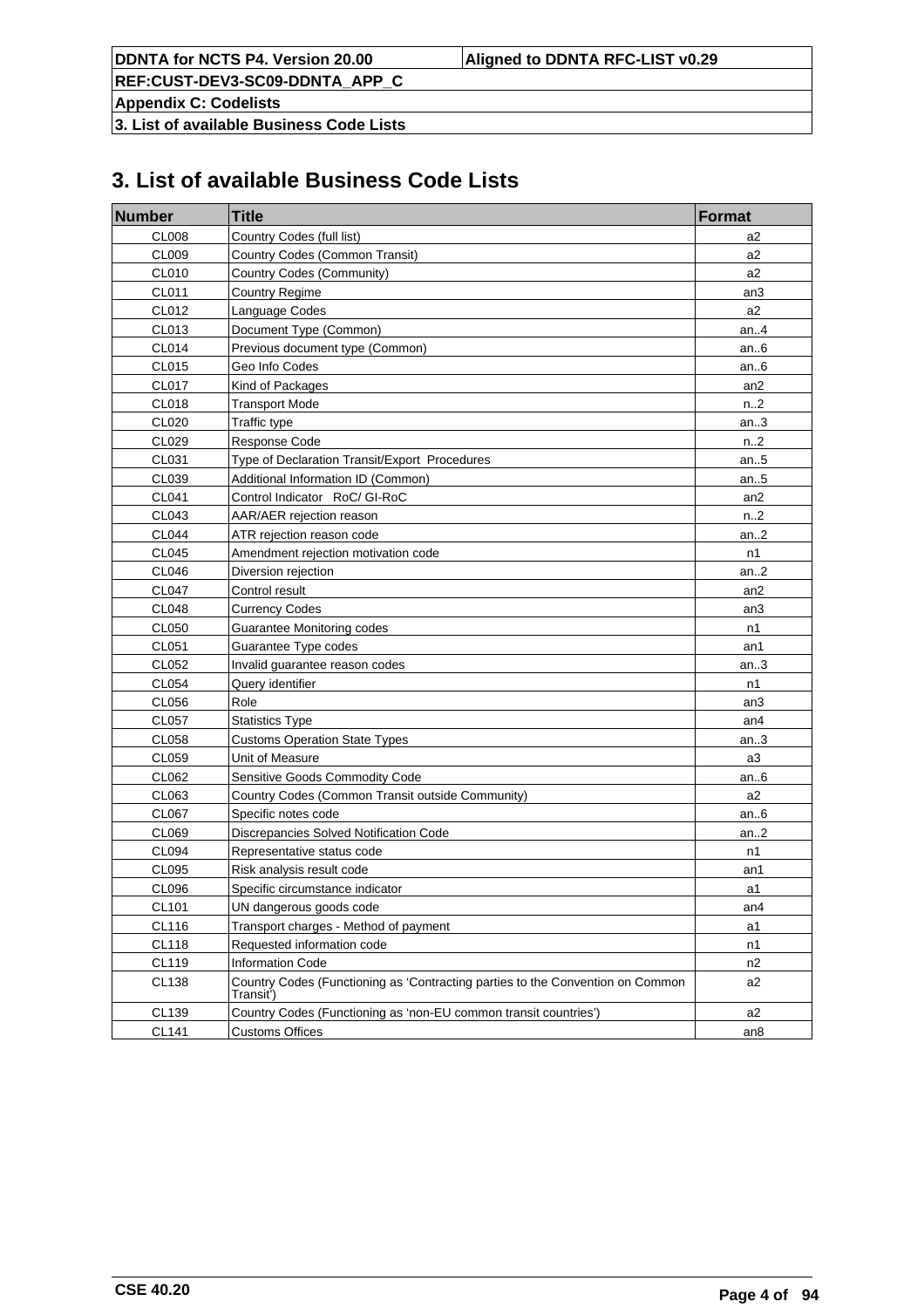**Appendix C: Codelists**

**CL001. NCTS UN/EDIFACT Message Types**

# **CL001. NCTS UN/EDIFACT Message Types**

### **Details:**

Used for attribute MESSAGE ERRORS.Message Type.

### **Format:**

an..6

### **Type:**

| Code          | Description                                                        | <b>Remarks</b> |
|---------------|--------------------------------------------------------------------|----------------|
| BANSTA        | <b>Banking Status Message</b>                                      |                |
| <b>CUSDEC</b> | Customs declaration                                                |                |
| <b>CUSRES</b> | Customs response                                                   |                |
| <b>FINSTA</b> | Financial statement of an account message                          |                |
| <b>GESMES</b> | <b>General Statistics Message</b>                                  |                |
| <b>PARTTC</b> | Party Information Message                                          |                |
| SANCRT        | International movement of goods governmental<br>regulatory message |                |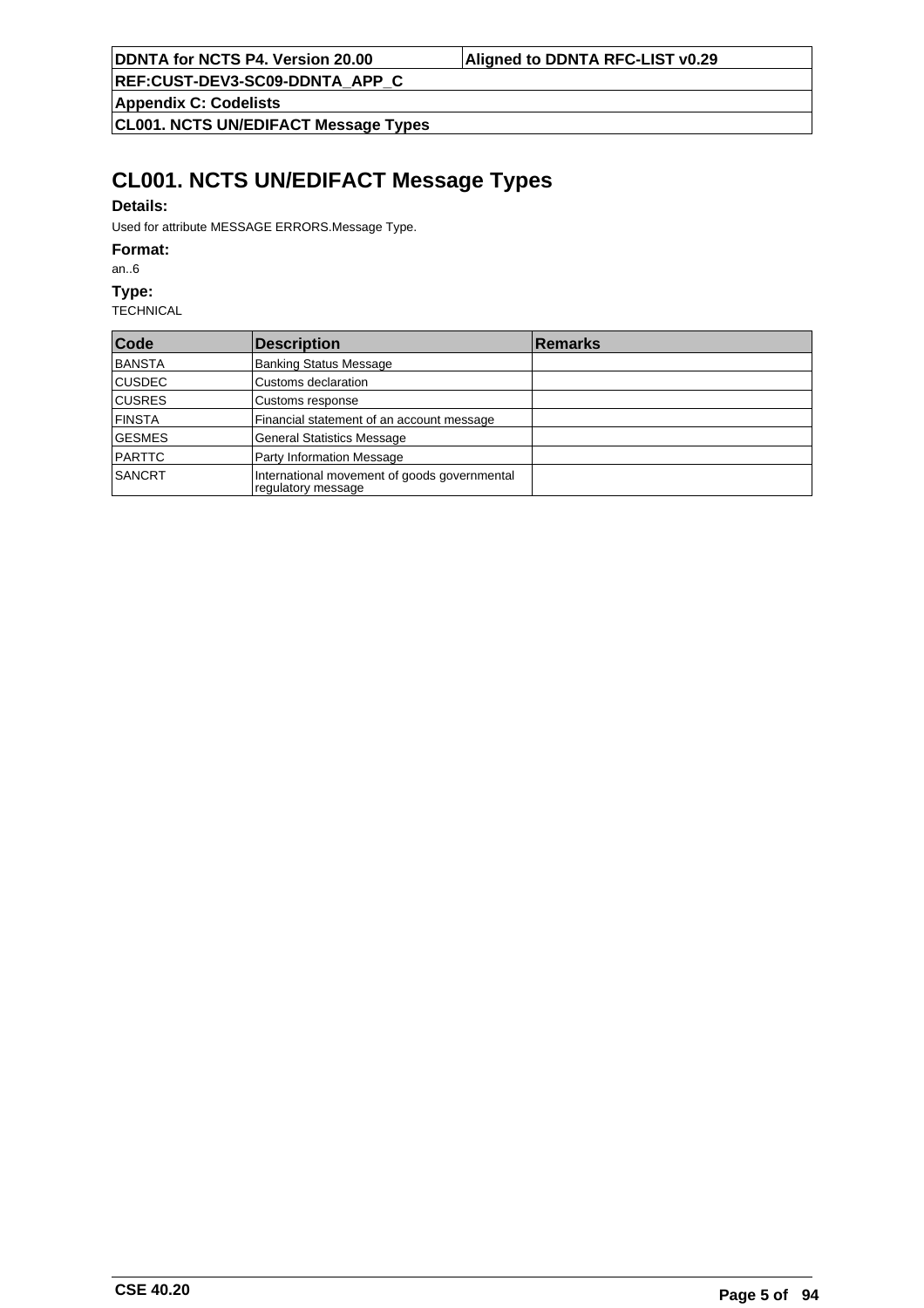**Appendix C: Codelists**

**CL002. Message types for CUSDEC**

# **CL002. Message types for CUSDEC**

### **Details:**

Used for attribute MESSAGE ERRORS.Association assigned code and MESSAGE.Message Type.

The codelist that is used in the TMS is codelist 60.

**Format:**

an..6

**Type:**

| Code          | <b>Description</b>                | <b>Remarks</b>    |
|---------------|-----------------------------------|-------------------|
| <b>CC004A</b> | Amendment acceptance              | Values for CUSDEC |
| <b>CC007A</b> | Arrival notification              | Values for CUSDEC |
| <b>CC013B</b> | Declaration amendment             | Values for CUSDEC |
| <b>CC014A</b> | Declaration cancellation request  | Values for CUSDEC |
| <b>CC015A</b> | Declaration data                  | Values for CUSDEC |
| <b>CC015B</b> | Declaration data                  | Values for CUSDEC |
| <b>CC017B</b> | Departure control results         | Values for CUSDEC |
| <b>CC019A</b> | Discrepancies                     | Values for CUSDEC |
| CC021A        | AAR rejection notification        | Values for CUSDEC |
| CC023A        | Guarantor notification            | Values for CUSDEC |
| <b>CC029B</b> | <b>Release for Transit</b>        | Values for CUSDEC |
| <b>CC043A</b> | Unloading permission              | Values for CUSDEC |
| <b>CC044A</b> | Unloading remarks                 | Values for CUSDEC |
| <b>CC045A</b> | Write-off notification            | Values for CUSDEC |
| <b>CC051B</b> | No Release for Transit            | Values for CUSDEC |
| <b>CC054A</b> | Request of release                | Values for CUSDEC |
| <b>CC055A</b> | Guarantee not valid               | Values for CUSDEC |
| <b>CC100A</b> | Ask for documents                 | Values for CUSDEC |
| <b>CC140A</b> | Request on non-arrived movement   | Values for CUSDEC |
| <b>CD001B</b> | Anticipated arrival record        | Values for CUSDEC |
| <b>CD002A</b> | <b>AAR Request</b>                | Values for CUSDEC |
| <b>CD003B</b> | <b>AAR Response</b>               | Values for CUSDEC |
| <b>CD010A</b> | Cancellation notification         | Values for CUSDEC |
| <b>CD011A</b> | Sensitive goods notification      | Values for CUSDEC |
| CD012B        | AAR-TIR-SPEED                     | Values for CUSDEC |
| <b>CD018B</b> | Destination control results       | Values for CUSDEC |
| <b>CD020A</b> | Discrepancies solved notification | Values for CUSDEC |
| <b>CD027A</b> | Movement query                    | Values for CUSDEC |
| <b>CD038B</b> | Response to Movement Query        | Values for CUSDEC |
| <b>CD050B</b> | <b>ATR</b>                        | Values for CUSDEC |
| <b>CD059A</b> | Cancel enquiry notification       | Values for CUSDEC |
| <b>CD114A</b> | <b>ATR Request</b>                | Values for CUSDEC |
| <b>CD115B</b> | <b>ATR Response</b>               | Values for CUSDEC |
| <b>CD118A</b> | <b>NCF</b>                        | Values for CUSDEC |
| <b>CD142A</b> | <b>Enquiry Request</b>            | Values for CUSDEC |
| <b>CD144A</b> | <b>Enquiry information</b>        | Values for CUSDEC |
| <b>CD145A</b> | Enquiry information request       | Values for CUSDEC |
| <b>CD150A</b> | Recovery request                  | Values for CUSDEC |
| <b>CD152A</b> | Recovery dispatch notification    | Values for CUSDEC |
| <b>CD200A</b> | Guarantee check                   | Values for CUSDEC |
| CD203A        | Guarantee use                     | Values for CUSDEC |
| CD204A        | Guarantee use cancellation        | Values for CUSDEC |
| CD209A        | Credit reference amount           | Values for CUSDEC |
| CD904A        | Status request                    | Values for CUSDEC |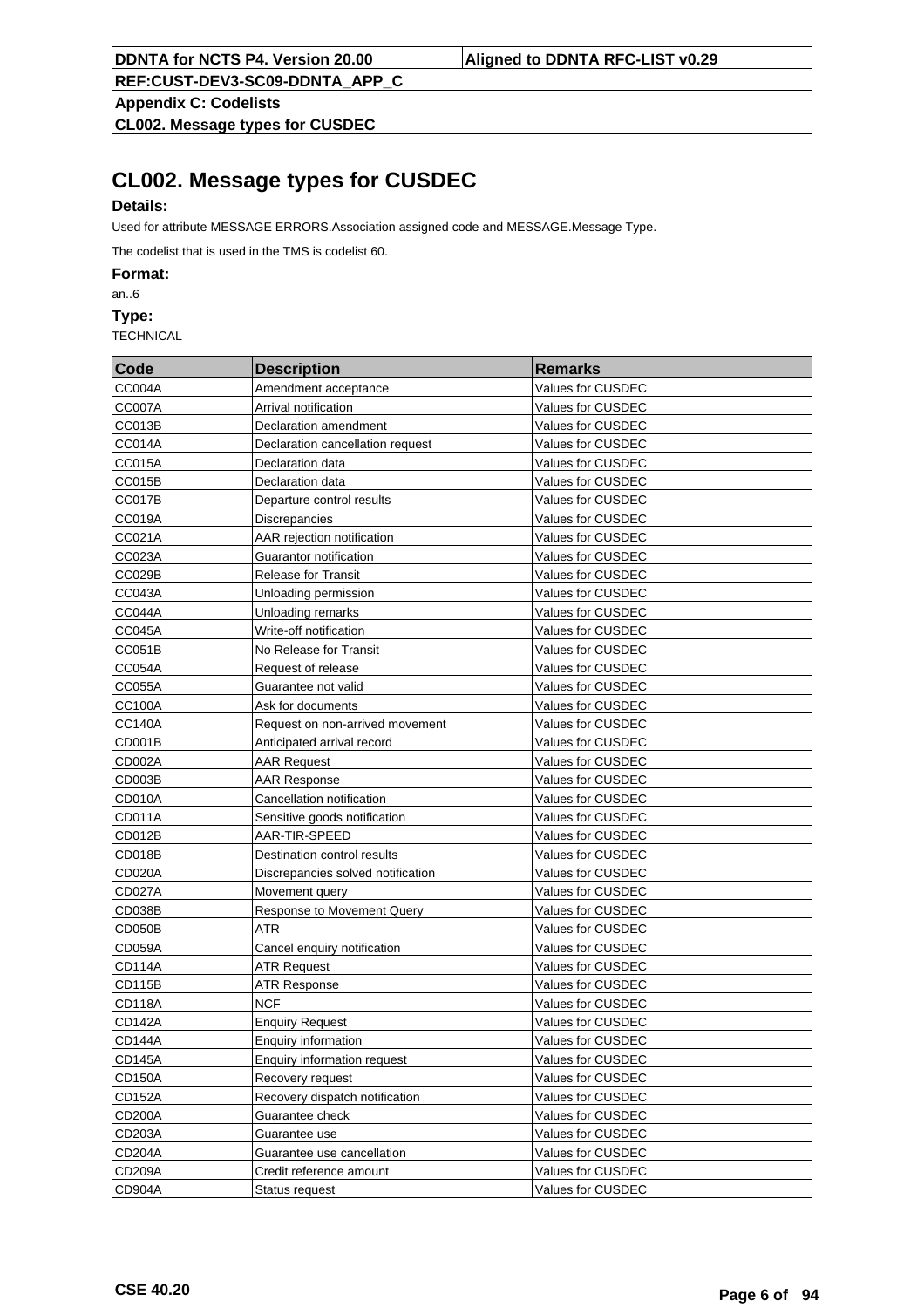**Appendix C: Codelists**

**CL003. Message types for CUSRES**

# **CL003. Message types for CUSRES**

### **Details:**

Used for attribute MESSAGE ERRORS.Association assigned code and MESSAGE.Message Type.

The codelist that is used in the TMS is codelist 60.

**Format:**

an..6

**Type:**

| Code                | <b>Description</b>                     | <b>Remarks</b>    |
|---------------------|----------------------------------------|-------------------|
| CC009A              | Cancellation decision                  | Values for CUSRES |
| CC025A              | Goods release notification             | Values for CUSRES |
| CC028A              | <b>MRN</b> allocated                   | Values for CUSRES |
| <b>CC035A</b>       | <b>Recovery Notification</b>           | Values for CUSRES |
| CC060A              | Control decision notification          | Values for CUSRES |
| CC141A              | Information about non-arrived movement | Values for CUSRES |
| CC928A              | Positive Acknowledge                   | Values for CUSRES |
| CD006A              | Arrival advice                         | Values for CUSRES |
| CD024A              | Forward arrival advice                 | Values for CUSRES |
| CD063A              | Recovery Communication                 | Values for CUSRES |
| CD143A              | <b>Enquiry Response</b>                | Values for CUSRES |
| CD151A              | Recovery acceptance notification       | Values for CUSRES |
| CD <sub>201</sub> A | Guarantee check result                 | Values for CUSRES |
| CD <sub>205</sub> A | Guarantee use result                   | Values for CUSRES |
| CD901B              | Cancellation acknowledgement           | Values for CUSRES |
| CD905A              | Status response                        | Values for CUSRES |
| CD913A              | Upload parsing response                | Values for CUSRES |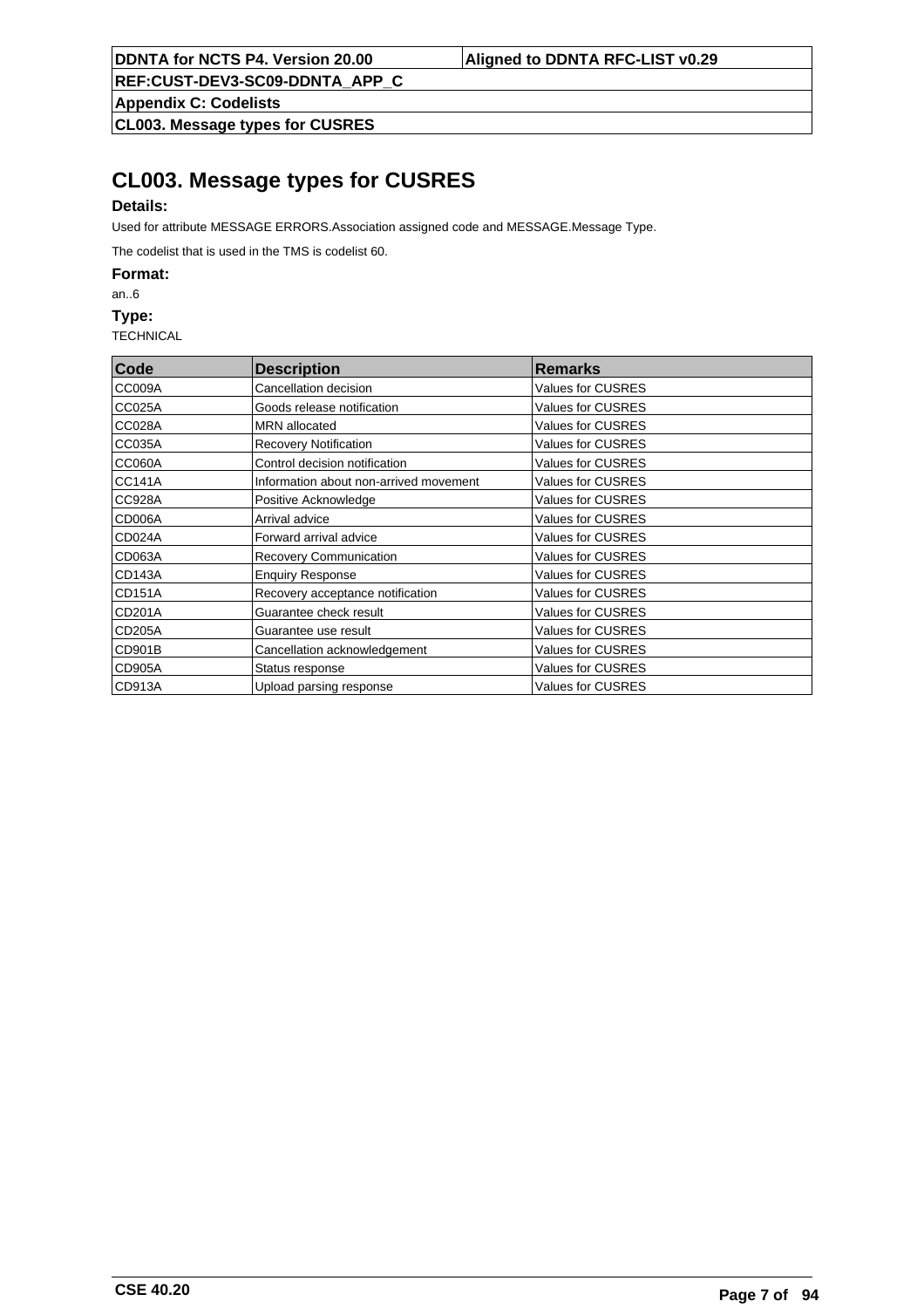**Appendix C: Codelists**

**CL004. Message types for GESMES**

# **CL004. Message types for GESMES**

### **Details:**

Used for attribute MESSAGE ERRORS.Association assigned code and MESSAGE.Message Type.

The codelist that is used in the TMS is codelist 60.

**Format:**

an..6

**Type:**

| Code              | <b>Description</b>                                           | <b>Remarks</b>    |
|-------------------|--------------------------------------------------------------|-------------------|
| CD032B            | Notification of Common Reference Data<br>IModification to ND | Values for GESMES |
| CD411B            | Sending of statistics data                                   | Values for GESMES |
| CD916A            | Common RD Request                                            | Values for GESMES |
| $\mathsf{CD932B}$ | Common RD Data                                               | Values for GESMES |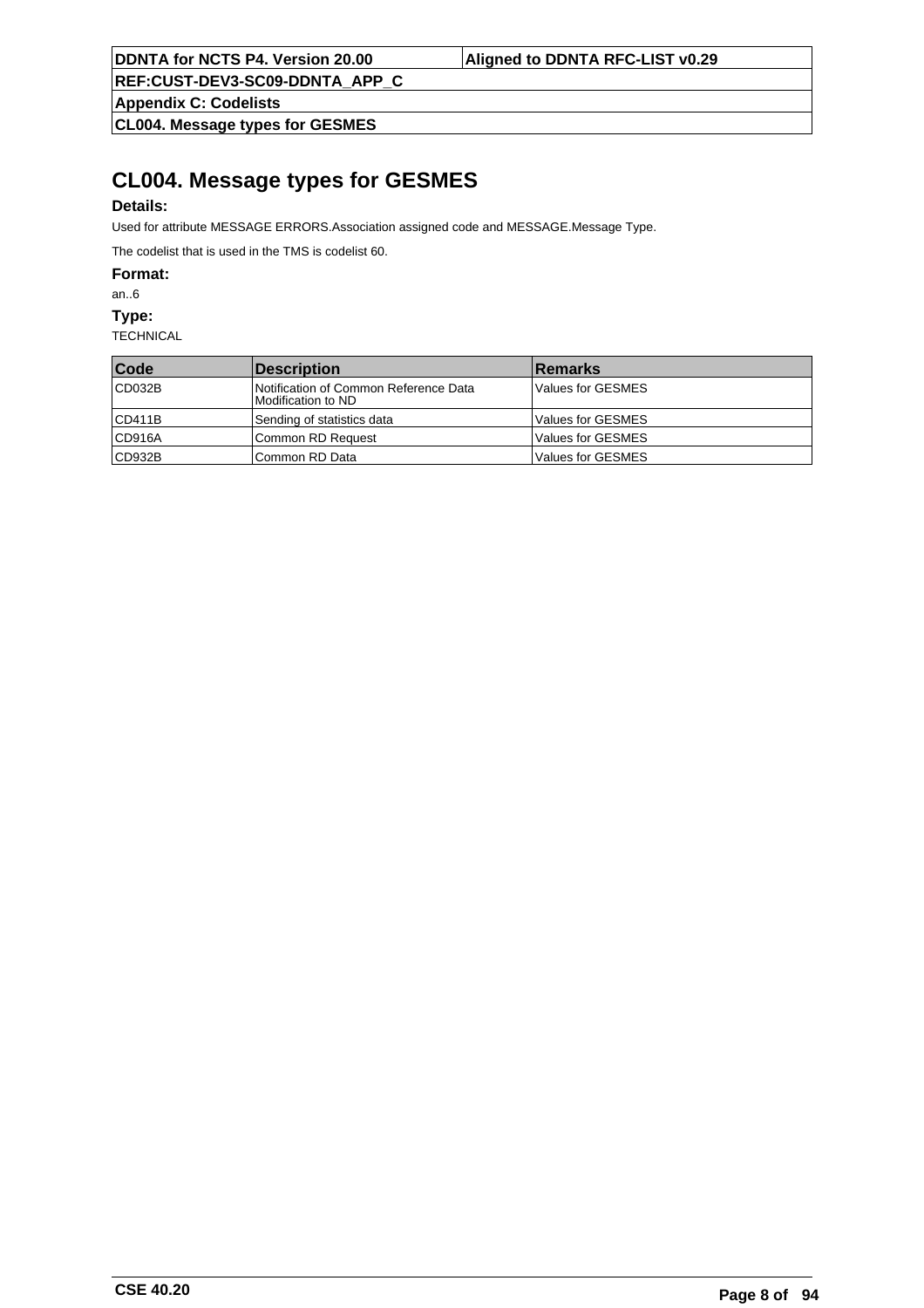**Appendix C: Codelists**

**CL005. Message types for PARTTC**

# **CL005. Message types for PARTTC**

### **Details:**

Used for attribute MESSAGE ERRORS.Association assigned code and MESSAGE.Message Type.

The codelist that is used in the TMS is codelist 60.

**Format:**

an..6

**Type:**

| Code   | Description                                                         | <b>Remarks</b>      |
|--------|---------------------------------------------------------------------|---------------------|
| CD030B | Notification of customs offices modification to<br>common domain    | Values for PARTTC   |
| CD031B | Notification of customs offices modification to<br>Inational domain | Values for PARTTC   |
| CD914A | ICOL reauest                                                        | l Values for PARTTC |
| CD931B | ICOL DATA                                                           | l Values for PARTTC |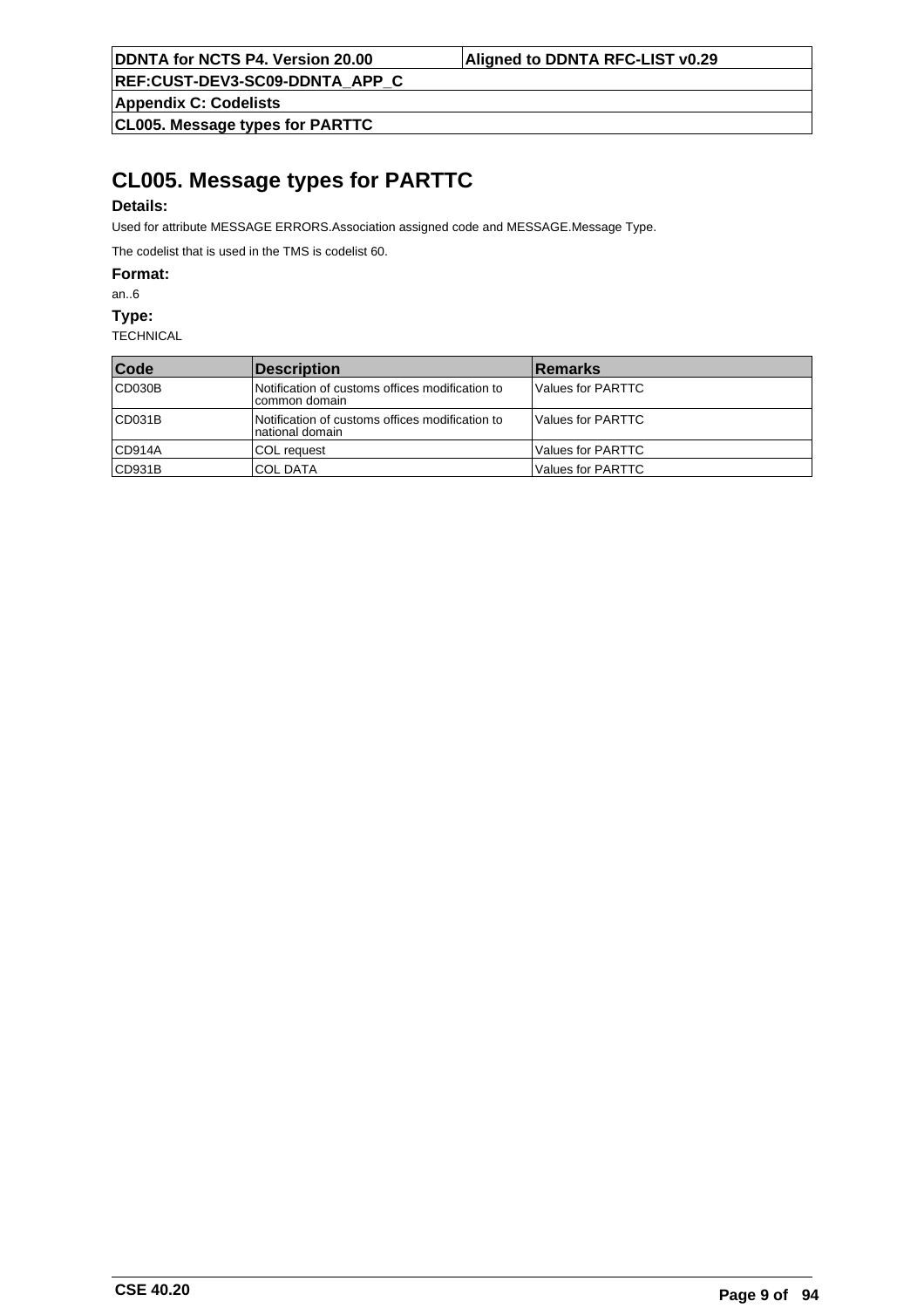**Appendix C: Codelists**

**CL006. Message types for FUNACK**

# **CL006. Message types for FUNACK**

### **Details:**

Used for attribute MESSAGE ERRORS.Association assigned code and MESSAGE.Message Type.

The codelist that is used in the TMS is codelist 60.

**Format:**

an..6

**Type:**

| Code   | Description                    | <b>Remarks</b>      |
|--------|--------------------------------|---------------------|
| CC005A | Amendment Rejection            | l Values for FUNACK |
| CC008A | Arrival notification rejection | Values for FUNACK   |
| CC016A | Declaration rejected           | Values for FUNACK   |
| CC058A | Unloading remarks rejection    | Values for FUNACK   |
| CC062A | Release request rejection      | Values for FUNACK   |
| CD906A | Functional NACK                | Values for FUNACK   |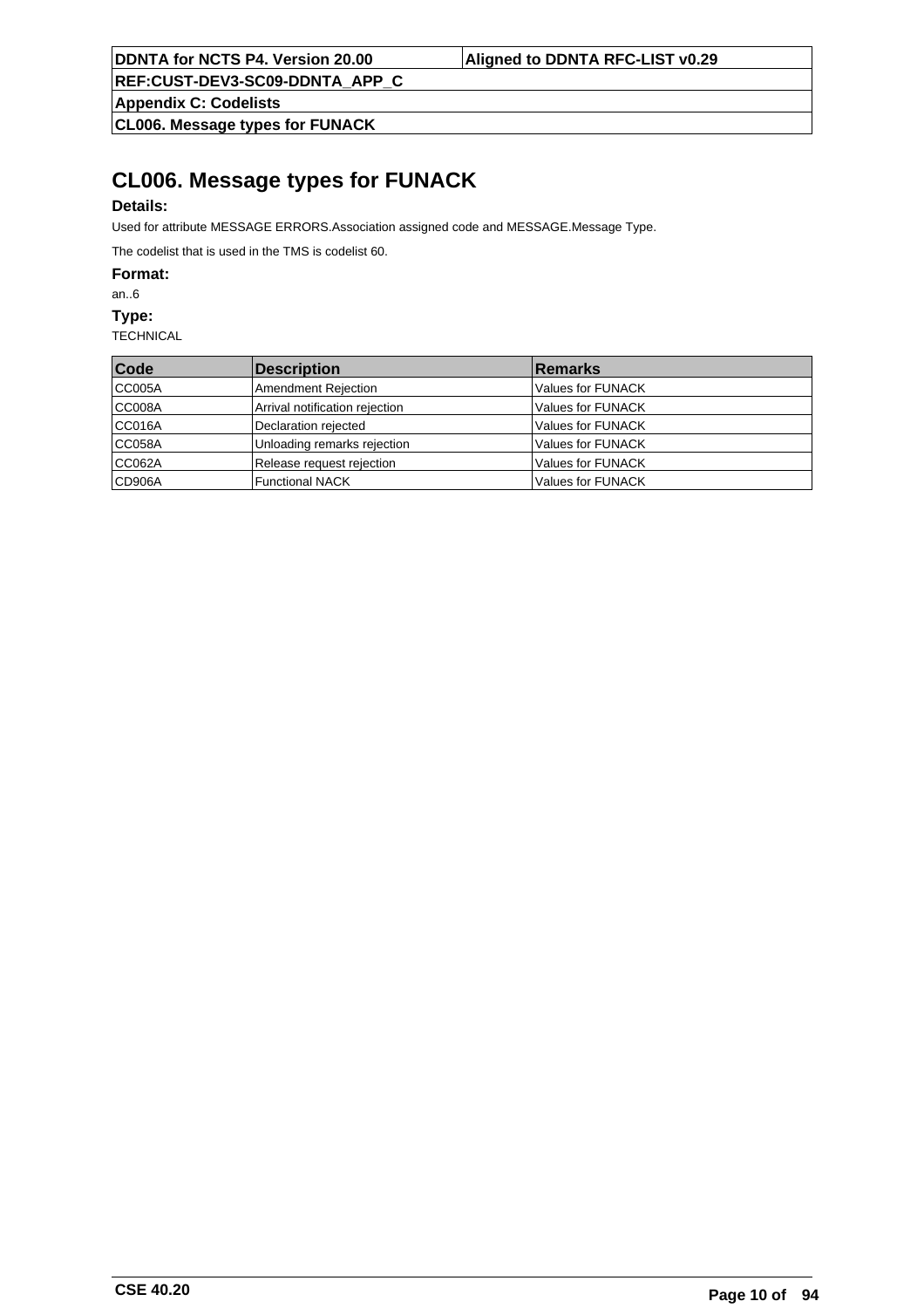**DDNTA for NCTS P4. Version 20.00 Aligned to DDNTA RFC-LIST v0.29**

**REF:CUST-DEV3-SC09-DDNTA\_APP\_C**

**Appendix C: Codelists**

**CL007. Message types for CONTRL**

# **CL007. Message types for CONTRL**

### **Details:**

Used for attribute MESSAGE ERRORS.Association assigned code and MESSAGE.Message Type.

The codelist that is used in the TMS is codelist 60.

**Format:**

an..6

**Type:**

| Code   | <i><b>Description</b></i> | ⊺Remarks          |
|--------|---------------------------|-------------------|
| CD907A | <b>IEDIFACT NACK</b>      | Values for CONTRL |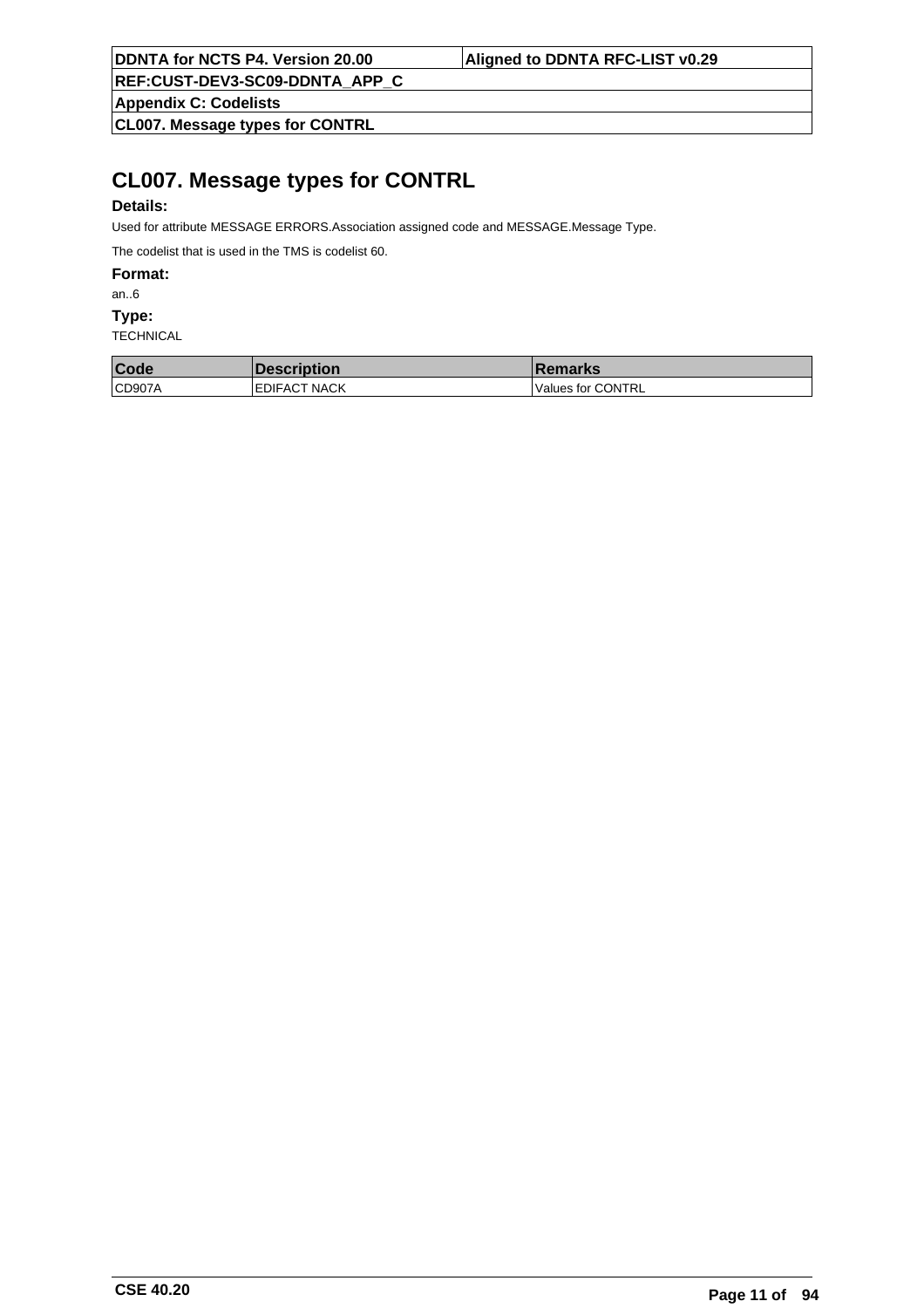**Appendix C: Codelists**

**CL008. Country Codes (full list)**

# **CL008. Country Codes (full list)**

### **Details:**

Code to specify countries based on the ISO3166-1 for NCTS, and based on COM Regulation No.1106/2012 implementing Regulation (EC) No 471/2009 for the other trans-European systems (incl. ECS, ICS, EOS, COPIS)). Codelist is maintained in CS/RD2. Values are shown for illustration only.

### **Format:**

a2

### **Type:**

| Code | Description | <b>Remarks</b> |
|------|-------------|----------------|
| AI   | Anguilla    |                |
| lat  | Austria     |                |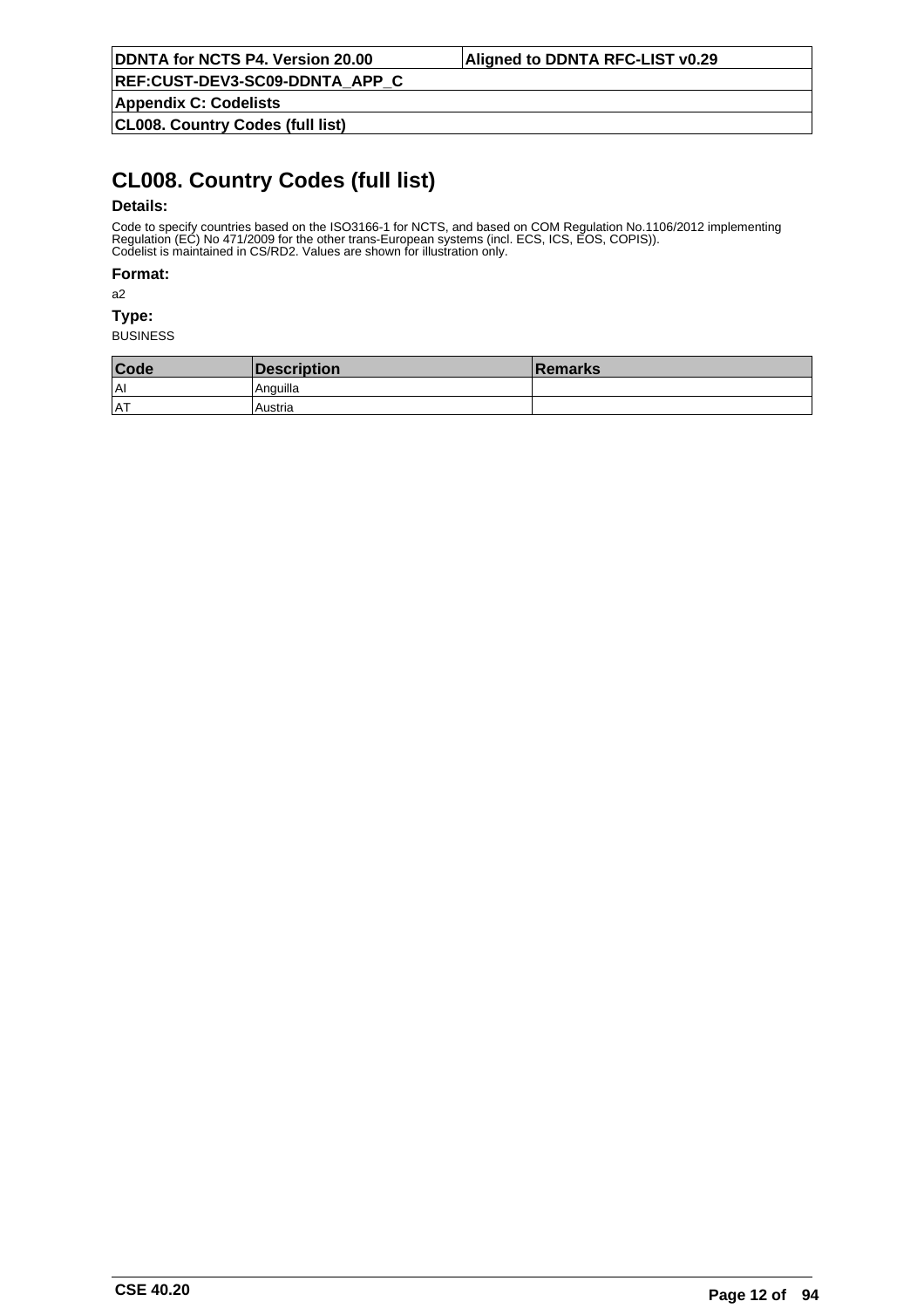**Appendix C: Codelists**

**CL009. Country Codes (Common Transit)**

# **CL009. Country Codes (Common Transit)**

### **Details:**

This codelist is a Business Codelist maintained in CS/RD2 and can be found by selecting the countries with country regime different from OTH. Values are shown for illustration only.

**Format:**

a2

**Type:**

| Code | Description | <b>Remarks</b> |
|------|-------------|----------------|
| AT   | Austria     |                |
| BE   | l Belaium   |                |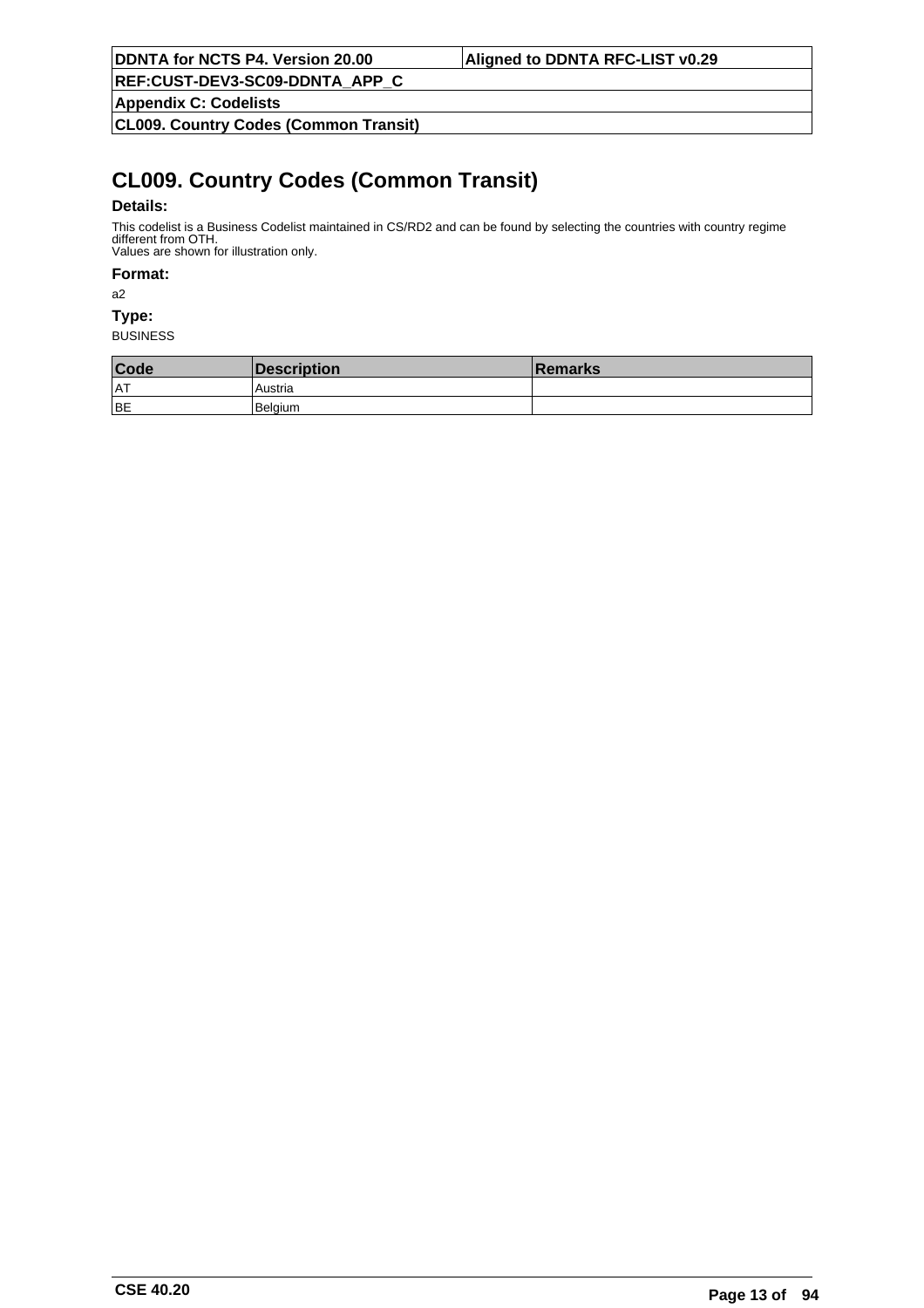**Appendix C: Codelists**

**CL010. Country Codes (Community)**

# **CL010. Country Codes (Community)**

### **Details:**

This codelist is a Business Codelist maintained in CS/RD2 and can be found by selecting the countries with country regime equal to EEC. Values are shown for illustration only.

### **Format:**

a2

### **Type:**

| Code | <b>Description</b> | ∣Remarks |
|------|--------------------|----------|
| 1AT  | Austria            |          |
| BE   | l Belaium          |          |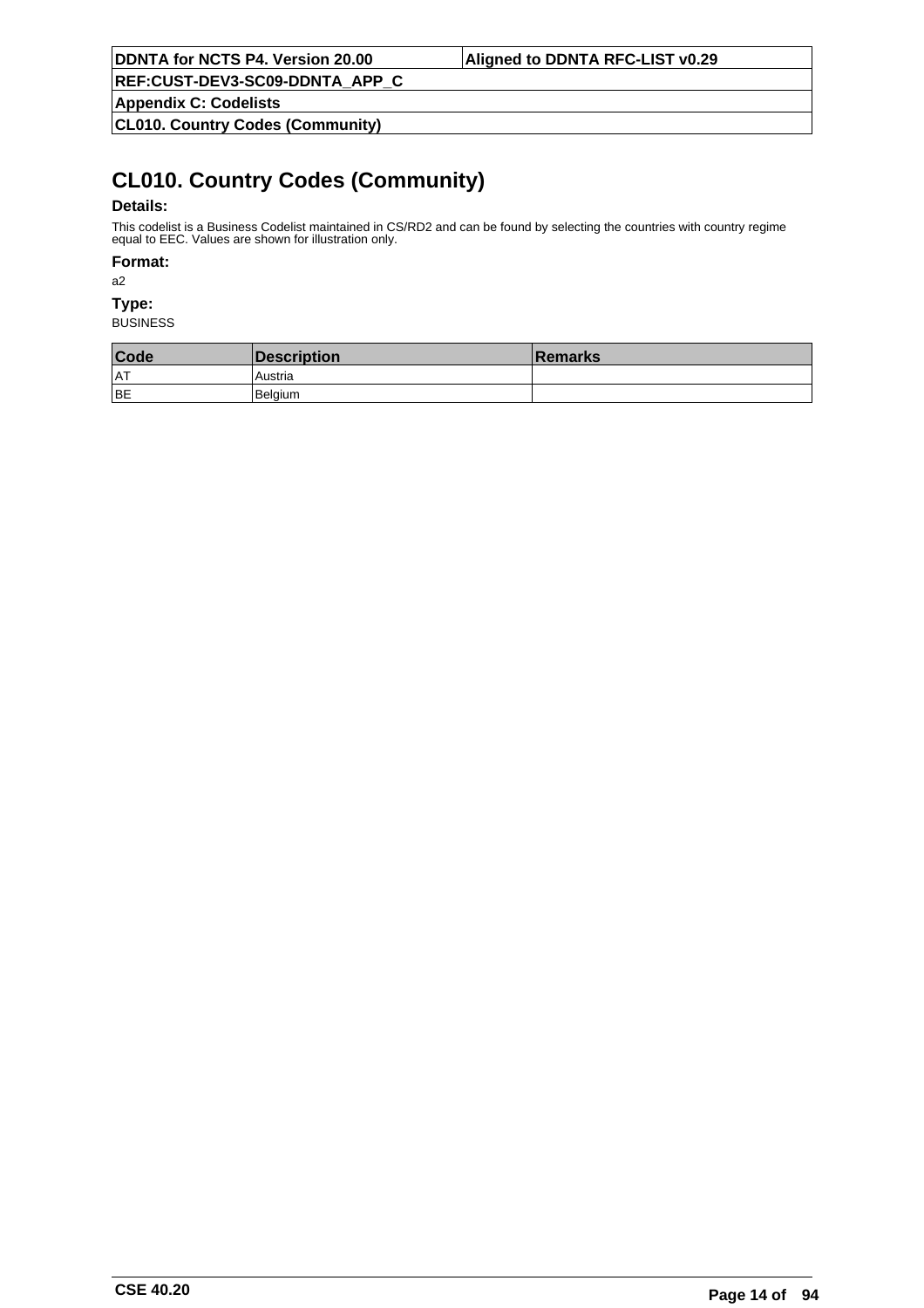**Appendix C: Codelists CL011. Country Regime**

# **CL011. Country Regime**

### **Details:**

Type of regime applicable to the countries involved in the Transit procedure. This codelist is used for the Customs Office List. The codelist is maintained in CS/RD2. Values are shown for illustration only.

**Format:**

an3

**Type:**

| Code        | <b>IDescription</b>                       | <b>Remarks</b> |
|-------------|-------------------------------------------|----------------|
| <b>IEEC</b> | Transit-country of the European Community |                |
| <b>OTH</b>  | Other country                             |                |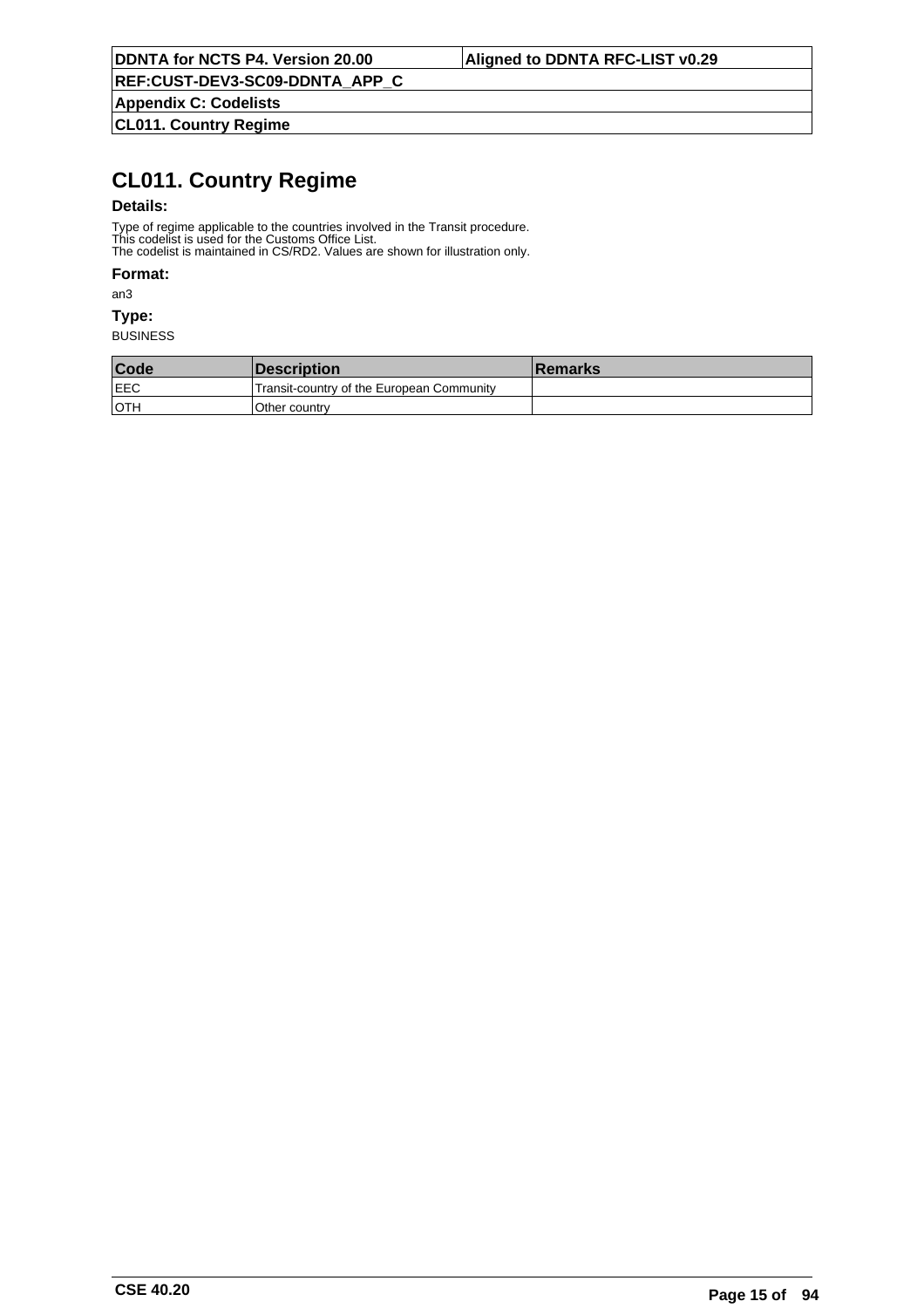**Appendix C: Codelists CL012. Language Codes**

# **CL012. Language Codes**

### **Details:**

Used to specify the language used for declaration purposes and for free text information (ISO alpha 2 Codification - ISO 639), see Annex 37/c Implementing Provisions and Annex D2 to Appendix III of the Convention. This codelist is used for the Customs Office List. Codelist is maintained in CS/RD2. Values are shown for illustration only.

### **Format:**

a2

### **Type:**

| Code       | Description | <b>Remarks</b> |
|------------|-------------|----------------|
| <b>IDE</b> | German      |                |
| <b>IET</b> | Estonian    |                |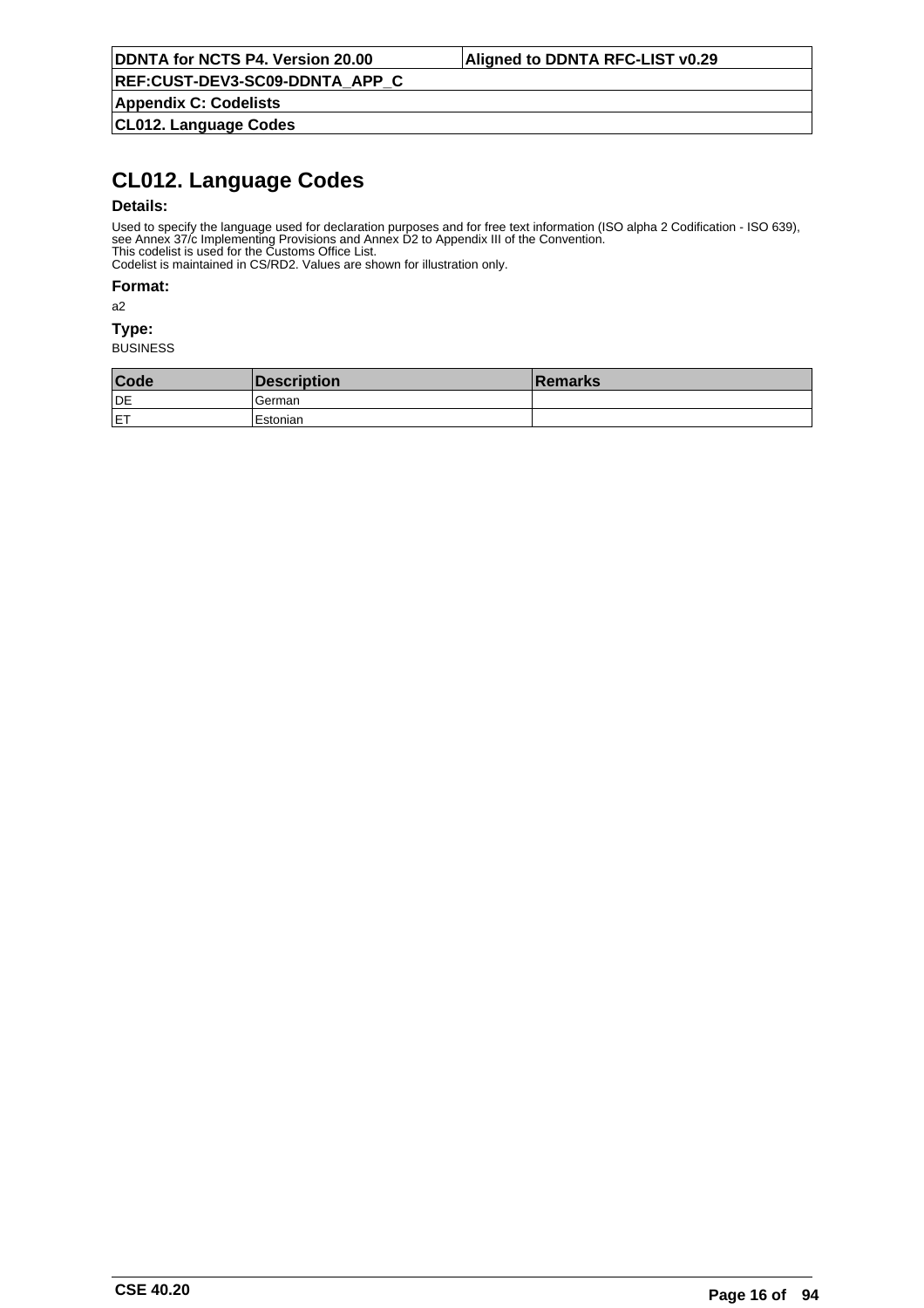**DDNTA for NCTS P4. Version 20.00 Aligned to DDNTA RFC-LIST v0.29**

**REF:CUST-DEV3-SC09-DDNTA\_APP\_C**

**Appendix C: Codelists**

**CL013. Document Type (Common)**

# **CL013. Document Type (Common)**

### **Details:**

Used to specify the produced documents/certificates to be sent across the Common Domain.

Additional codes can be defined at national level in a separate National Codelist.

Codelist is maintained in CS/RD2. Values are shown for illustration only.

**Format:**

### an..4

### **Type:**

| Code | <i><b>Description</b></i> | <b>Remarks</b> |
|------|---------------------------|----------------|
| 235  | 'Container list           |                |
| 271  | l Packing list            |                |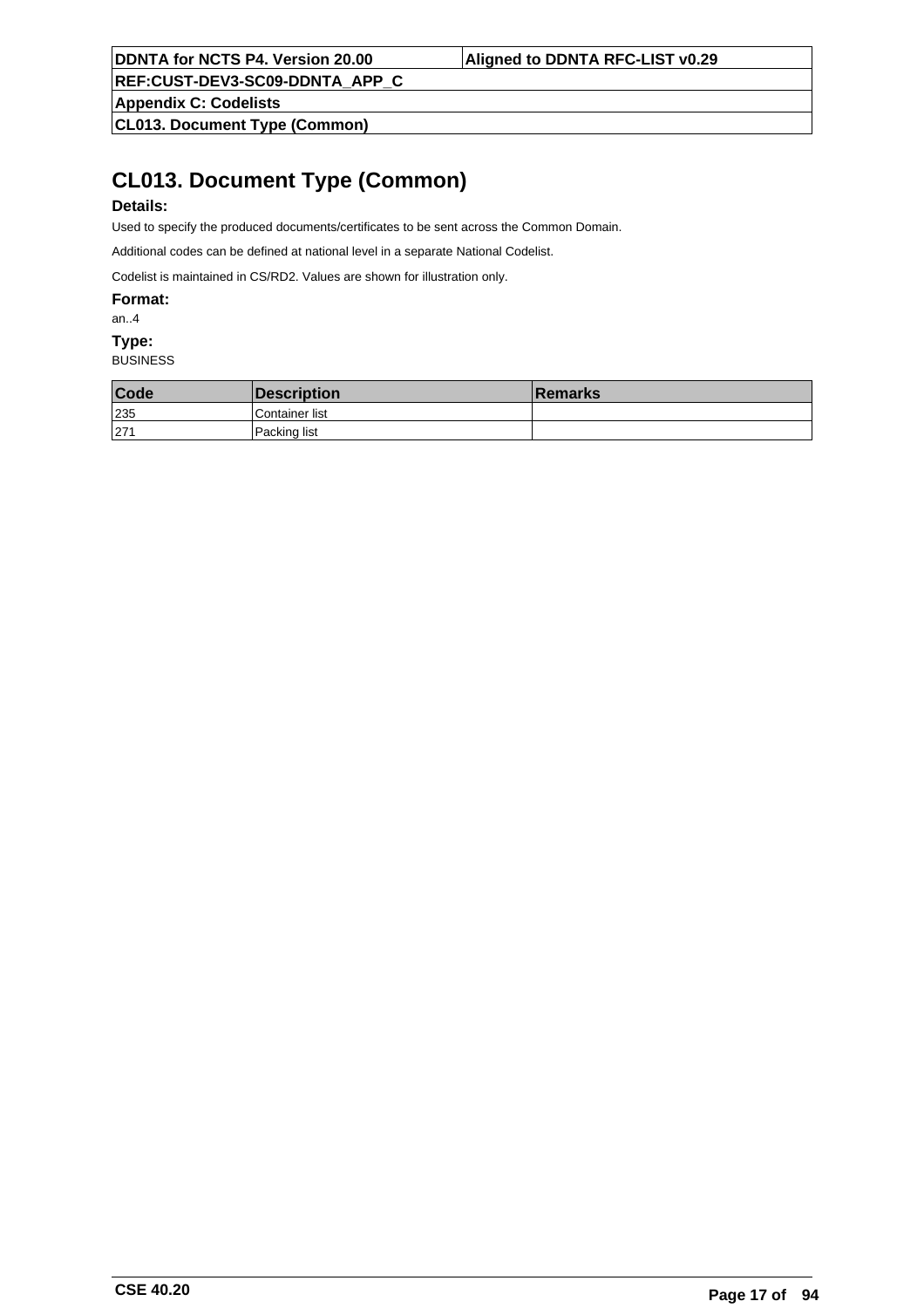**Appendix C: Codelists**

**CL014. Previous document type (Common)**

# **CL014. Previous document type (Common)**

### **Details:**

Previous administrative reference types to be sent across the Common Domain. Additional codes can be defined at national level in a separate National Codelist. Codelist is maintained in CS/RD2. Values are shown for illustration only.

### **Format:**

an..6

### **Type:**

| Code | <i><b>Description</b></i>    | <b>Remarks</b> |
|------|------------------------------|----------------|
| 235  | l Container list             |                |
| 270  | Loading list (delivery note) |                |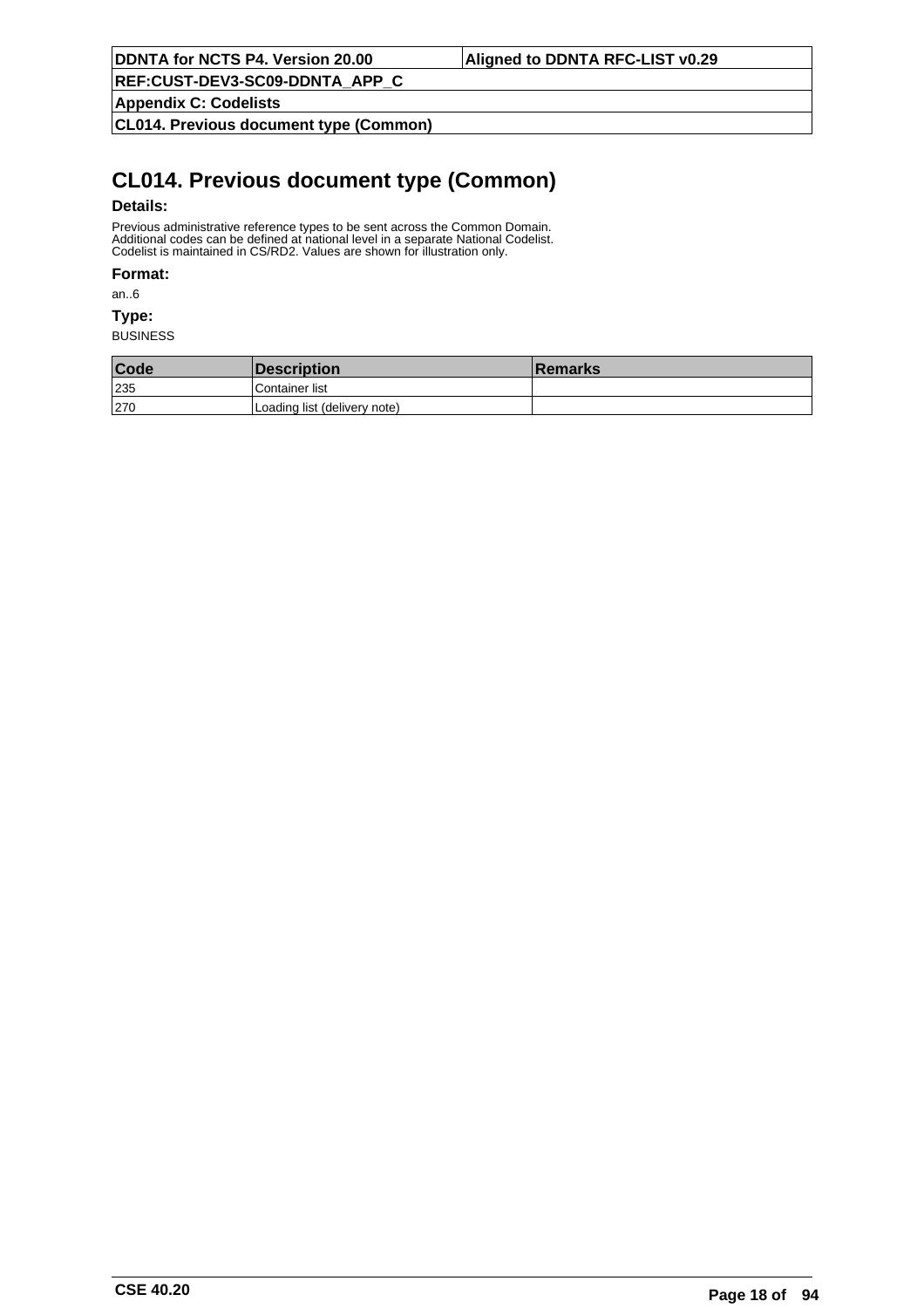**Appendix C: Codelists CL015. Geo Info Codes**

# **CL015. Geo Info Codes**

### **Details:**

This codelist is used for the Customs Office List. Codelist is maintained in CS/RD2. Values are shown for illustration only.

### **Format:**

an..6

### **Type:**

| Code | <i><b>Description</b></i>   | <b>Remarks</b> |
|------|-----------------------------|----------------|
| CM   | <b>IMediterranean Coast</b> |                |
| l IM | Mediterranean Island        |                |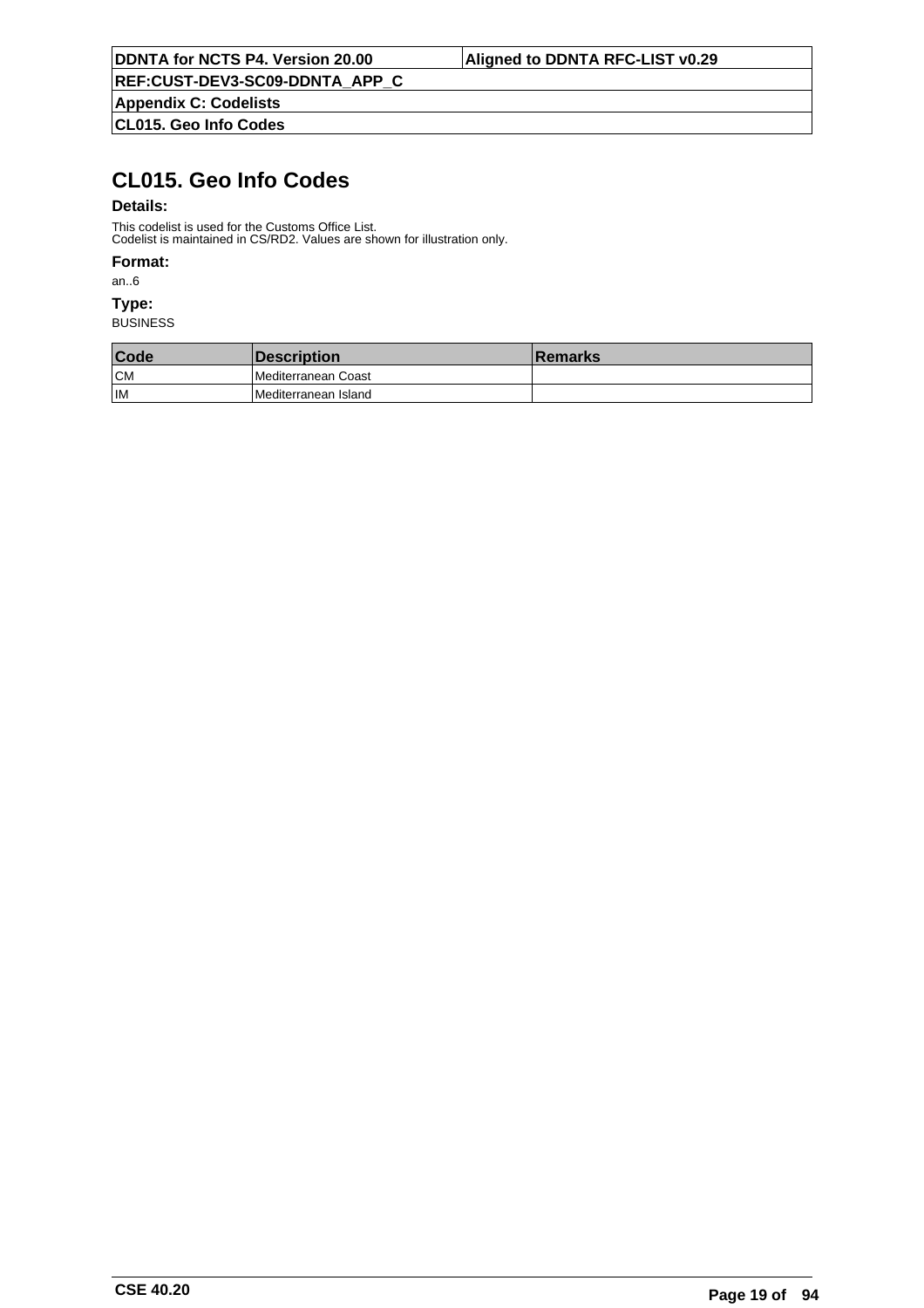**Appendix C: Codelists**

**CL017. Kind of Packages**

# **CL017. Kind of Packages**

### **Details:**

Used to specify the kind of packaging in which goods are packed (UNECE Recommendation No.21), see Annex 37c Implementing Provisions and Annex D2 of the Convention. Codelist is maintained in CS/RD2. Values are shown for illustration only.

**Format:**

an2

**Type:**

| Code | <i><b>Description</b></i> | <b>Remarks</b> |
|------|---------------------------|----------------|
| 1 AD | Receptacle, Wooden        |                |
| CA   | Can, Rectangular          |                |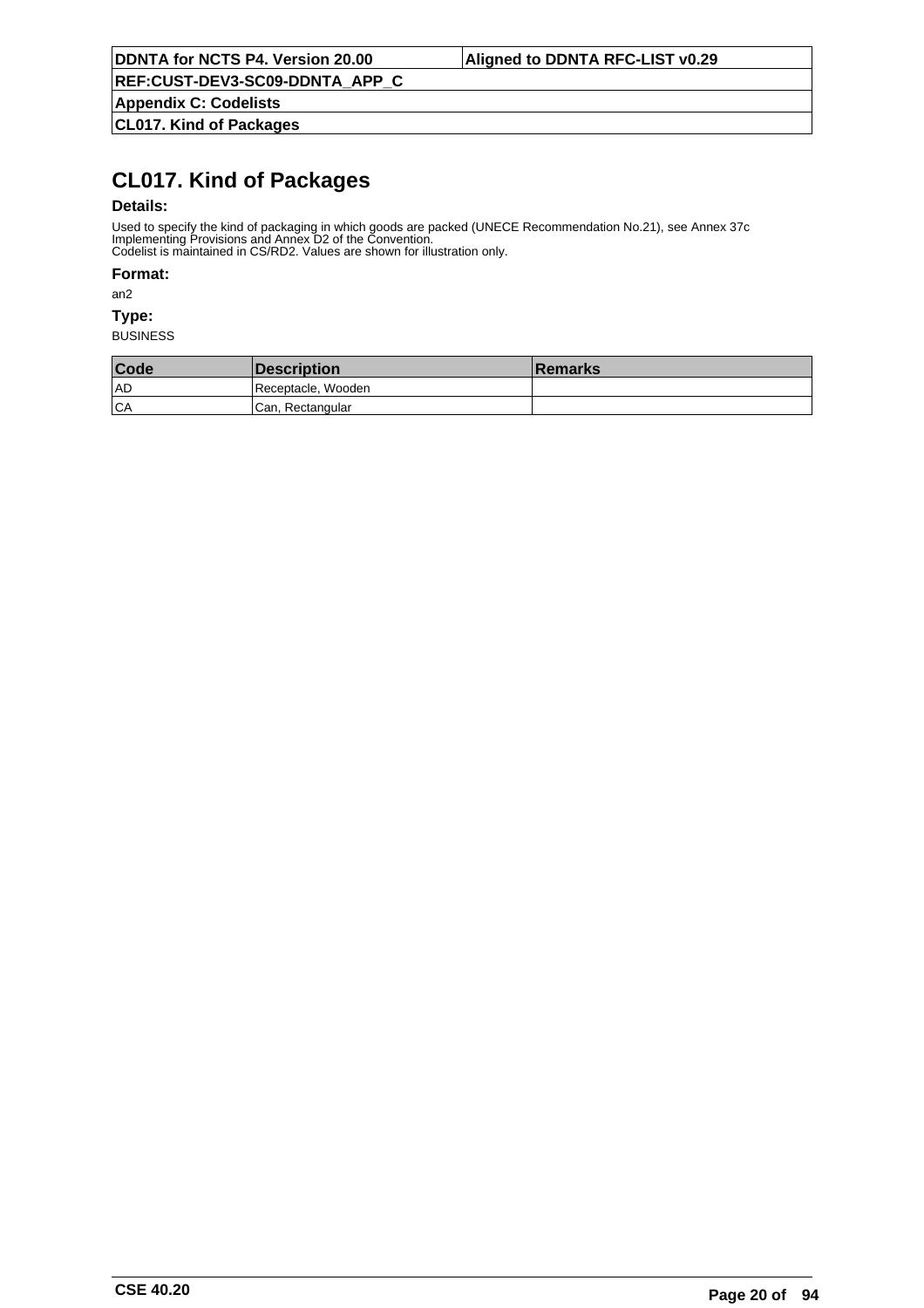**Appendix C: Codelists CL018. Transport Mode**

# **CL018. Transport Mode**

### **Details:**

Mode of transport corresponding to the active means of transport (see Annex 38 Implementing Provisions and Annex A9 to Appendix III of the Convention).

Codelist is maintained in CS/RD2. Values are shown for illustration only.

**Format:**

n..2

**Type:**

| Code | Description      | <b>Remarks</b> |
|------|------------------|----------------|
|      | l Sea transport  |                |
| 12   | l Rail transport |                |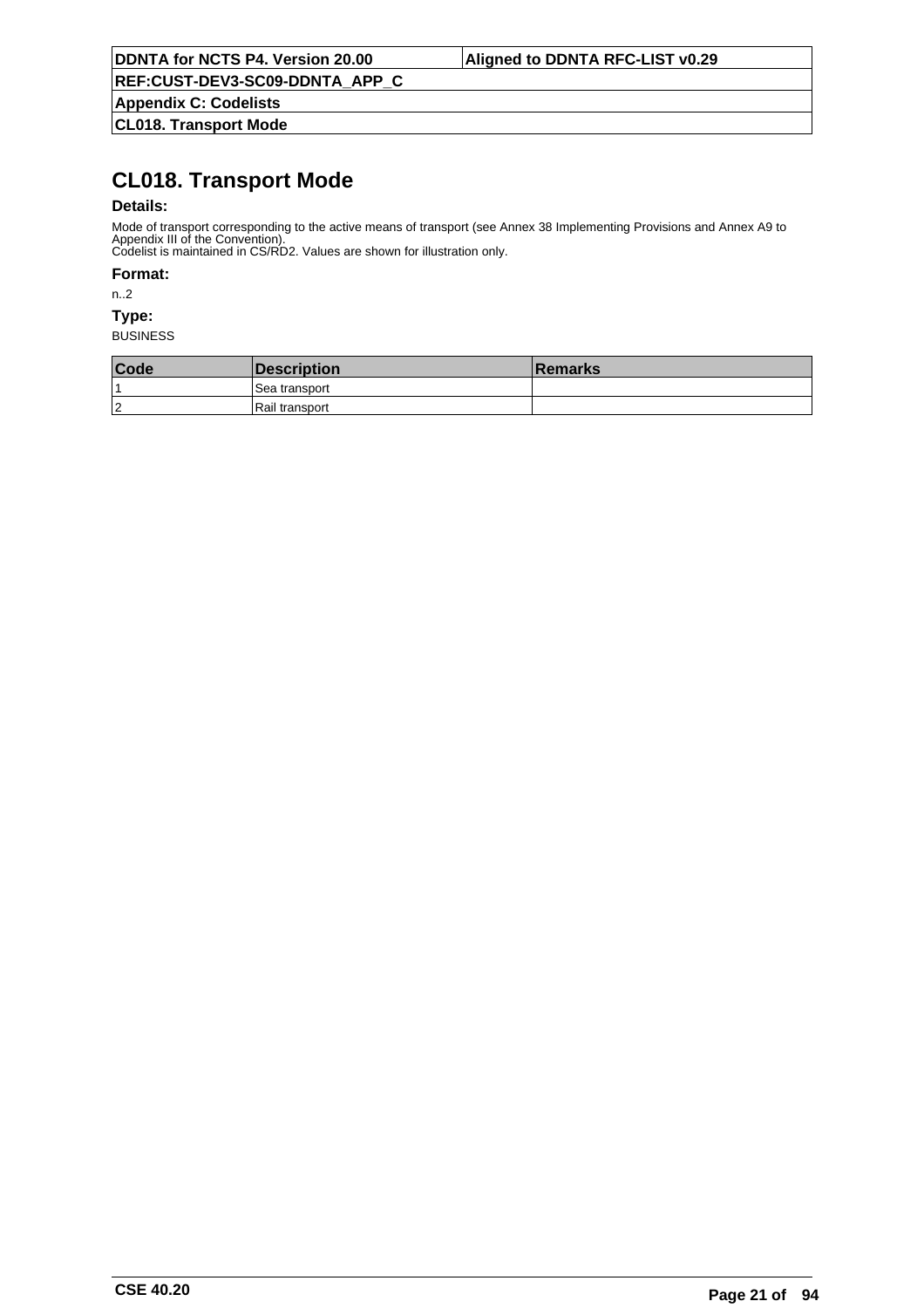**Appendix C: Codelists CL020. Traffic type**

# **CL020. Traffic type**

### **Details:**

Type of traffic dealt with in the Transit/Export Customs Office. This codelist is used for the Customs Office List. Codelist is maintained in CS/RD2. Values are shown for illustration only.

**Format:**

an..3

**Type:**

| Code | Description    | <b>Remarks</b> |
|------|----------------|----------------|
| AIR  | <b>Airport</b> |                |
| ١c   | River traffic  |                |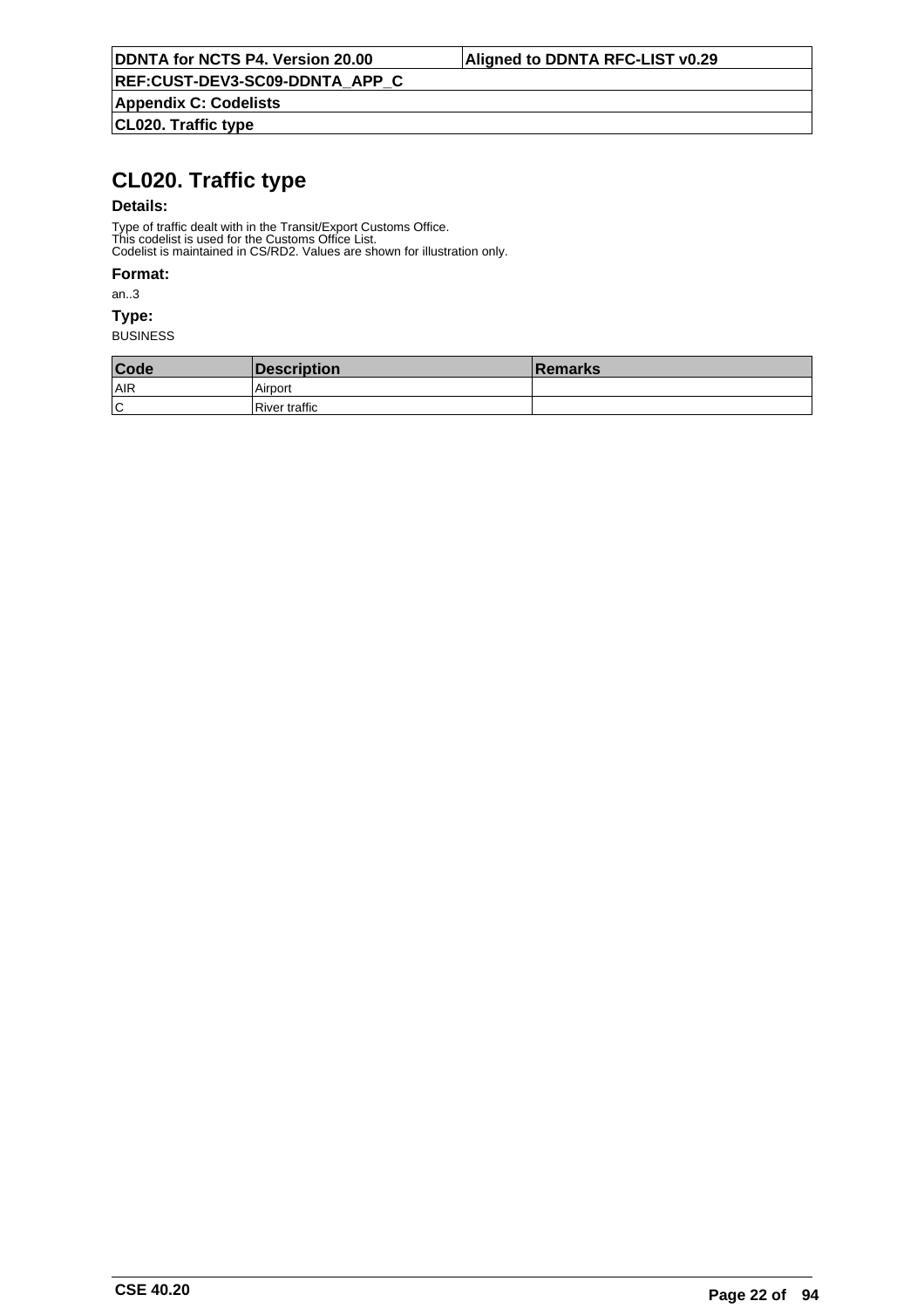| DDNTA for NCTS P4. Version 20.00 | <b>Aligned to DDNTA RFC-LIST v0.29</b> |
|----------------------------------|----------------------------------------|
| REF:CUST-DEV3-SC09-DDNTA APP C   |                                        |
| <b>Appendix C: Codelists</b>     |                                        |
| CL021. Syntax identifier         |                                        |

# **CL021. Syntax identifier**

### **Details:**

Character set taken from the used UN/EDIFACT syntax version.

### **Format:**

a4

## **Type:**

| Code        | Description | <b>Remarks</b> |
|-------------|-------------|----------------|
| <b>UNOC</b> | <b>UNOC</b> |                |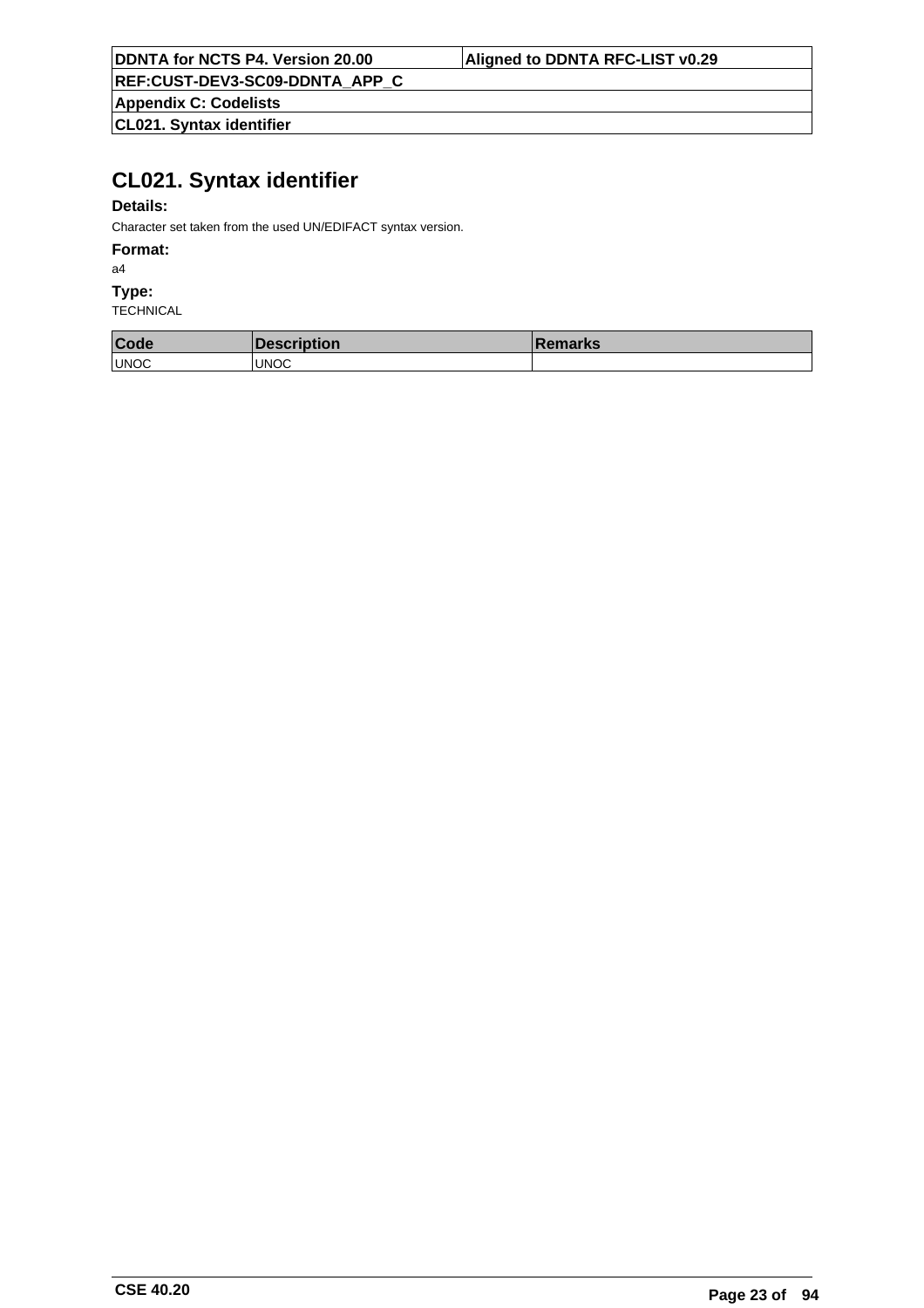| <b>DDNTA for NCTS P4. Version 20.00</b> | Aligned to DDNTA RFC-LIST v0.29 |
|-----------------------------------------|---------------------------------|
| REF:CUST-DEV3-SC09-DDNTA APP C          |                                 |
| <b>Appendix C: Codelists</b>            |                                 |

**CL022. Syntax version number**

# **CL022. Syntax version number**

### **Details:**

UN/EDIFACT syntax version used for Information Exchanges.

### **Format:**

n1

### **Type:**

| Code | $D$ aaarintian<br><b>vescription</b> | <b>IRemarks</b> |
|------|--------------------------------------|-----------------|
| 1З   |                                      |                 |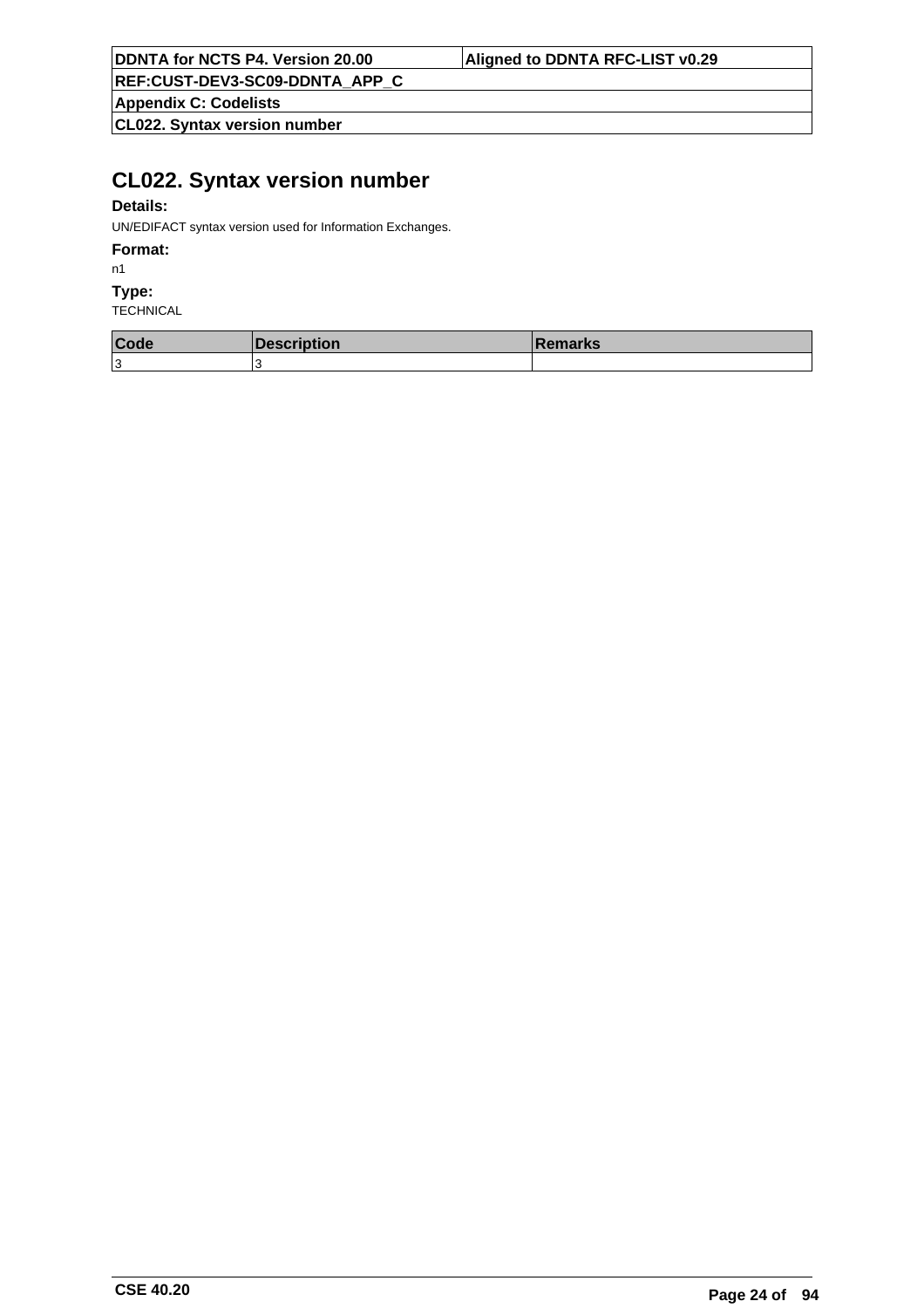**Appendix C: Codelists**

**CL023. Error Codes for EDI NCK**

# **CL023. Error Codes for EDI NCK**

### **Details:**

Subset of the UN/EDIFACT generic error table. - For remarks on the codes : see the main document of the DDNTA Sec. VIII.3.3.

### **Format:**

n..2

### **Type:**

| Code | <b>Description</b>                                              | <b>Remarks</b>                                                                                                                                                                                                                                                                                                                                                                                                                                                                                                                                                                                                                                                                                                                                                                                                                                                                                                           |
|------|-----------------------------------------------------------------|--------------------------------------------------------------------------------------------------------------------------------------------------------------------------------------------------------------------------------------------------------------------------------------------------------------------------------------------------------------------------------------------------------------------------------------------------------------------------------------------------------------------------------------------------------------------------------------------------------------------------------------------------------------------------------------------------------------------------------------------------------------------------------------------------------------------------------------------------------------------------------------------------------------------------|
| 12   | Incorrect (code) value                                          | Value of an element in a message is outside the<br>predefined domain or not part of the applicable<br>code list. The following situations are covered:<br>- Data type differences: the received data type is<br>different from the expected data type, e.g.<br>numeric expected and alphanumeric received.<br>- Data type constraint difference: the data type is<br>not within the constraints given to it. This covers<br>the following three situations: length differences:<br>the received data is too long; format constraints:<br>the received value is not within the expected<br>format constraints e.g. the received date is<br>outside the possible dates; code value<br>constraints: the received value is not within the<br>expected code value range. This type of error is<br>applicable to all elements with code values, so it<br>is also applicable to those elements that identify a<br>message type. |
| 13   | Missing                                                         | A mandatory/required element is missing in the<br>received data, e.g. a mandatory segment is<br>missing or a required element like the MRN for<br>the Arrival Advice (C_ARR_ADV) is not present.                                                                                                                                                                                                                                                                                                                                                                                                                                                                                                                                                                                                                                                                                                                         |
| 14   | Value not supported in this position (code value<br>constraint) | Notification that a recipient does not support use.<br>of the specific value of an identified element in<br>the position where it is used. This type of error<br>refers to the use of an improper code value for a<br>specific element.                                                                                                                                                                                                                                                                                                                                                                                                                                                                                                                                                                                                                                                                                  |
| 15   | Not supported in this position                                  | The element is not allowed to be present<br>according to the UN/EDIFACT message<br>specification.                                                                                                                                                                                                                                                                                                                                                                                                                                                                                                                                                                                                                                                                                                                                                                                                                        |
| 16   | Too many constituents                                           | A segment or composite data element contains<br>too many elements. This type of error can only<br>be detected in field separated messages like<br>UN/EDIFACT                                                                                                                                                                                                                                                                                                                                                                                                                                                                                                                                                                                                                                                                                                                                                             |
| 18   | Unspecified error                                               |                                                                                                                                                                                                                                                                                                                                                                                                                                                                                                                                                                                                                                                                                                                                                                                                                                                                                                                          |
| 19   | Invalid decimal notation                                        | The decimal notation is not according to the<br>decimal formatting standards UCI, UCM, UCD.                                                                                                                                                                                                                                                                                                                                                                                                                                                                                                                                                                                                                                                                                                                                                                                                                              |
| 2    | Syntax version or level not supported                           | The syntax version or syntax level is not in<br>accordance with the one specified in the DDNTA                                                                                                                                                                                                                                                                                                                                                                                                                                                                                                                                                                                                                                                                                                                                                                                                                           |
| 21   | Invalid character(s)                                            | One or more character(s) used in the interchange<br>is not a valid character as defined by the syntax<br>level indicated in UNB. This type of error can<br>only occur in elements with alphanumeric data<br>types, e.g. a text with strange characters.                                                                                                                                                                                                                                                                                                                                                                                                                                                                                                                                                                                                                                                                  |
| 22   | Invalid service character(s)                                    | The service character(s) used in the interchange<br>is not a valid service character as according to<br>this DDNTA.                                                                                                                                                                                                                                                                                                                                                                                                                                                                                                                                                                                                                                                                                                                                                                                                      |
| 23   | Unknown interchange sender                                      | The Interchange sender (S002) is unknown.                                                                                                                                                                                                                                                                                                                                                                                                                                                                                                                                                                                                                                                                                                                                                                                                                                                                                |
| 26   | Duplicate detected                                              | The same interchange is received again.<br>Duplication is detected by reception of an<br>interchange reference that has already been<br>received.Duplicate messages can be received at<br>UN/EDIFACT level, because a message is<br>uniquely identified within an MRN. Therefore,<br>more than one UN/EDIFACT message can have<br>the same reference in the UNH segment                                                                                                                                                                                                                                                                                                                                                                                                                                                                                                                                                  |
| 28   | Invalid control reference                                       | The control reference in UNB/UNH does not<br>match the one in UNZ/UNT.                                                                                                                                                                                                                                                                                                                                                                                                                                                                                                                                                                                                                                                                                                                                                                                                                                                   |
| 29   | Invalid control count                                           | The number of messages/ segments does not<br>match the number given in UNZ/UNT.                                                                                                                                                                                                                                                                                                                                                                                                                                                                                                                                                                                                                                                                                                                                                                                                                                          |
| 3    | Message version/release not supported                           |                                                                                                                                                                                                                                                                                                                                                                                                                                                                                                                                                                                                                                                                                                                                                                                                                                                                                                                          |
| 32   | Lower level empty                                               | The interchange did not contain any messages.                                                                                                                                                                                                                                                                                                                                                                                                                                                                                                                                                                                                                                                                                                                                                                                                                                                                            |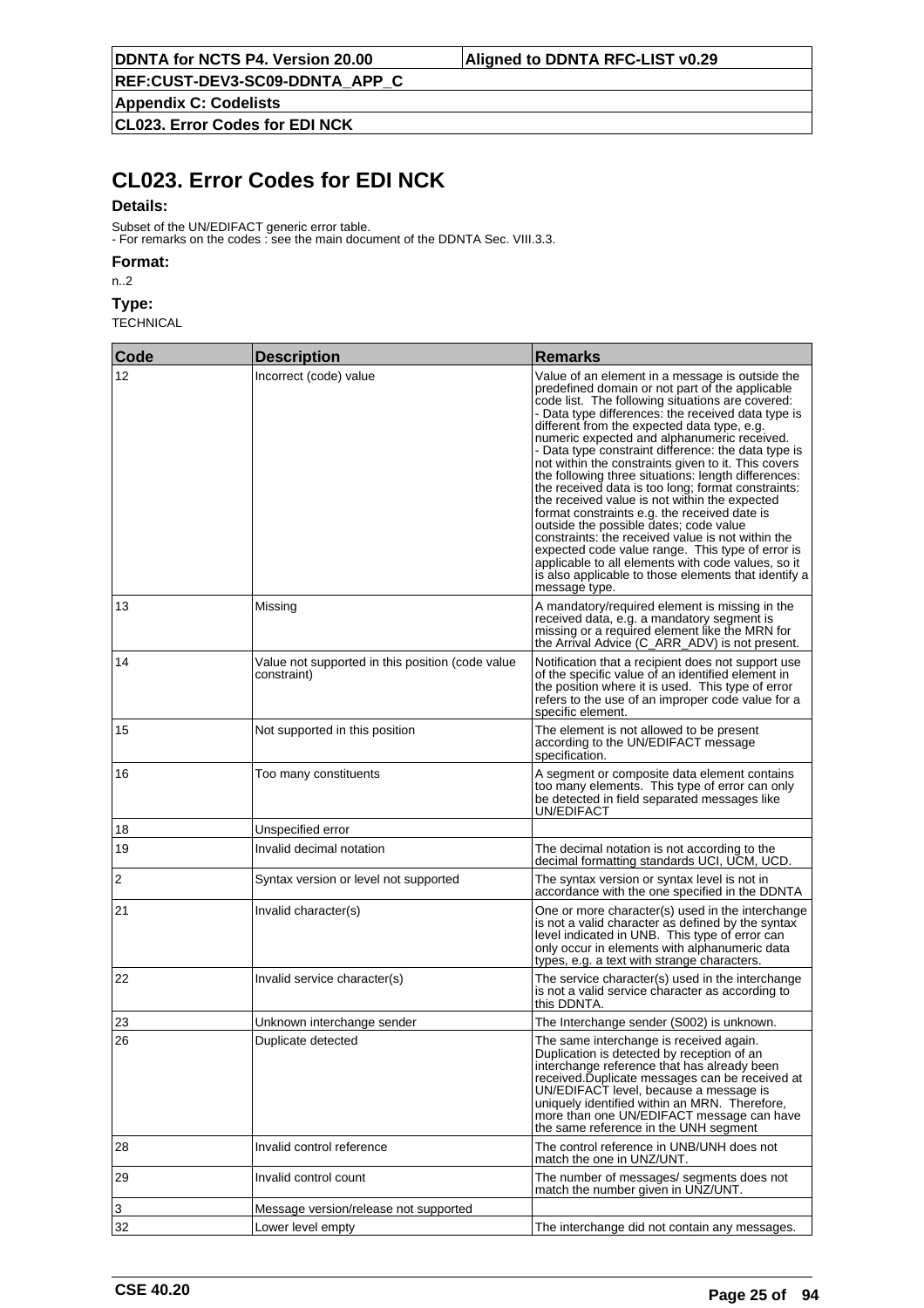**Appendix C: Codelists**

**CL023. Error Codes for EDI NCK**

| 33 | Invalid occurrence outside message                                                                    | An invalid segment or data element occurred in<br>the interchange, between messages. Rejection<br>is reported at the level above. |
|----|-------------------------------------------------------------------------------------------------------|-----------------------------------------------------------------------------------------------------------------------------------|
| 35 | Too many repetitions                                                                                  | Too many occurrences of a segment or entity.                                                                                      |
| 36 | Too many segment group repetitions                                                                    |                                                                                                                                   |
| 37 | Invalid type of character(s) (data type differences) Notification that one or more numeric characters | were used in an alphabetic element or that one or<br>more alphabetic characters were used in a<br>numeric element.                |
| 38 | Missing digit in front of decimal sign                                                                | Notification that a decimal sign is not preceded by<br>one or more digits.                                                        |
| 39 | Element too long (length constraint)                                                                  | Notification that the length of the element<br>received exceeded the maximum length<br>specified.                                 |
| 40 | Element too short (length constraint)                                                                 | Notification that the length of an element received<br>is shorter than the minimum length specified.                              |
| 6  | Data segment missing/invalid                                                                          |                                                                                                                                   |
|    | Interchange recipient not actual recipient                                                            | The interchange recipient (S003) is different from<br>the actual recipient.                                                       |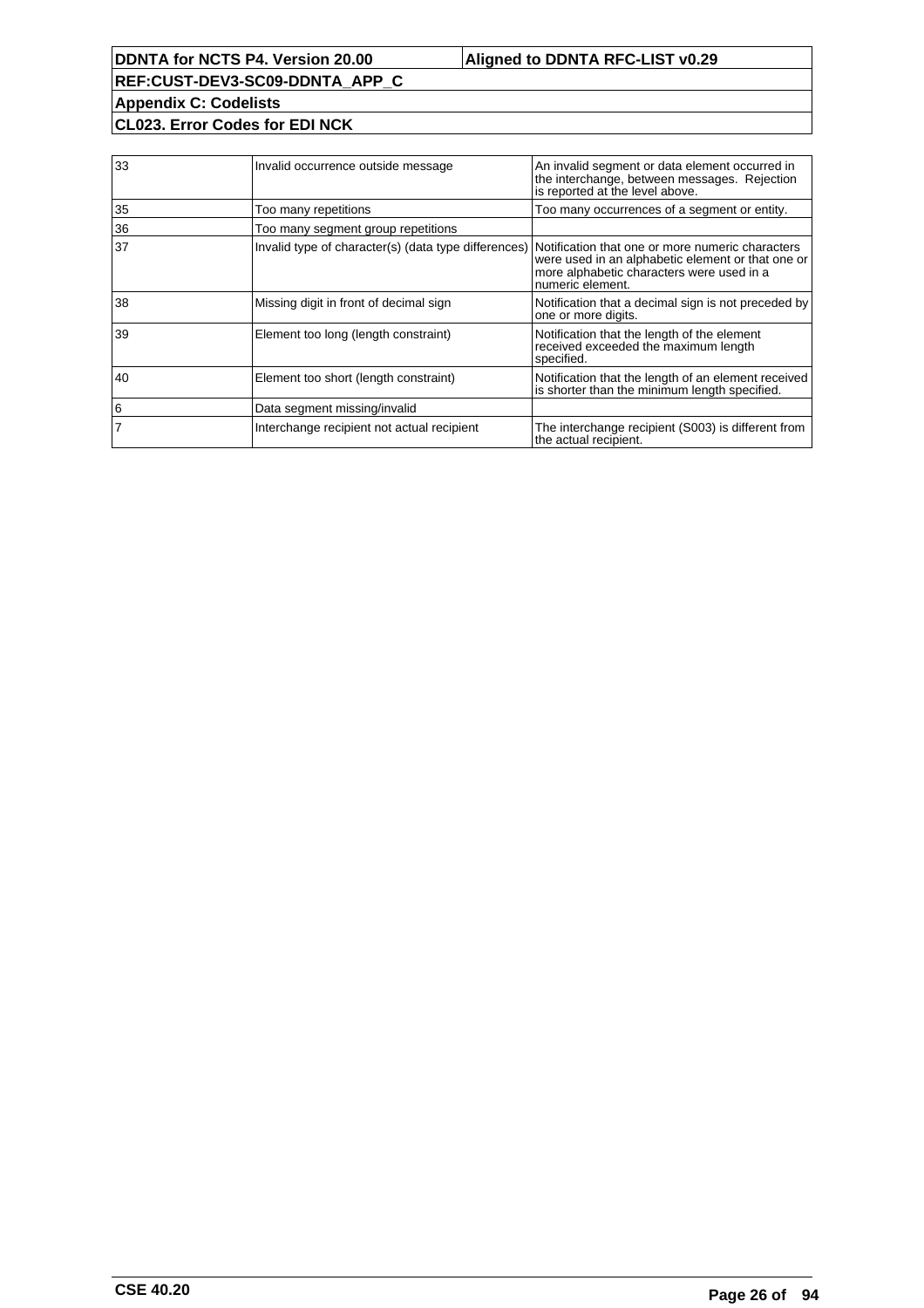**Appendix C: Codelists CL024. Modification Type**

**CL024. Modification Type**

### **Details:**

Used for (multiple) attribute Operation.

All values are listed in the table below. The values of this codelist are also available and updated in CS/RD2.

### **Format:**

a1

**Type:**

| Code | Description   | <b>Remarks</b> |
|------|---------------|----------------|
| ١c   | <b>Create</b> |                |
| ۱D   | Delete        |                |
| ΙU   | Update        |                |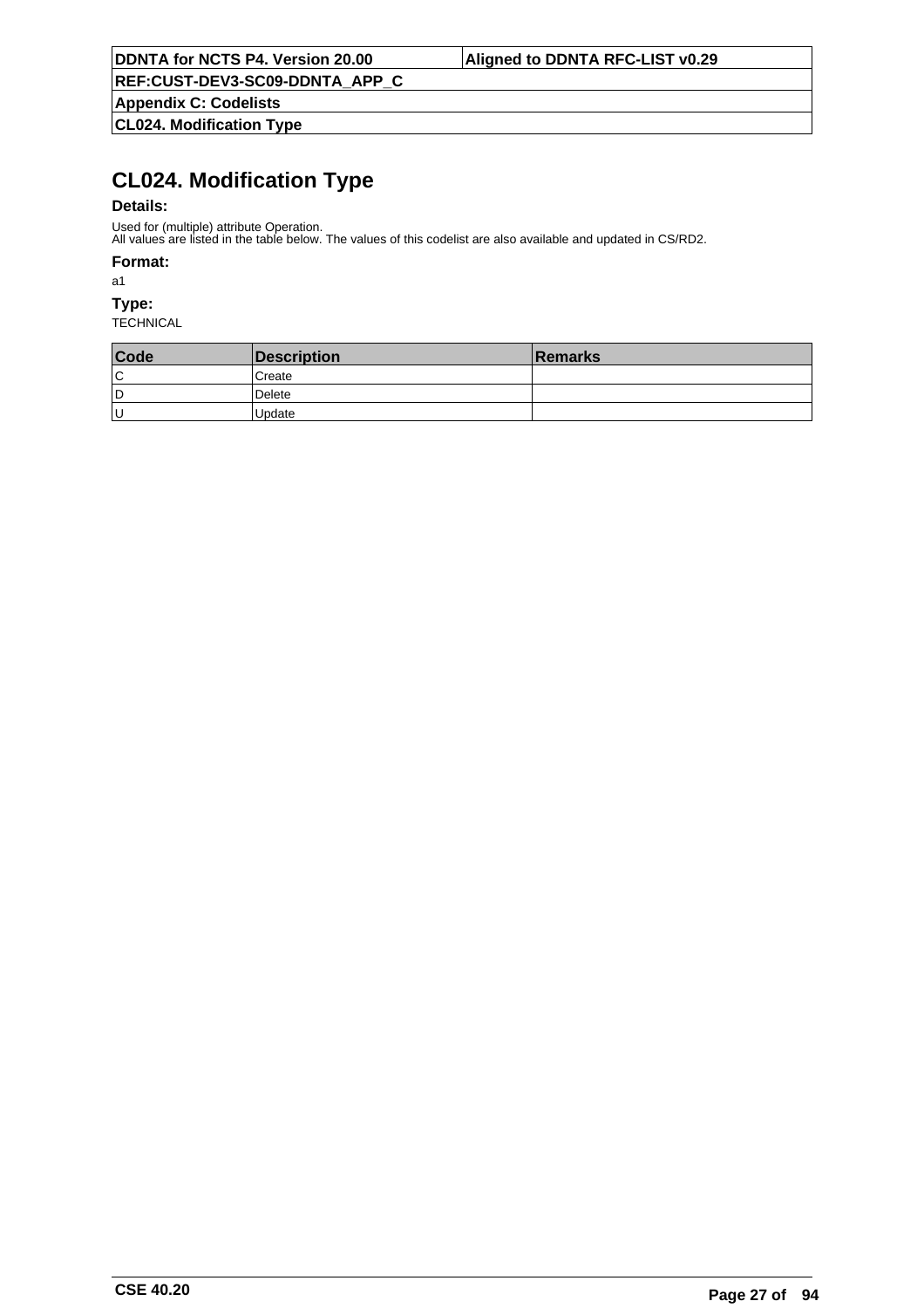| DDNTA for NCTS P4. Version 20.00 | Aligned to DDNTA RFC-LIST v0.29 |
|----------------------------------|---------------------------------|
| REF:CUST-DEV3-SC09-DDNTA APP C   |                                 |
| <b>Appendix C: Codelists</b>     |                                 |
| CL025. Address type              |                                 |

# **CL025. Address type**

### **Details:**

Used in data group GUARANTEE REFERENCE. GUARANTOR.GUARANTOR OTHER ADDRESSES in IE37.

**Format:**

a1

**Type:**

| Code | <i><b>Description</b></i>        | ∣Remarks |
|------|----------------------------------|----------|
| L    | Local address                    |          |
| ١s   | Service address for other states |          |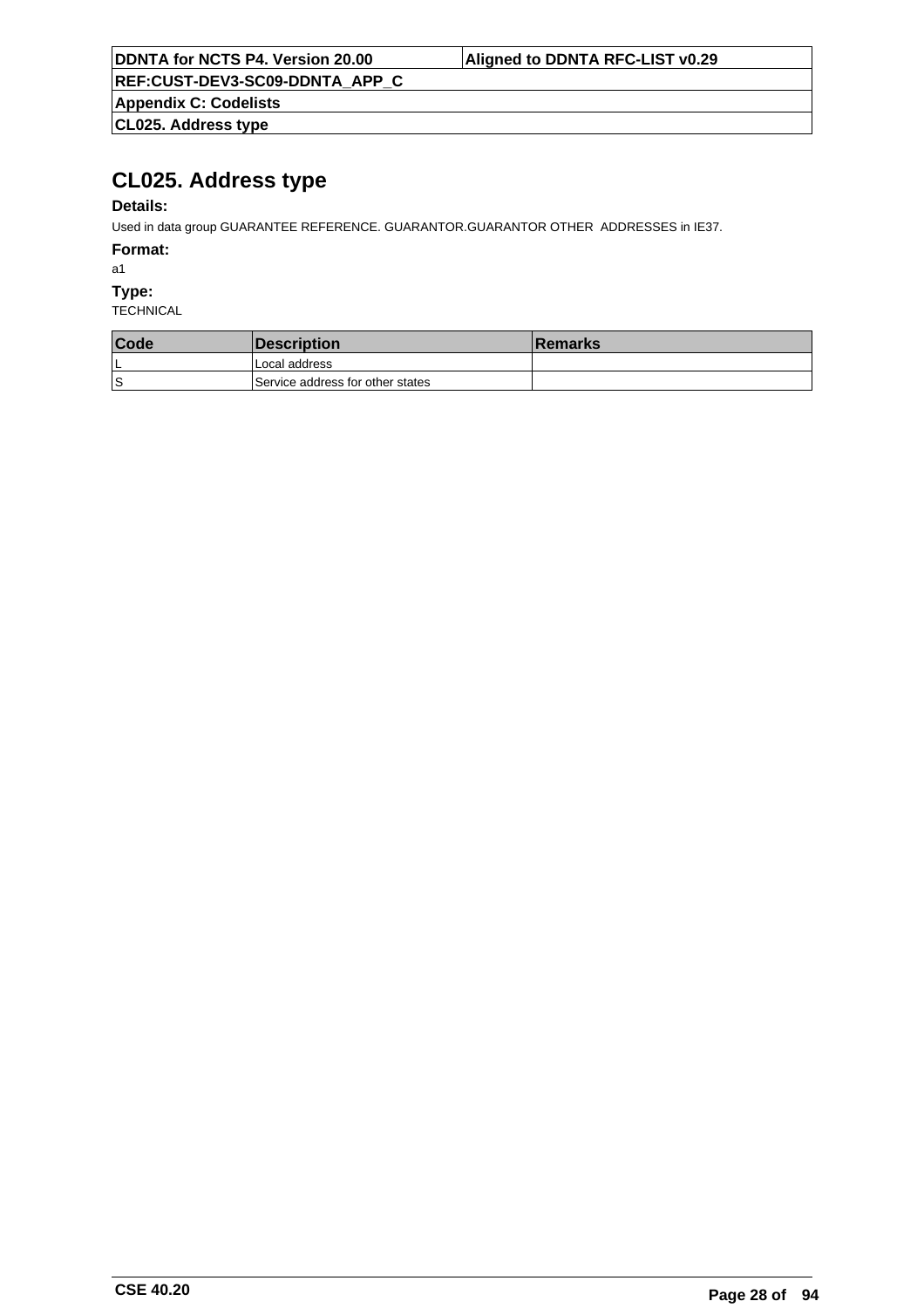**REF:CUST-DEV3-SC09-DDNTA\_APP\_C Appendix C: Codelists**

**CL026. Month of Year**

# **CL026. Month of Year**

**Details:**

### **Format:**

an2

**Type:** TECHNICAL

| Code | Description | Remarks |
|------|-------------|---------|
| 01   | January     |         |
| 02   | February    |         |
| 03   | March       |         |
| 04   | April       |         |
| 05   | May         |         |
| 06   | June        |         |
| 07   | July        |         |
| 08   | August      |         |
| 09   | September   |         |
| 10   | October     |         |
| 11   | November    |         |
| 12   | December    |         |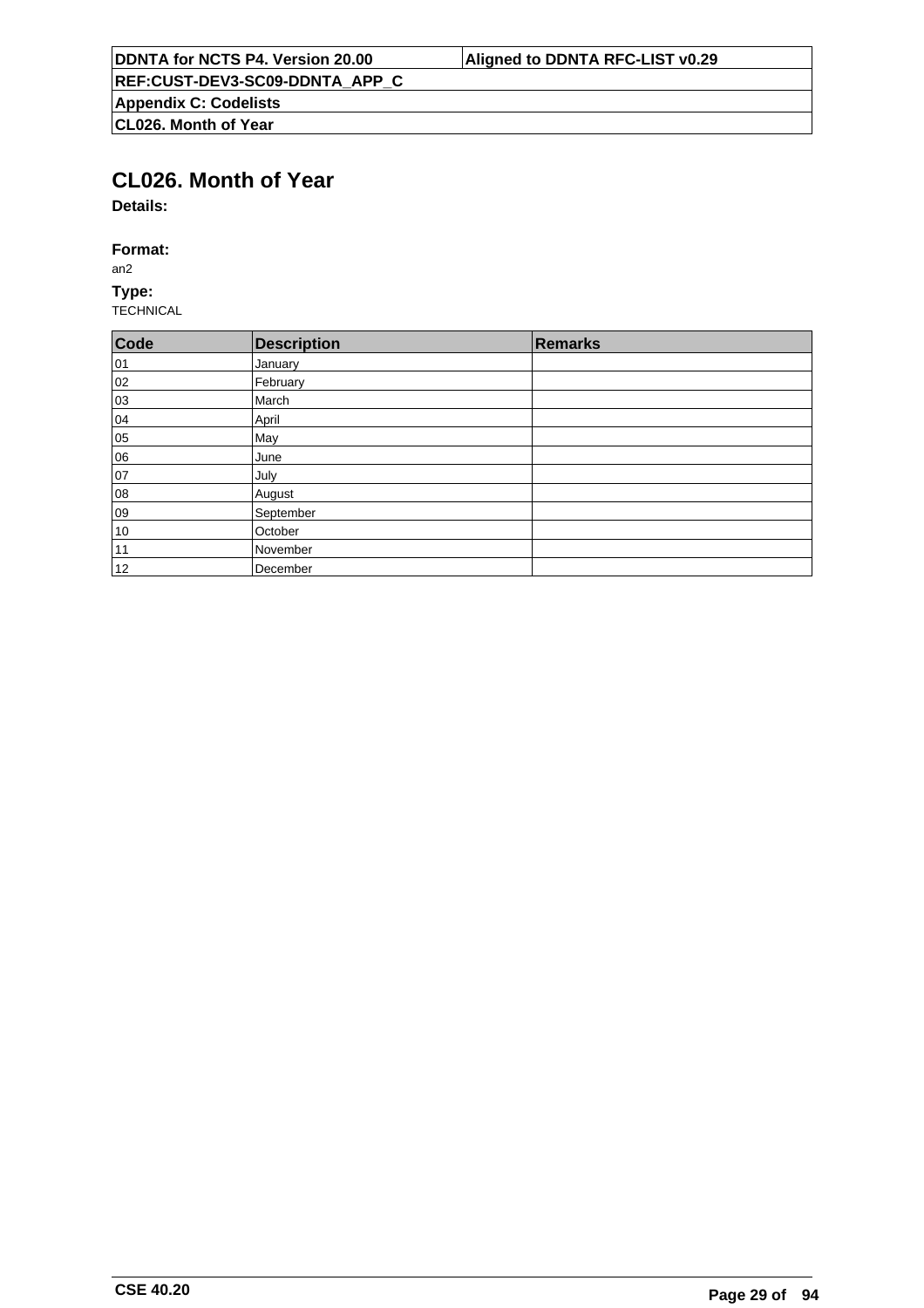## **CL027. Flag**

### **Details:**

Used for attributes that can have a positive or a negative value.

All values are listed in the table below. The values of this codelist are also available and updated in CS/RD2.

### **Format:**

n1

### **Type:**

| Code | Description | <b>Remarks</b> |
|------|-------------|----------------|
| ١o   | INO         |                |
|      | <b>YES</b>  |                |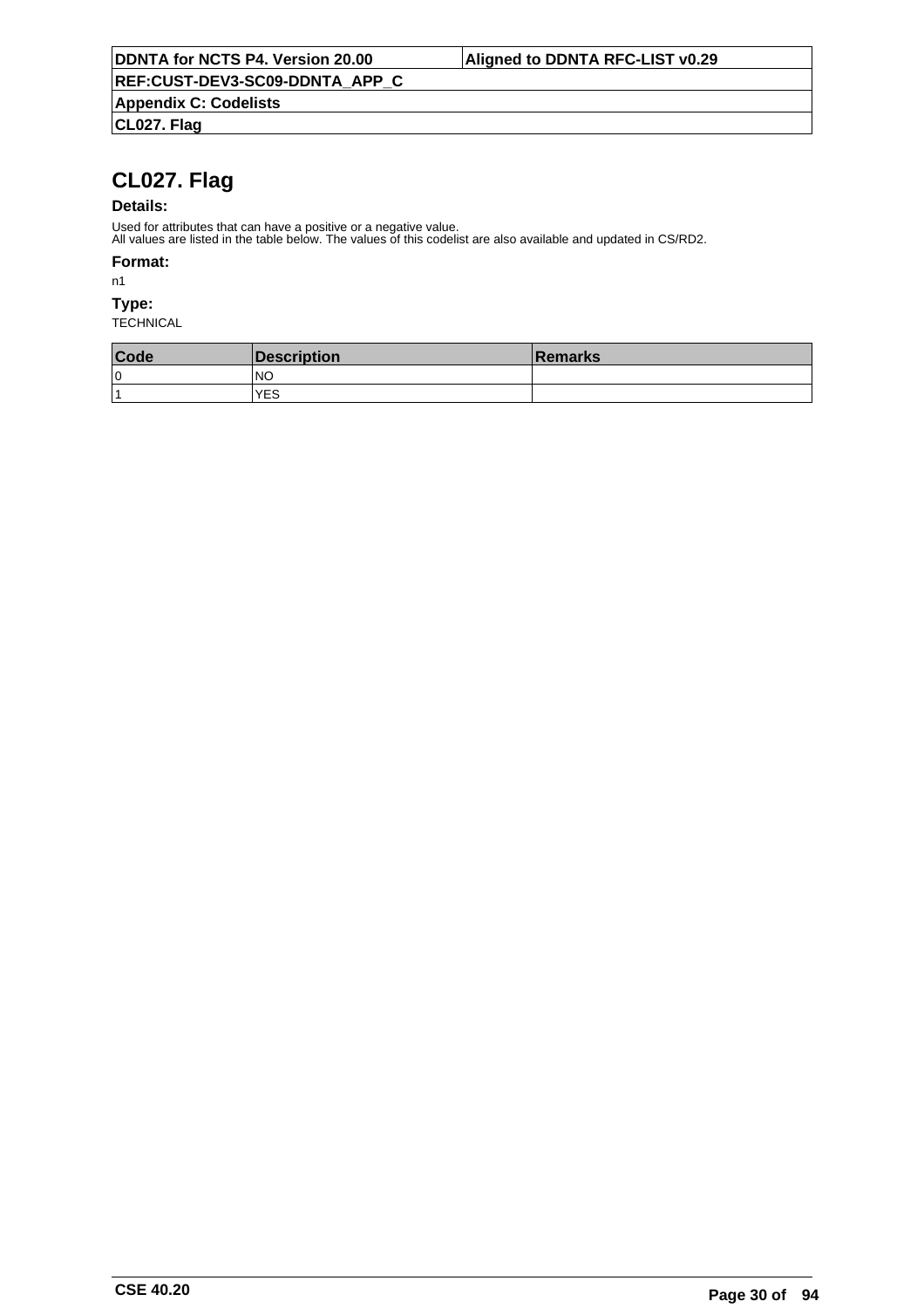| DDNTA for NCTS P4. Version 20.00      | <b>Aligned to DDNTA RFC-LIST v0.29</b> |
|---------------------------------------|----------------------------------------|
| <b>REF:CUST-DEV3-SC09-DDNTA APP C</b> |                                        |
| <b>Appendix C: Codelists</b>          |                                        |
| <b>CL028. First/Last</b>              |                                        |

# **CL028. First/Last**

**Details:**

### **Format:**

a1

**Type:**

| Code | Description | <b>Remarks</b> |
|------|-------------|----------------|
| ١F   | l First     |                |
| L    | Last        |                |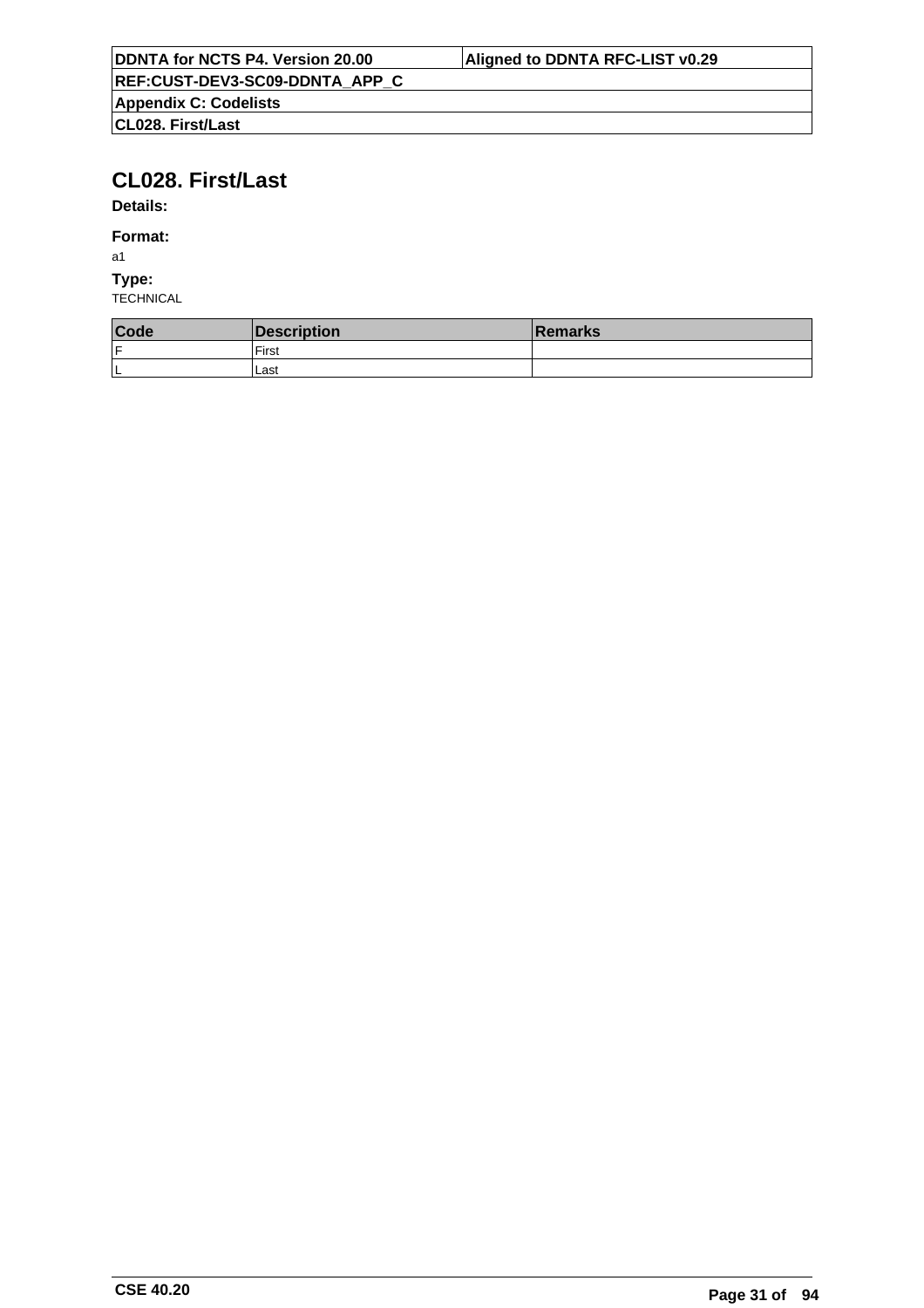| DDNTA for NCTS P4. Version 20.00      | <b>Aligned to DDNTA RFC-LIST v0.29</b> |
|---------------------------------------|----------------------------------------|
| <b>REF:CUST-DEV3-SC09-DDNTA APP C</b> |                                        |

**Appendix C: Codelists CL029. Response Code**

# **CL029. Response Code**

### **Details:**

Codelist is maintained in CS/RD2. Values are shown for illustration only.

### **Format:**

n..2

**Type:**

| Code | <i><b>Description</b></i>       | ∣Remarks |
|------|---------------------------------|----------|
|      | Movement Unknown at Destination |          |
| 12   | Assumed Duplication             |          |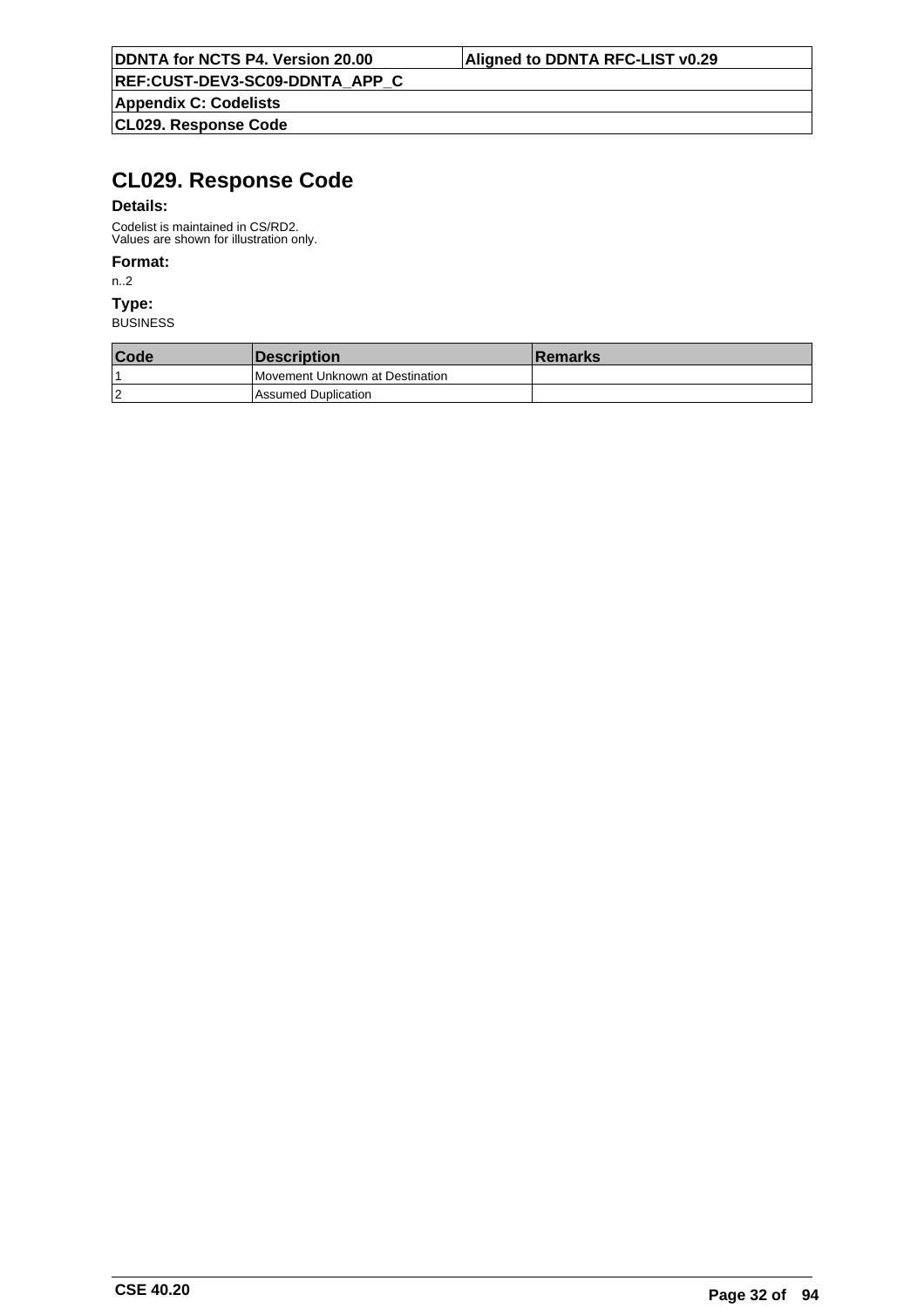| <b>DDNTA for NCTS P4. Version 20.00</b> |  |
|-----------------------------------------|--|
|-----------------------------------------|--|

**Aligned to DDNTA RFC-LIST v0.29** 

**REF:CUST-DEV3-SC09-DDNTA\_APP\_C**

**Appendix C: Codelists**

**CL031. Type of Declaration Transit/Export Procedures**

## **CL031. Type of Declaration Transit/Export Procedures**

### **Details:**

This list applies to attribute Declaration type for CUSDEC-mapped IEs. Codelist is maintained in CS/RD2. Values are shown for illustration only.

### **Format:**

an..5

### **Type:**

| Code       | <i><b>Description</b></i> | <b>Remarks</b> |
|------------|---------------------------|----------------|
| T2SM       | Isee T2 + San Marino      |                |
| <b>TIR</b> | TIR declaration           |                |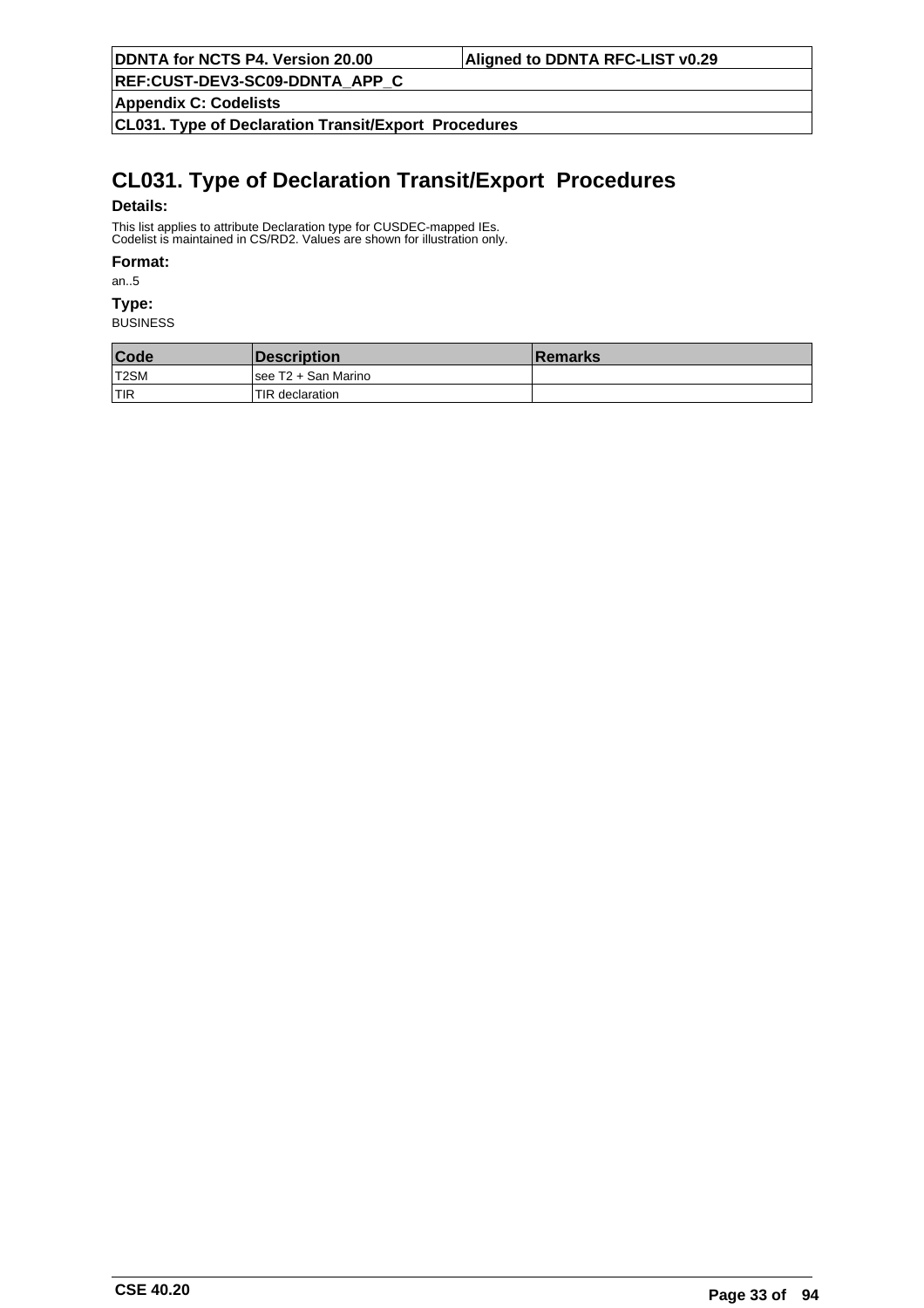| DDNTA for NCTS P4. Version 20.00 | Aligned to DDNTA RFC-LIST v0.29 |
|----------------------------------|---------------------------------|
|                                  |                                 |

**Appendix C: Codelists**

**CL032. Action Codes**

# **CL032. Action Codes**

### **Details:**

Used for attribute MESSAGE ERRORS.Action taken by recipient.

### **Format:**

an..3

### **Type:**

| Code | <i><b>IDescription</b></i>                                                              | <b>Remarks</b> |
|------|-----------------------------------------------------------------------------------------|----------------|
| 4    | This level and lower levels rejected                                                    |                |
|      | This level acknowledged and next lower level<br>acknowledged if not explicitly rejected |                |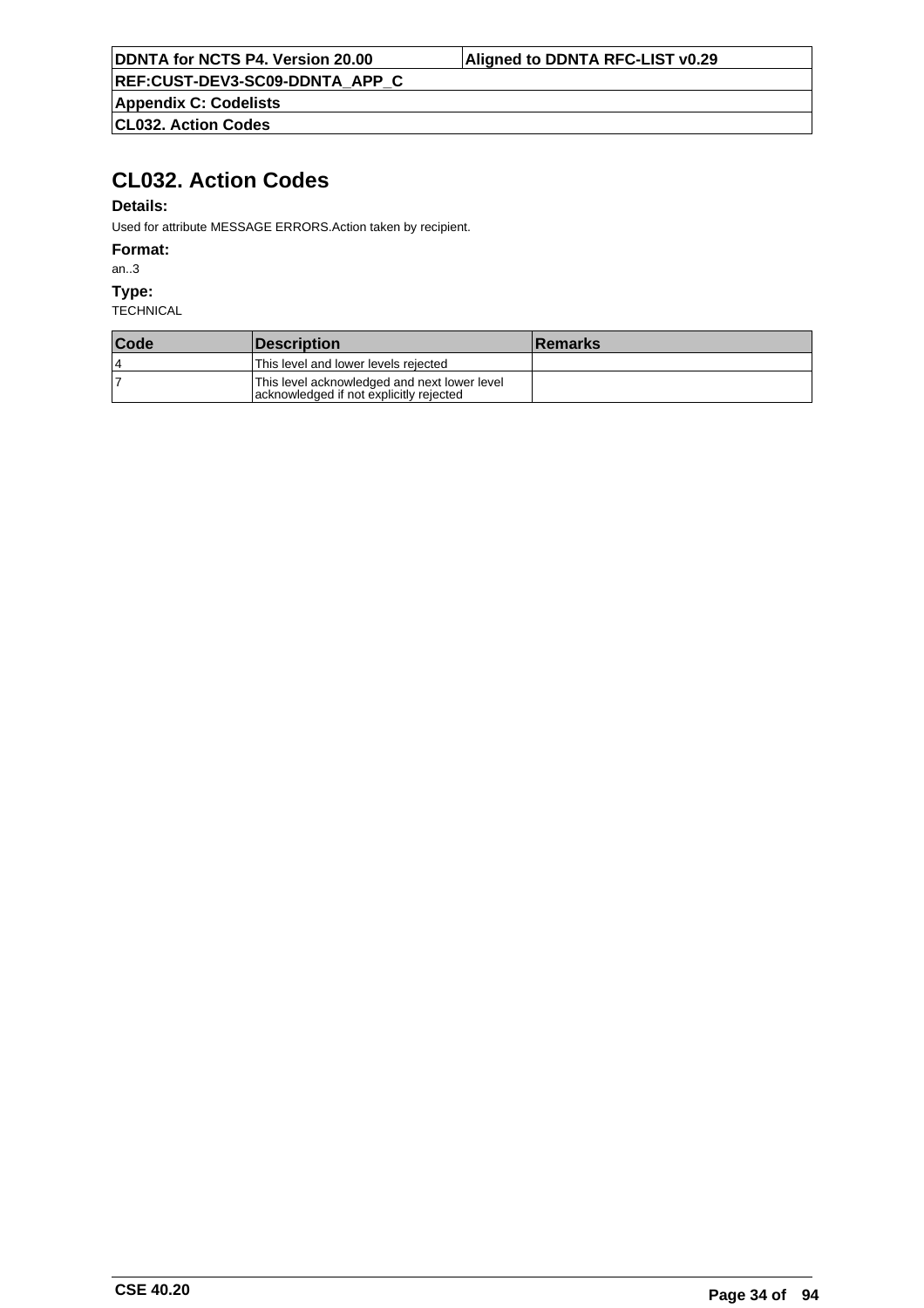**DDNTA for NCTS P4. Version 20.00 Aligned to DDNTA RFC-LIST v0.29**

**REF:CUST-DEV3-SC09-DDNTA\_APP\_C**

**Appendix C: Codelists**

**CL033. Interchange Service Segment Tags**

# **CL033. Interchange Service Segment Tags**

### **Details:**

Used to denote the Interchange Segment in which an error was detected.

### **Format:**

a3

### **Type:**

| Code       | <b>Description</b>          | <b>Remarks</b> |
|------------|-----------------------------|----------------|
| <b>UNB</b> | Interchange header segment  |                |
| <b>UNZ</b> | Interchange trailer segment |                |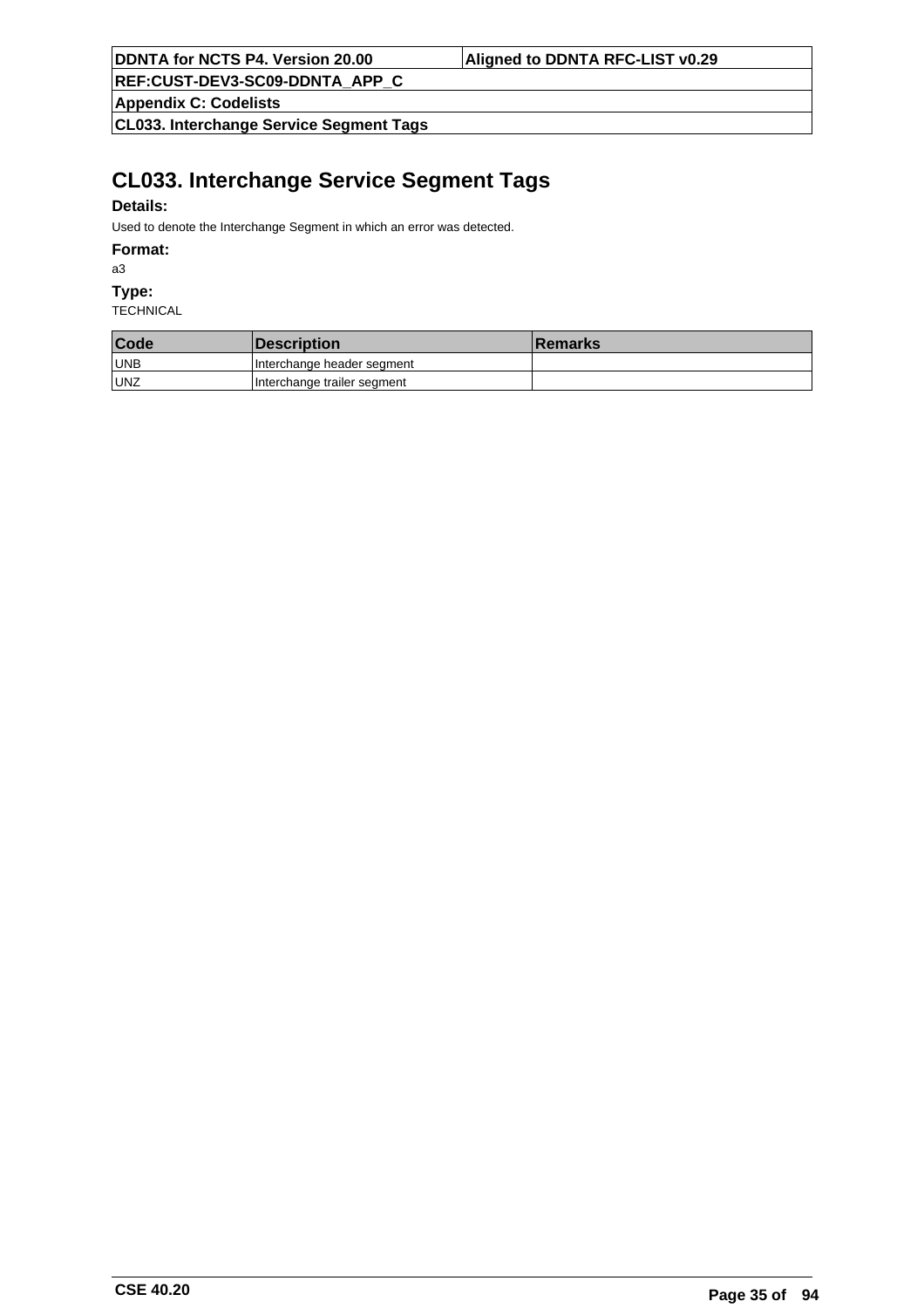| <b>DDNTA for NCTS P4. Version 20.00</b> |  |
|-----------------------------------------|--|
|-----------------------------------------|--|

**Appendix C: Codelists**

**CL034. Message Service Segment Tags**

# **CL034. Message Service Segment Tags**

### **Details:**

Used to denote the Message Segment in which an error was detected.

### **Format:**

a3

### **Type:**

| Code       | <b>Description</b> | <b>Remarks</b> |
|------------|--------------------|----------------|
| UNH        | Message header     |                |
| <b>UNT</b> | Message trailer    |                |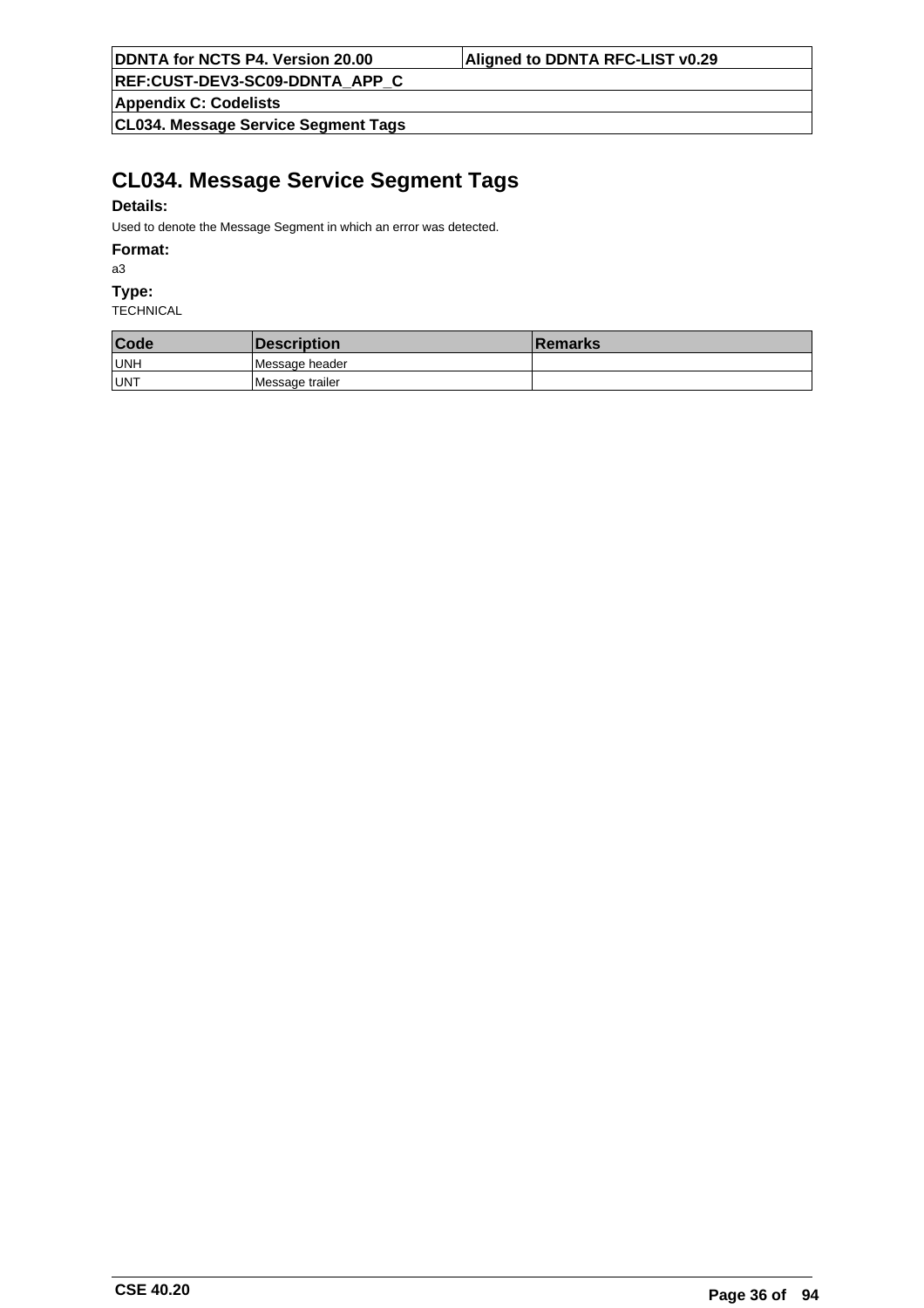| <b>DDNTA for NCTS P4. Version 20.00</b> | Aligned to DDNTA RFC-LIST v0.29 |
|-----------------------------------------|---------------------------------|
| REF:CUST-DEV3-SC09-DDNTA APP C          |                                 |
| <b>Appendix C: Codelists</b>            |                                 |
| <b>CL035. Version Numbers</b>           |                                 |

**CL035. Version Numbers**

# **CL035. Version Numbers**

**Details:**

#### **Format:**

an..3

#### **Type:**

| Code | <b>DESCRIPTION</b>            | emarks |
|------|-------------------------------|--------|
| l D  | Draft UN/EDIFACT<br>directory |        |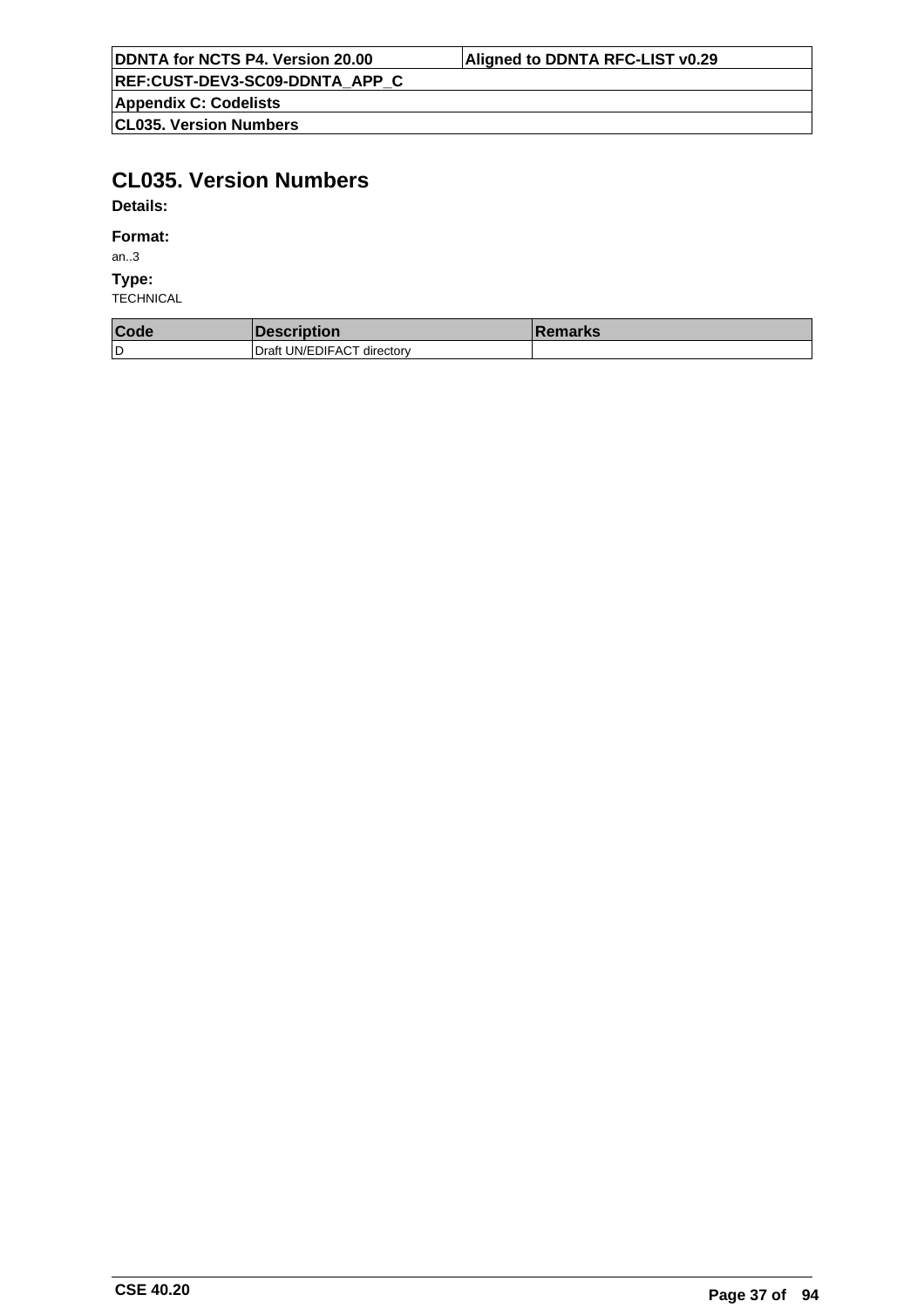| DDNTA for NCTS P4. Version 20.00      | <b>Aligned to DDNTA RFC-LIST v0.29</b> |
|---------------------------------------|----------------------------------------|
| <b>REF:CUST-DEV3-SC09-DDNTA APP C</b> |                                        |
| <b>Appendix C: Codelists</b>          |                                        |
| <b>CL036. Release Numbers</b>         |                                        |

# **CL036. Release Numbers**

**Details:**

#### **Format:**

an..3

**Type:**

| Code | <b>VESCHIDITON</b>       | REIHAIRS |
|------|--------------------------|----------|
| 96B  | UN/EDIFACT 96B directory |          |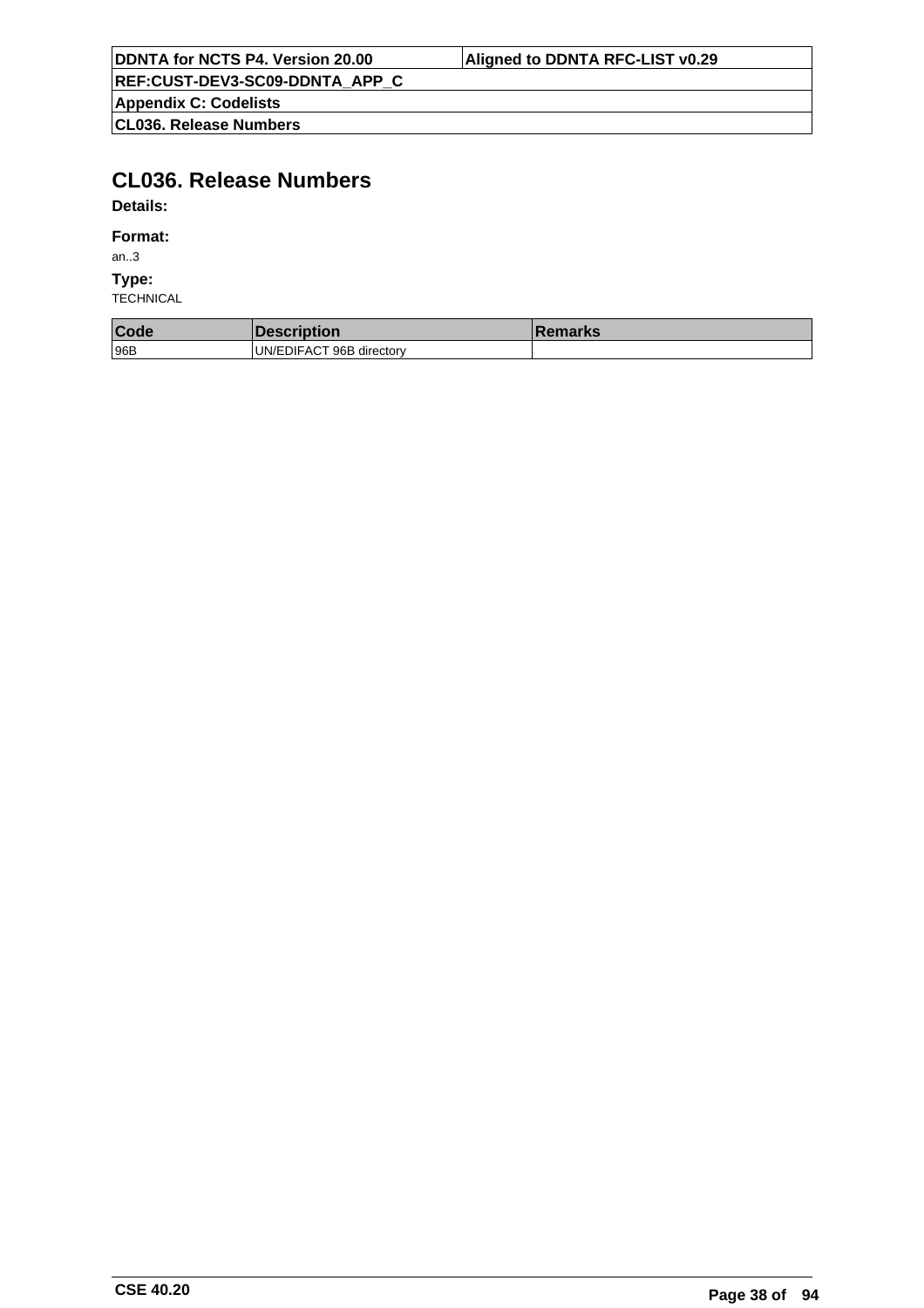| DDNTA for NCTS P4. Version 20.00      | Aligned to DDNTA RFC-LIST v0.29 |
|---------------------------------------|---------------------------------|
| <b>REF:CUST-DEV3-SC09-DDNTA APP C</b> |                                 |
| <b>Appendix C: Codelists</b>          |                                 |

**CL037. Controlling Agencies**

# **CL037. Controlling Agencies**

## **Details:**

#### **Format:**

an..2

### **Type:**

| Code | <i><b>Description</b></i> | <b>Remarks</b> |
|------|---------------------------|----------------|
| lEC  | European Community        |                |
| un   | United Nations            |                |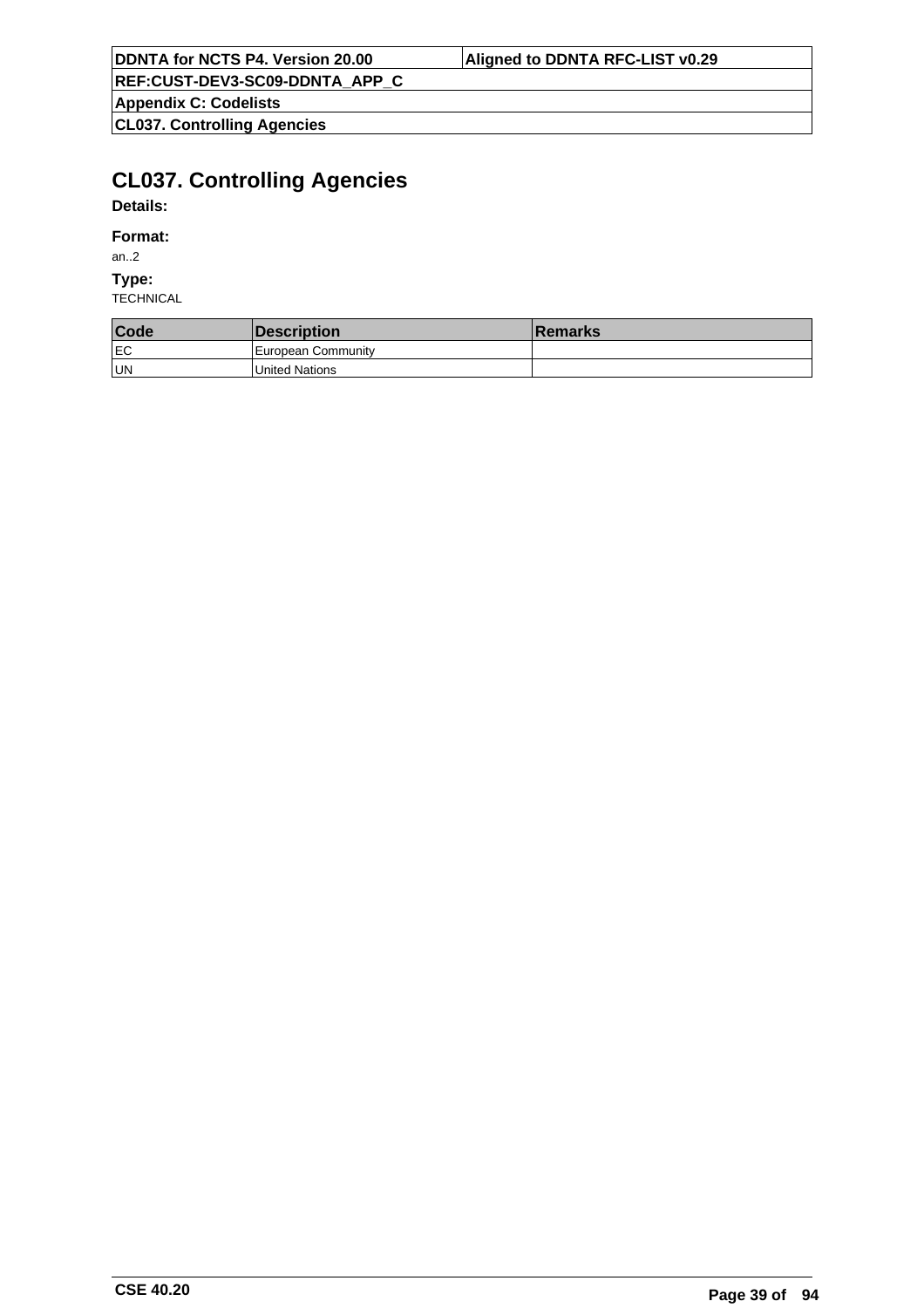**Appendix C: Codelists**

**CL039. Additional Information ID (Common)**

## **CL039. Additional Information ID (Common)**

#### **Details:**

Codes for Special Mentions (Box 44), see Regulation 1875/2006, Annex 30A. 'Additional Information/Special Indication Code to be sent across the Common Domain. Additional codes can be defined at national level in a separate National code list. Codelist is maintained in CS/RD2. Values are shown for illustration only.

**Format:**

an..5

**Type:**

| Code  | <i><b>Description</b></i>                           | <b>Remarks</b> |
|-------|-----------------------------------------------------|----------------|
| 10600 | Negotiable Bill of lading 'to order blank endorsed' |                |
| 30400 | $RET-EXP - Copy 3$ to be returned                   |                |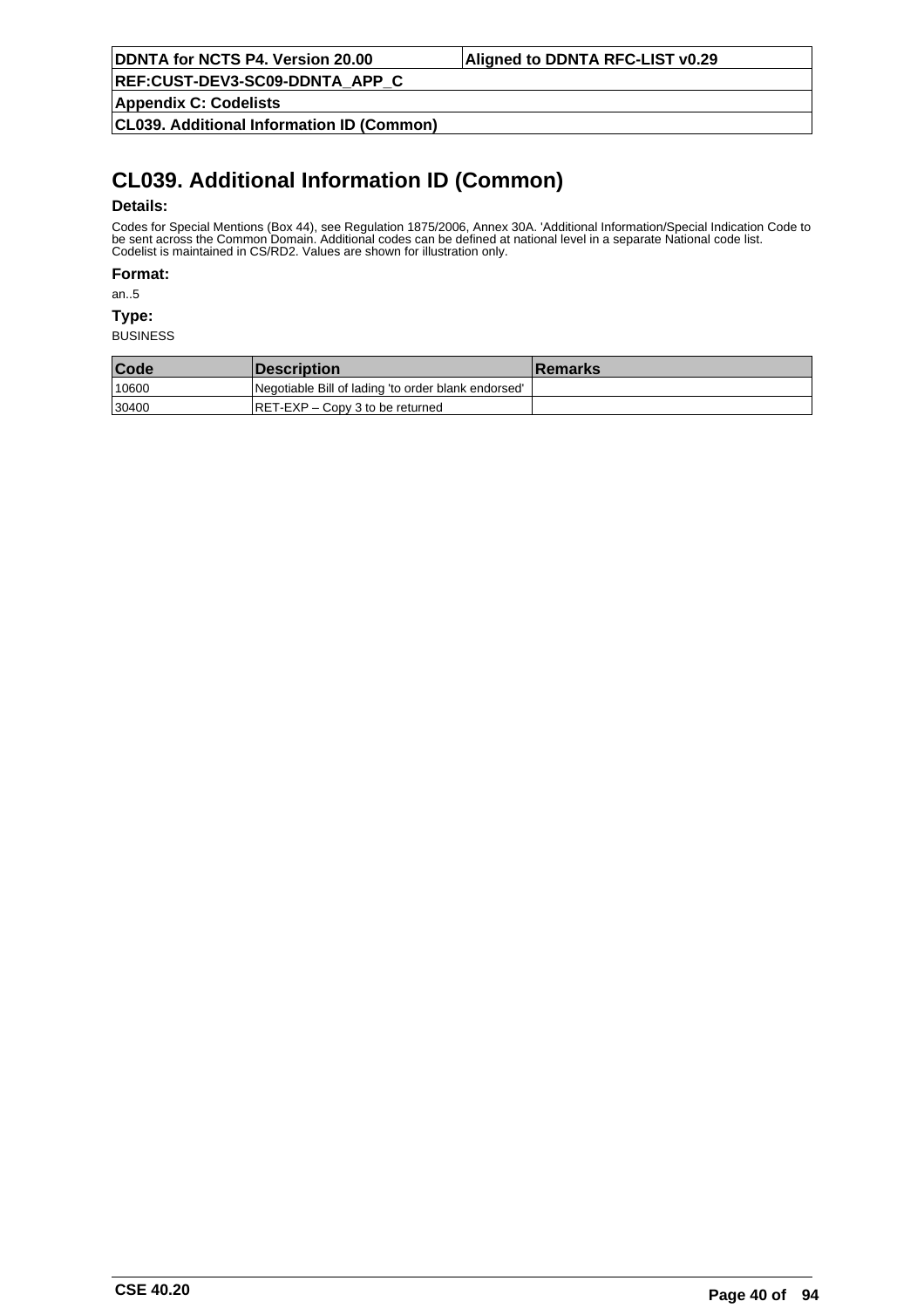**DDNTA for NCTS P4. Version 20.00 Aligned to DDNTA RFC-LIST v0.29**

**REF:CUST-DEV3-SC09-DDNTA\_APP\_C**

**Appendix C: Codelists**

**CL041. Control Indicator RoC/ GI-RoC**

# **CL041. Control Indicator RoC/ GI-RoC**

#### **Details:**

This list applies to the data group RESULTS OF CONTROL. Codelist is maintained in CS/RD2. Values are shown for illustration only.

#### **Format:**

an2

#### **Type:**

| Code      | <i><b>Description</b></i>         | <b>Remarks</b> |
|-----------|-----------------------------------|----------------|
| IDI       | Differences (Attribute incorrect) |                |
| <b>NE</b> | INew entrv                        |                |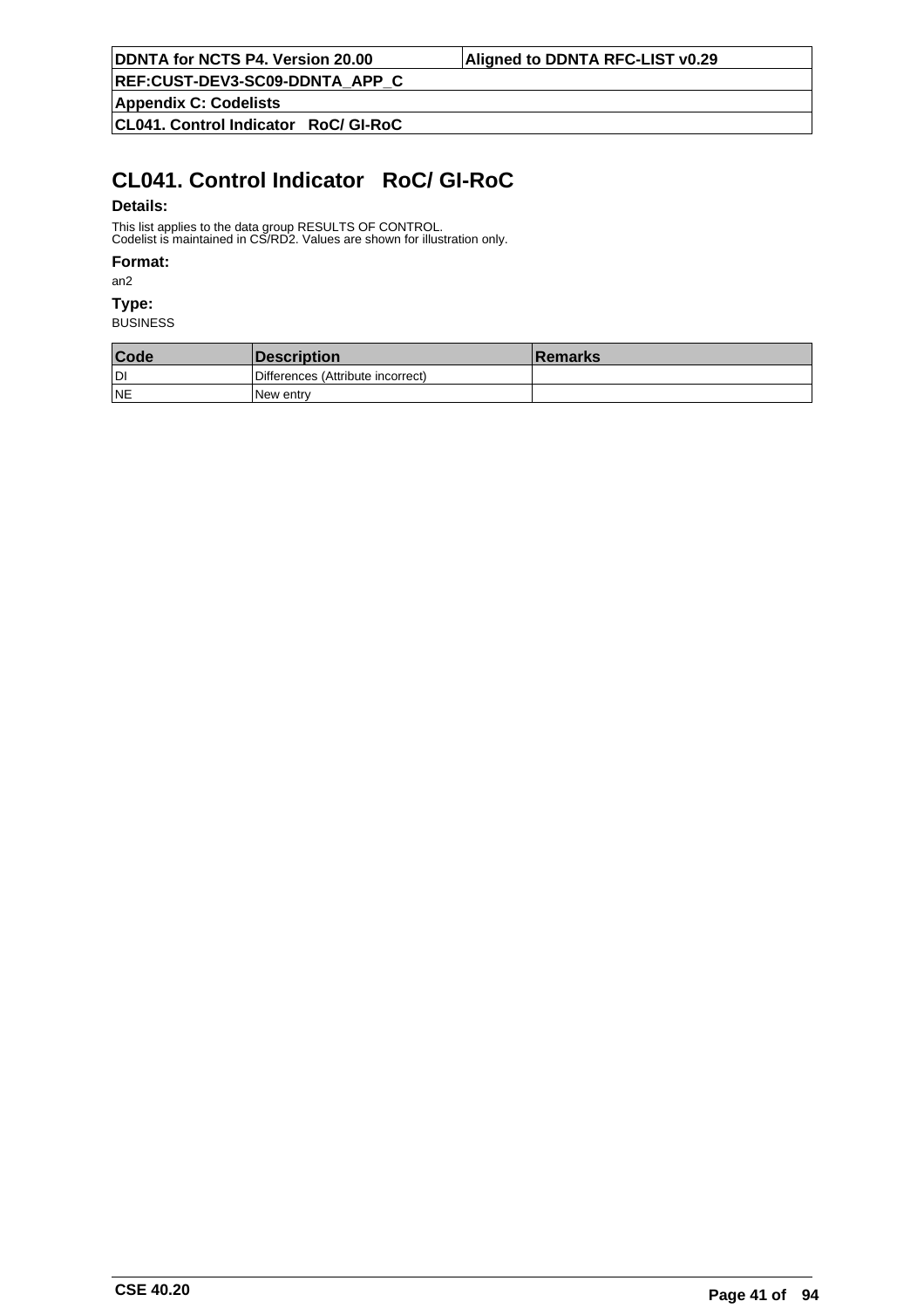**Appendix C: Codelists**

**CL043. AAR/AER rejection reason**

## **CL043. AAR/AER rejection reason**

#### **Details:**

Code to identify the AAR/AER rejection reason (See also codelist 39). Codelist is maintained in CS/RD2. Values are shown for illustration only.

#### **Format:**

n..2

### **Type:**

| Code | Description         | <b>Remarks</b> |
|------|---------------------|----------------|
| 12   | Cancelled           |                |
| 13   | <b>IMRN Unknown</b> |                |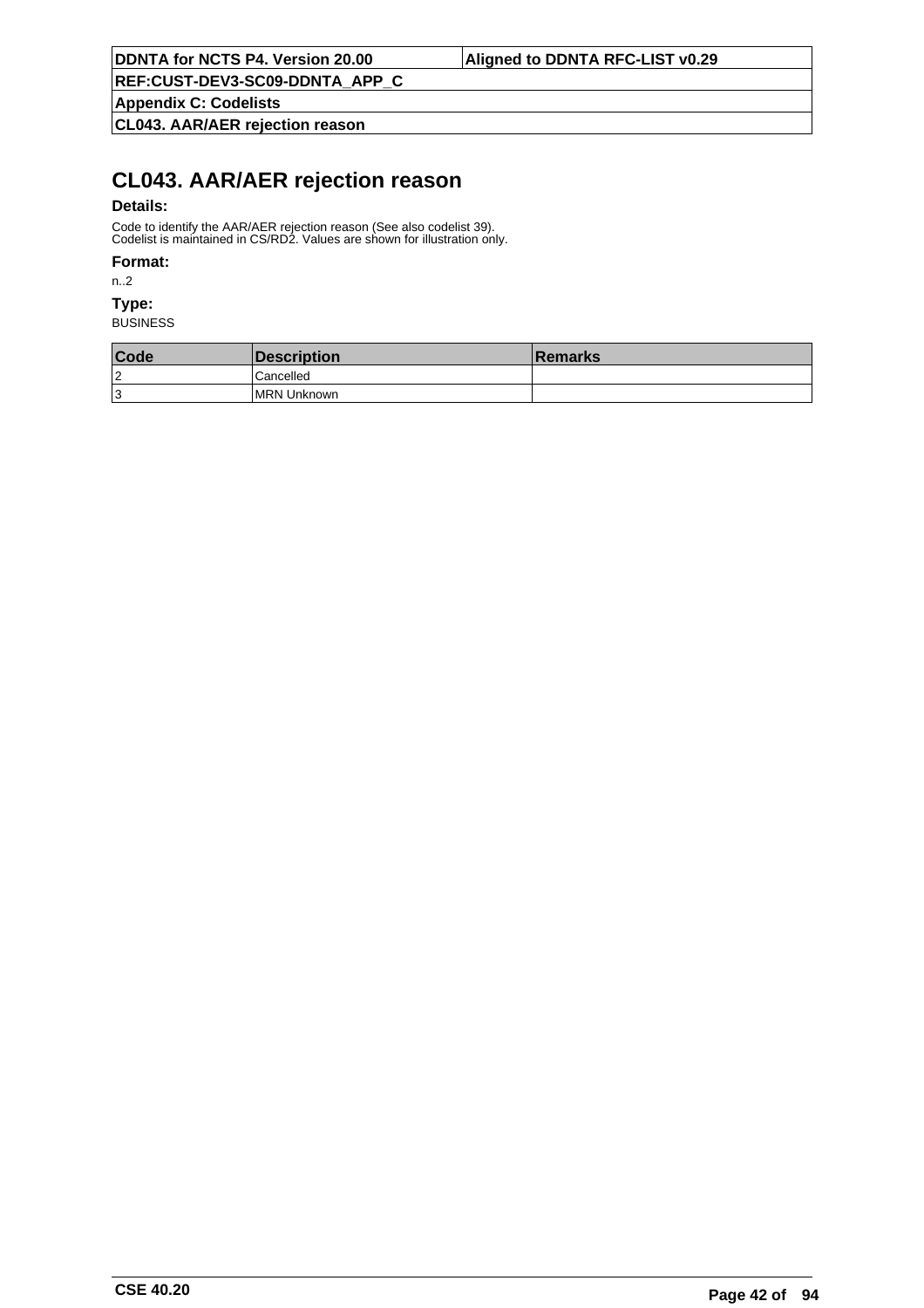**Appendix C: Codelists**

**CL044. ATR rejection reason code**

## **CL044. ATR rejection reason code**

#### **Details:**

Code to identify the ATR rejection reason. Codelist is maintained in CS/RD2. Values are shown for illustration only.

#### **Format:**

an..2

#### **Type:**

| Code | <i><b>Description</b></i> | <b>Remarks</b> |
|------|---------------------------|----------------|
| 4    | Other reason              |                |
| 15   | <b>IMRN Unknown</b>       |                |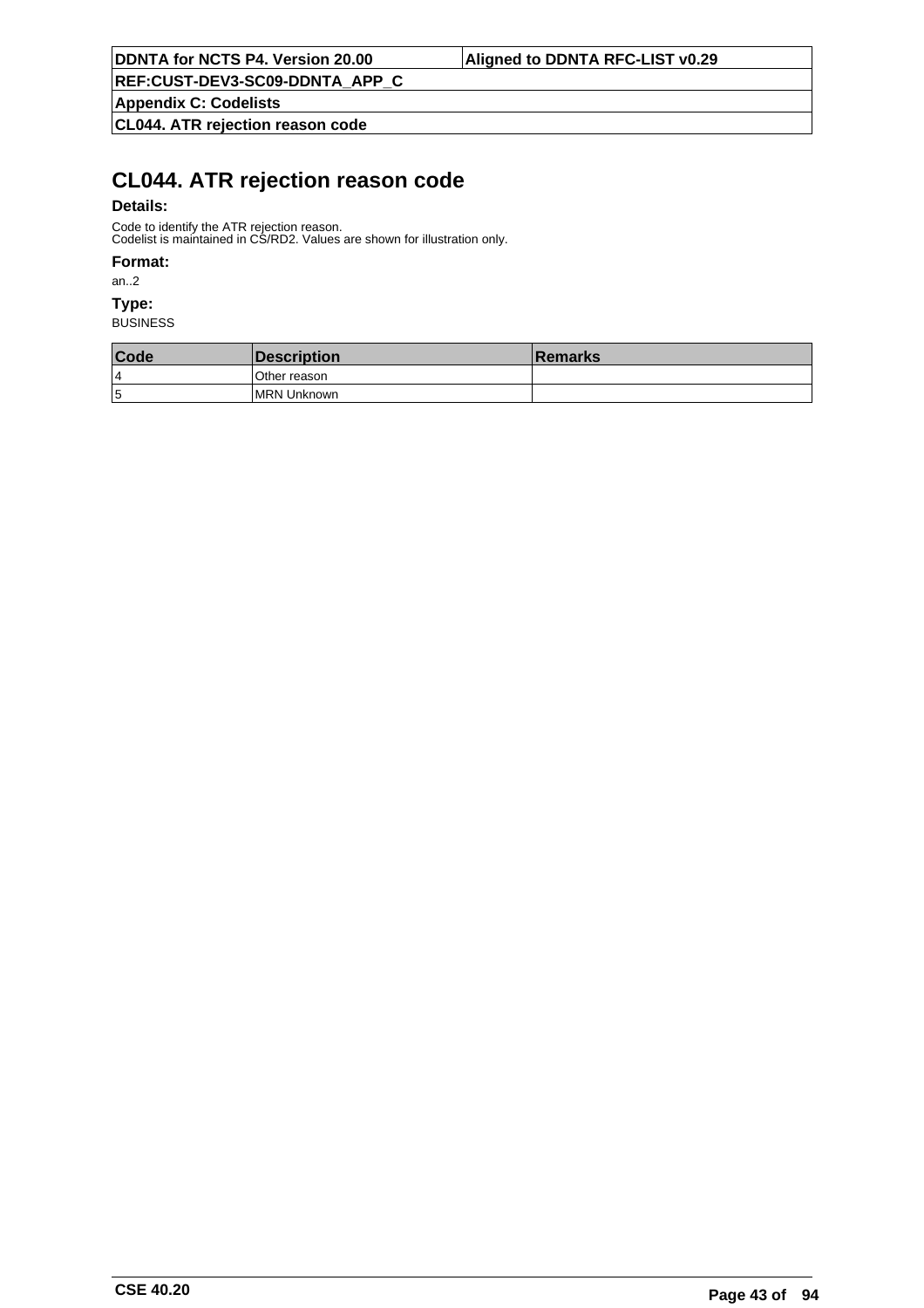**DDNTA for NCTS P4. Version 20.00 Aligned to DDNTA RFC-LIST v0.29**

**REF:CUST-DEV3-SC09-DDNTA\_APP\_C**

**Appendix C: Codelists**

**CL045. Amendment rejection motivation code**

## **CL045. Amendment rejection motivation code**

#### **Details:**

- Used to specify the Amendment Rejection Motivation. - Other codes have to be defined at National Level.

Codelist is maintained in CS/RD2. Values are shown for illustration only.

#### **Format:**

n1

#### **Type:**

| Code | Description | ∣Remarks |
|------|-------------|----------|
| 14   | Other       |          |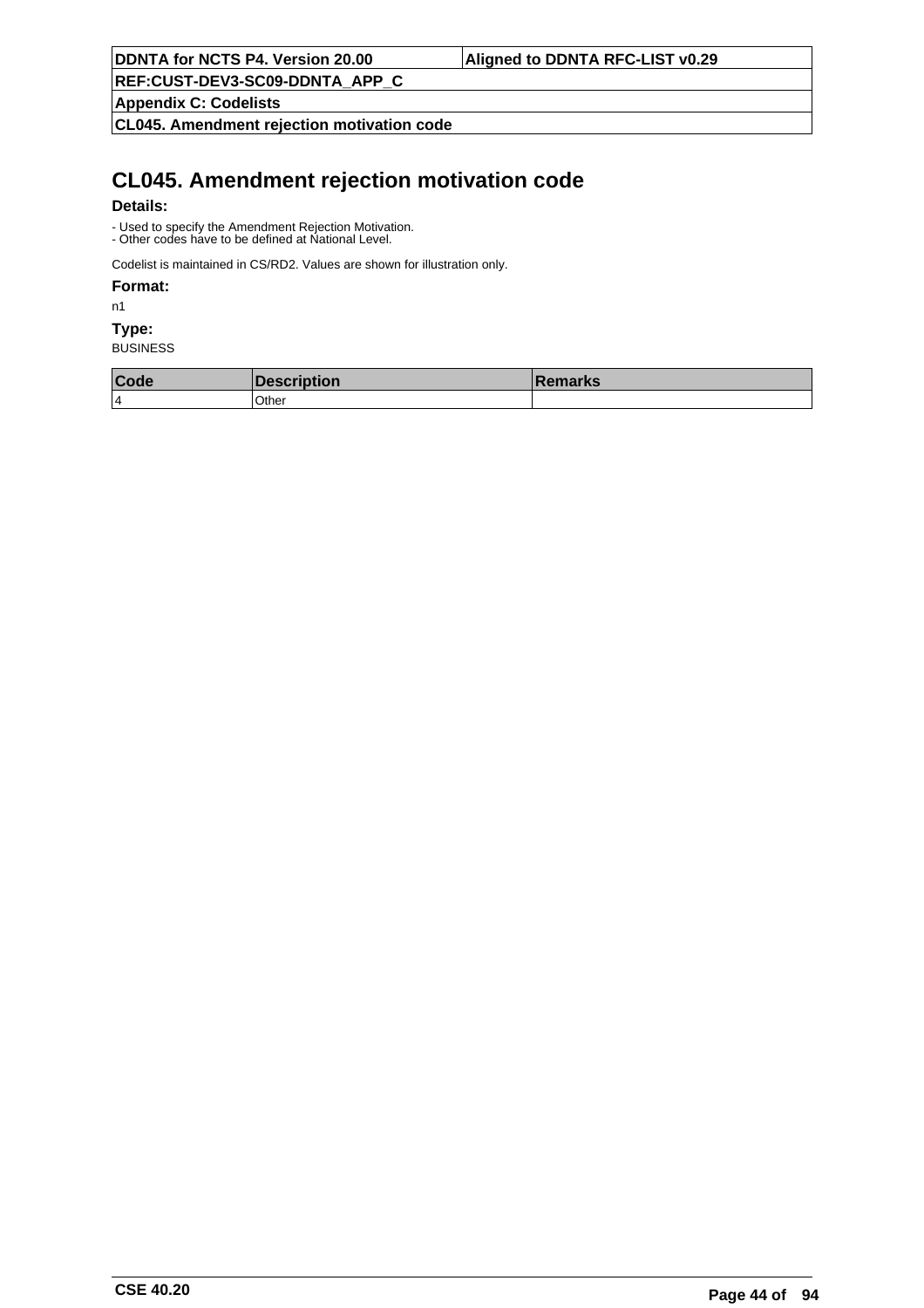**Appendix C: Codelists**

**CL046. Diversion rejection**

## **CL046. Diversion rejection**

#### **Details:**

Code to identify the diversion rejection reason. Codelist is maintained in CS/RD2. Values are shown for illustration only.

#### **Format:**

an..2

#### **Type:**

| Code | <i><b>Description</b></i> | <b>Remarks</b> |
|------|---------------------------|----------------|
| 11   | l Cancelled               |                |
| 4    | Other reasons             |                |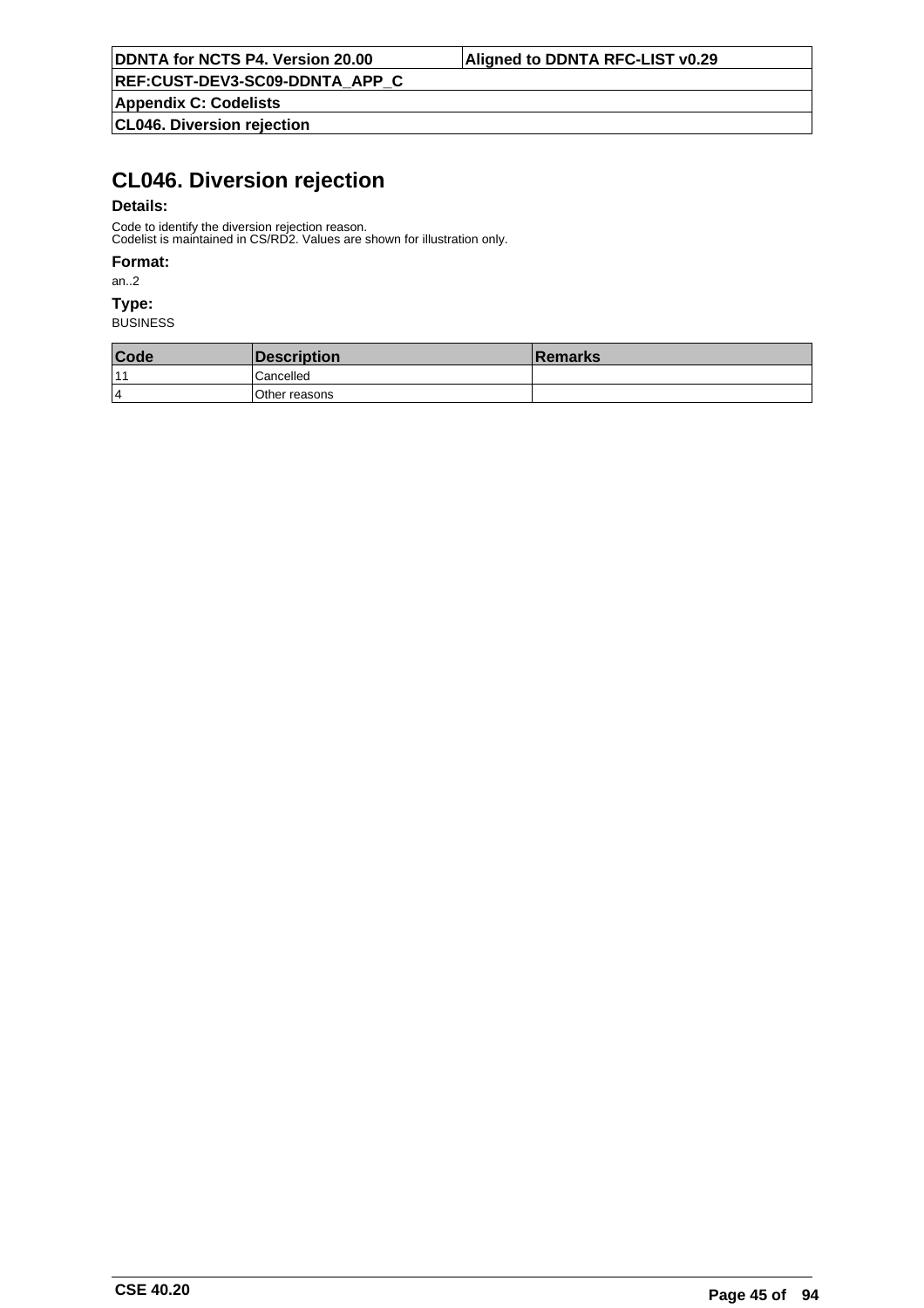**Appendix C: Codelists CL047. Control result**

## **CL047. Control result**

#### **Details:**

Used to record the results of a control of goods either at departure or at destination (see Annex 38/A Implementing Provisions and Annex Ixa of the Convention).

Codelist is maintained in CS/RD2. Values are shown for illustration only.

#### **Format:**

an2

#### **Type:**

| <b>Code</b> | <b>Description</b>      | <b>Remarks</b>    |
|-------------|-------------------------|-------------------|
| A1          | Satisfactory            | Dep/Exp & Des/Ext |
| A2          | Considered Satisfactory | Dep/Exp & Des/Ext |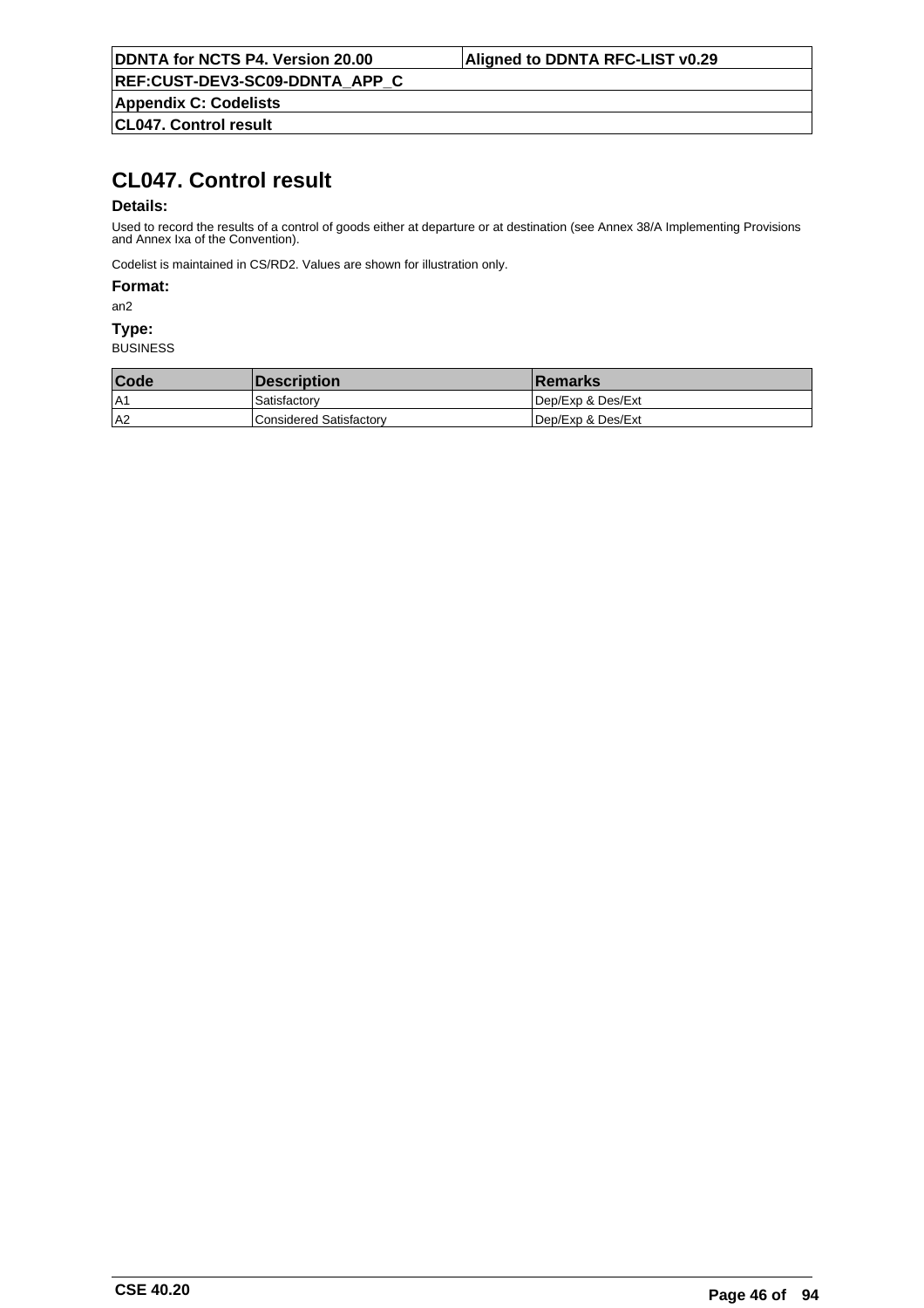**Appendix C: Codelists CL048. Currency Codes**

## **CL048. Currency Codes**

#### **Details:**

Code to identify the currency used. Codelist is maintained in CS/RD2. Values are shown for illustration only.

#### **Format:**

an3

## **Type:**

| Code       | <b>Description</b>   | <b>∣Remarks</b> |
|------------|----------------------|-----------------|
| ATS        | l Austrian Schilling |                 |
| <b>BEF</b> | IBelgian Franc       |                 |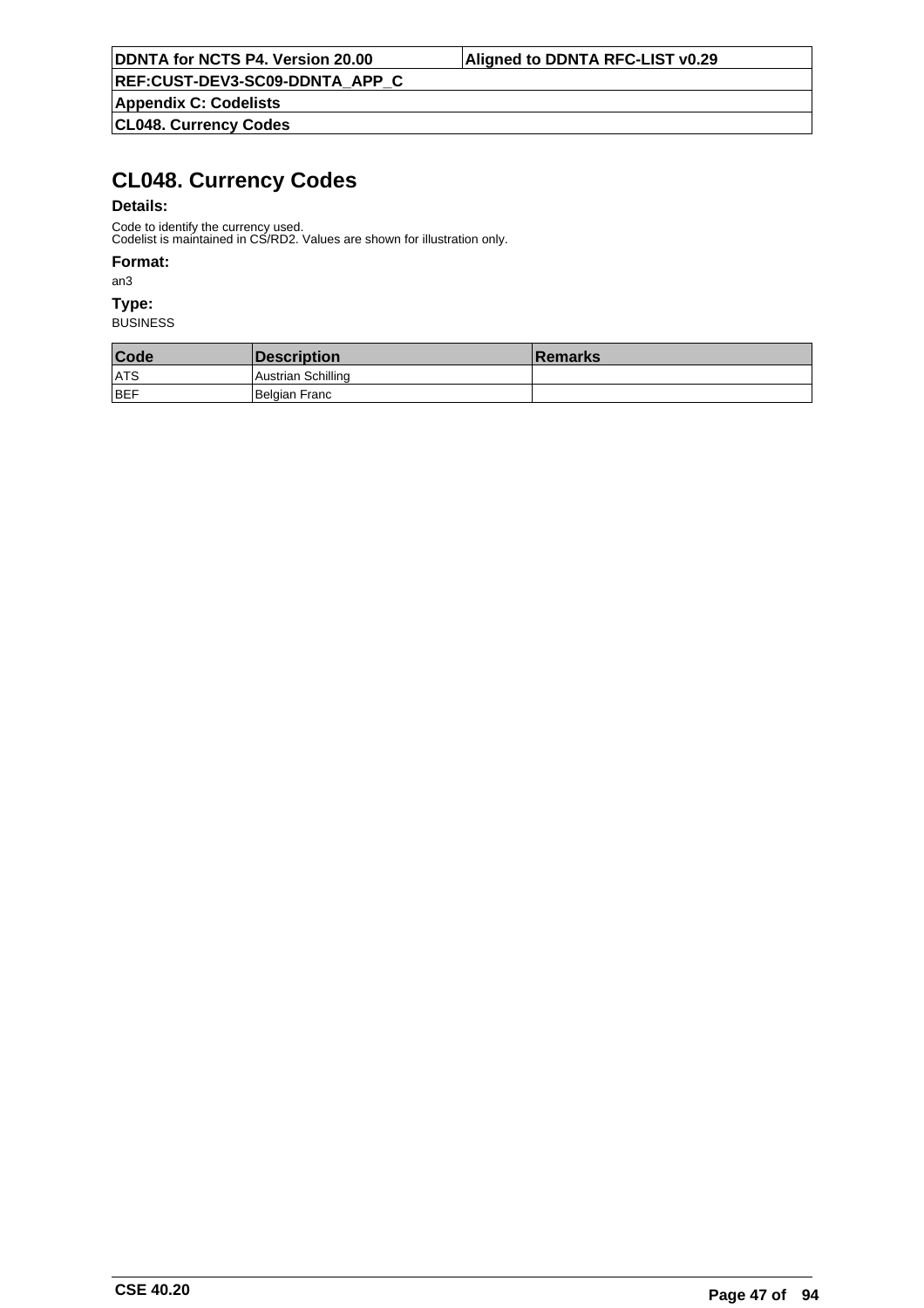**Appendix C: Codelists**

**CL049. Functional Error Codes**

## **CL049. Functional Error Codes**

#### **Details:**

- Subset of the UN/EDIFACT generic error table.

All values are listed in the table below. The values of this codelist are also available and updated in CS/RD2.

#### **Format:**

n2

**Type:**

| Code | <b>Description</b>                                              | <b>Remarks</b>                                                                                                                                                                                                                                                                                                                                                                                                             |
|------|-----------------------------------------------------------------|----------------------------------------------------------------------------------------------------------------------------------------------------------------------------------------------------------------------------------------------------------------------------------------------------------------------------------------------------------------------------------------------------------------------------|
| 12   | Incorrect (code) value                                          | Value of an element in a message is outside the<br>predefined domain or not part of the applicable<br>code list.                                                                                                                                                                                                                                                                                                           |
| 13   | Missing                                                         | A mandatory/required element is missing in the<br>received data, e.g. a required element like the<br>MRN for the Arrival Advice (C_ARR_ADV) is not<br>present.                                                                                                                                                                                                                                                             |
| 14   | Value not supported in this position (code value<br>constraint) | Notification that a recipient does not support use<br>of the specific value of an identified element in<br>the position where it is used. This type of error<br>refers to the use of an improper code value for a<br>specific element.                                                                                                                                                                                     |
| 15   | Not supported in this position                                  | An element is not allowed to have a value due to<br>the following two reasons: - The element is not<br>allowed to be present according to the FMS<br>message specification. - The element is not<br>allowed to be present according to some<br>additional condition, e.g. if type of packages has<br>the value 'UNPACKED' then number of package<br>can not have a value (condition C60 of FTSS -<br>AES [A4] Appendix B). |
| 19   | Invalid decimal notation                                        | The decimal notation is not according to the<br>decimal formatting standards UCI, UCM, UCD.                                                                                                                                                                                                                                                                                                                                |
| 26   | Duplicate detected                                              | The same interchange is received again.<br>Duplication is detected by reception of an<br>interchange reference that has already been<br>received.                                                                                                                                                                                                                                                                          |
| 35   | Too many repetitions                                            | Too many occurrences of a segment or entity.                                                                                                                                                                                                                                                                                                                                                                               |
| 37   | Invalid type characters                                         | Notification that one or more numeric characters<br>were used in an alphabetic element or that one or<br>more alphabetic characters were used in a<br>numeric element.                                                                                                                                                                                                                                                     |
| 38   | Missing digit in front of decimal sign                          | Notification that a decimal sign is not preceded by<br>one or more digits.                                                                                                                                                                                                                                                                                                                                                 |
| 39   | Element too long (length constraint)                            | Notification that the length of the element<br>received exceeded the maximum length<br>specified.                                                                                                                                                                                                                                                                                                                          |
| 40   | Element too short (length constraint)                           | Notification that the length of an element received<br>is shorter than the minimum length specified.                                                                                                                                                                                                                                                                                                                       |
| 90   | Unknown MRN                                                     | The MRN of the received FMS is not known,<br>whereas it is expected to be known. This type of<br>error can not be detected in an AAR<br>(C_AAR_SND)                                                                                                                                                                                                                                                                        |
| 91   | Duplicate MRN                                                   | The MRN of the received FMS is already known<br>and is therefore not unique according to the<br>specified rules.                                                                                                                                                                                                                                                                                                           |
| 92   | Message out of sequence                                         | The message can not be processed, because the<br>receiver is not in a proper state.                                                                                                                                                                                                                                                                                                                                        |
| 93   | <b>Invalid MRN</b>                                              | The structure of the MRN is not conform<br>specifications given in FTSS - AIS/AES [A4].                                                                                                                                                                                                                                                                                                                                    |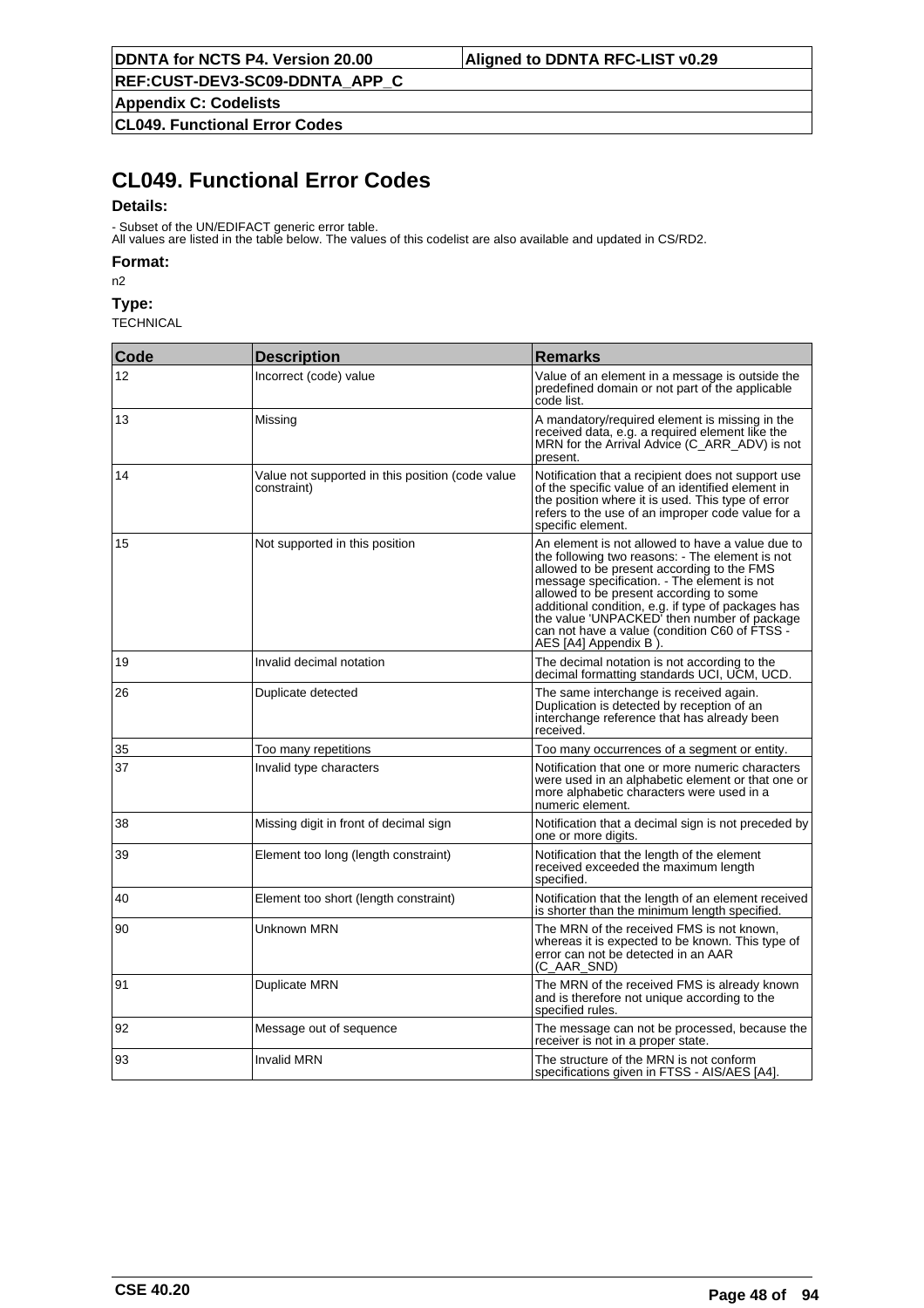**DDNTA for NCTS P4. Version 20.00 Aligned to DDNTA RFC-LIST v0.29**

**REF:CUST-DEV3-SC09-DDNTA\_APP\_C**

**Appendix C: Codelists**

**CL050. Guarantee Monitoring codes**

## **CL050. Guarantee Monitoring codes**

#### **Details:**

Indication on the monitoring type of a guarantee in NCTS/ICS.

Codelist is maintained in CS/RD2. Values are shown for illustration only.

**Format:**

n1

**Type:**

| Code | <i><b>Description</b></i>            | <b>Remarks</b> |
|------|--------------------------------------|----------------|
|      | Type 1 monitoring: MRN, date         |                |
| 12   | Type 2 monitoring: MRN, date, amount |                |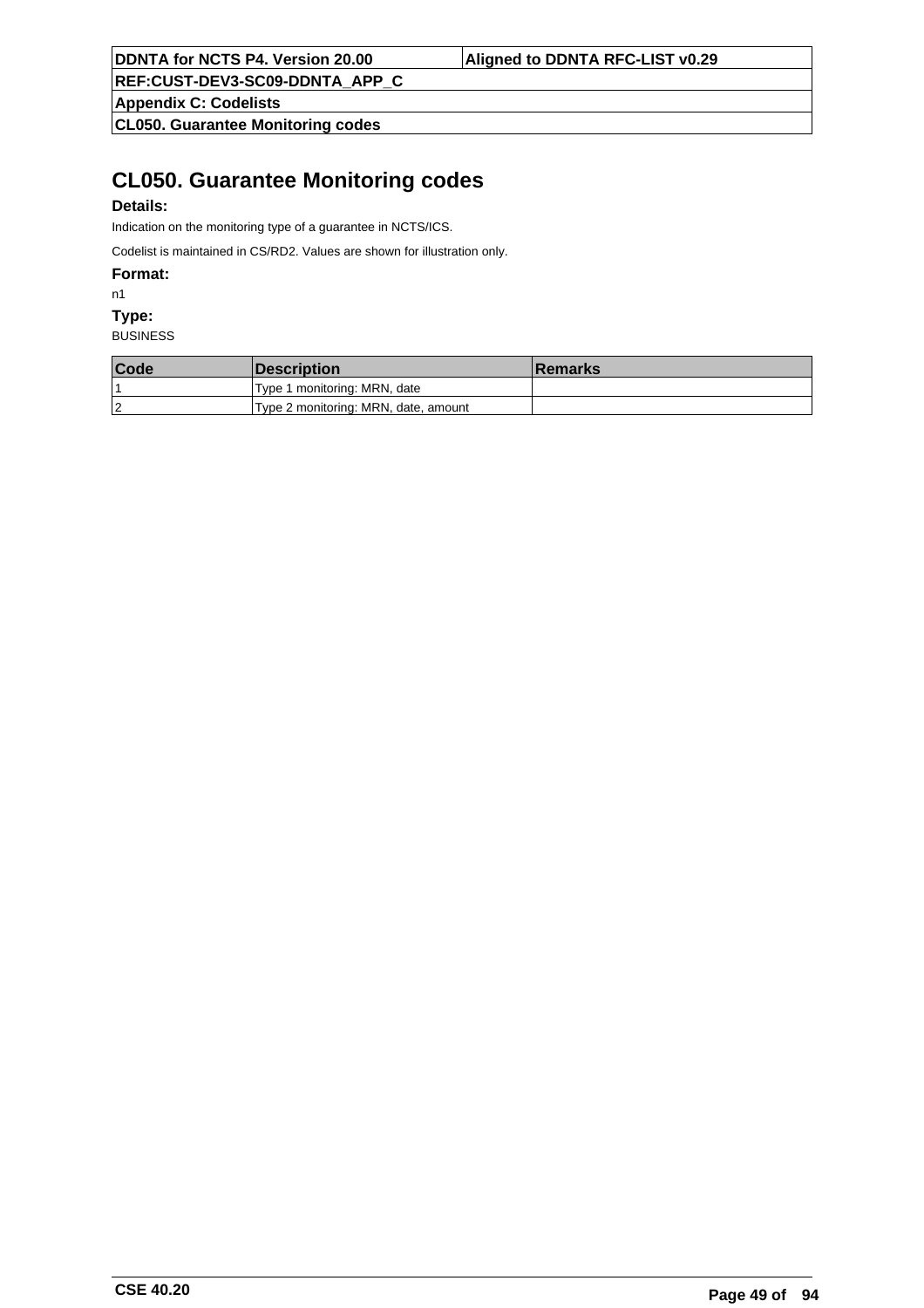| DDNTA for NCTS P4. Version 20.00      | <b>Aligned to DDNTA RFC-LIST v0.29</b> |
|---------------------------------------|----------------------------------------|
| <b>REF:CUST-DEV3-SC09-DDNTA APP C</b> |                                        |

**Appendix C: Codelists**

**CL051. Guarantee Type codes**

# **CL051. Guarantee Type codes**

#### **Details:**

Codelist is maintained in CS/RD2. Values are shown for illustration only.

#### **Format:**

an1

**Type:**

| Code | <i><b>Description</b></i> | ∣Remarks |
|------|---------------------------|----------|
| 0 ا  | <b>IGuarantee waiver</b>  |          |
|      | Comprehensive Guarantee   |          |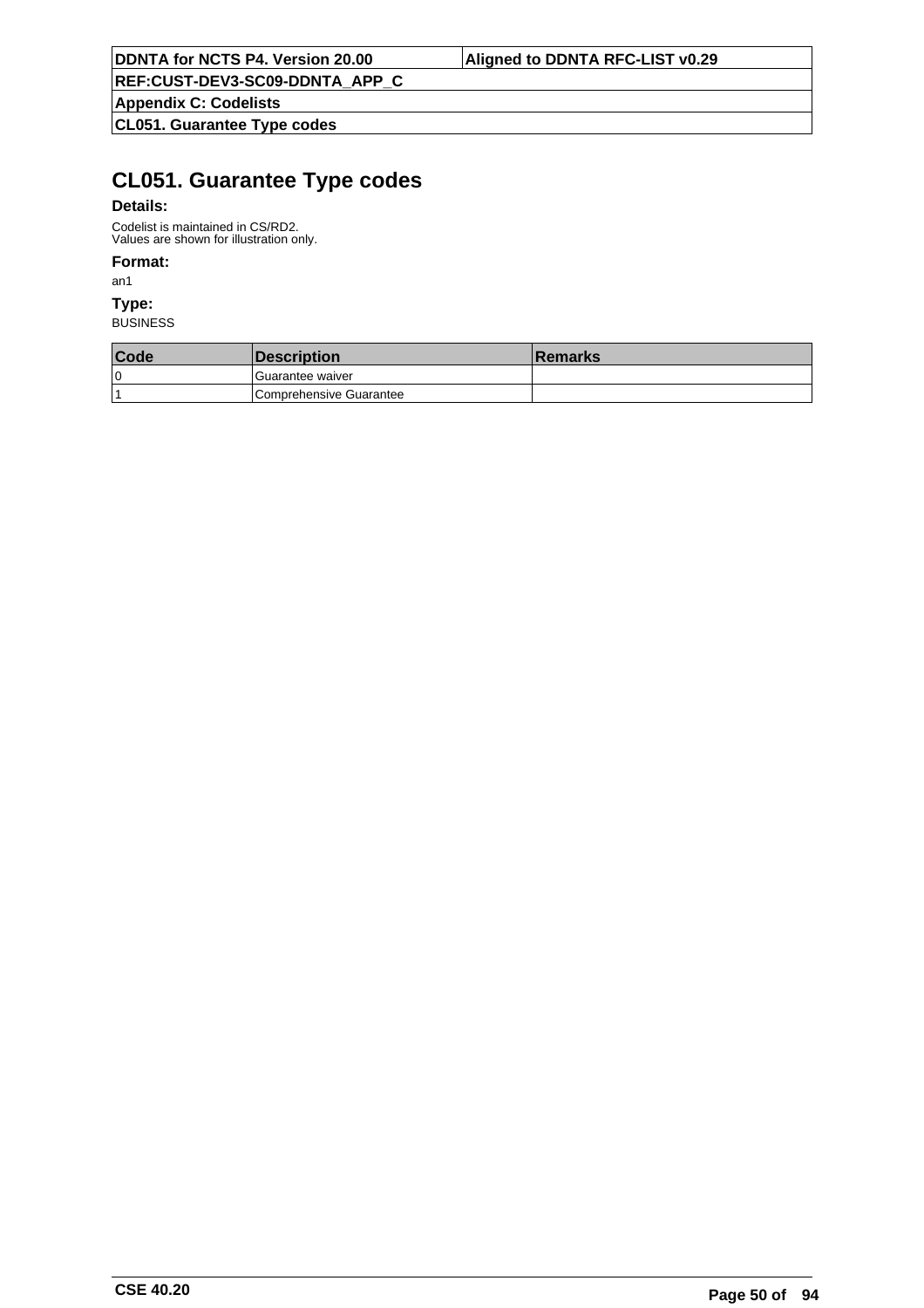| DDNTA for NCTS P4. Version 20.00 | Aligned to DDNTA RFC-LIST v0.29 |
|----------------------------------|---------------------------------|
| REF:CUST-DEV3-SC09-DDNTA APP C   |                                 |
|                                  |                                 |

**Appendix C: Codelists**

**CL052. Invalid guarantee reason codes**

## **CL052. Invalid guarantee reason codes**

#### **Details:**

Used to specify the invalid guarantee reason. Codelist is maintained in CS/RD2. Values are shown for illustration only.

#### **Format:**

an..3

#### **Type:**

| Code | Description                     | <b>Remarks</b> |
|------|---------------------------------|----------------|
| G01  | l Does not exist                |                |
| G02  | Guarantee exists, but not valid |                |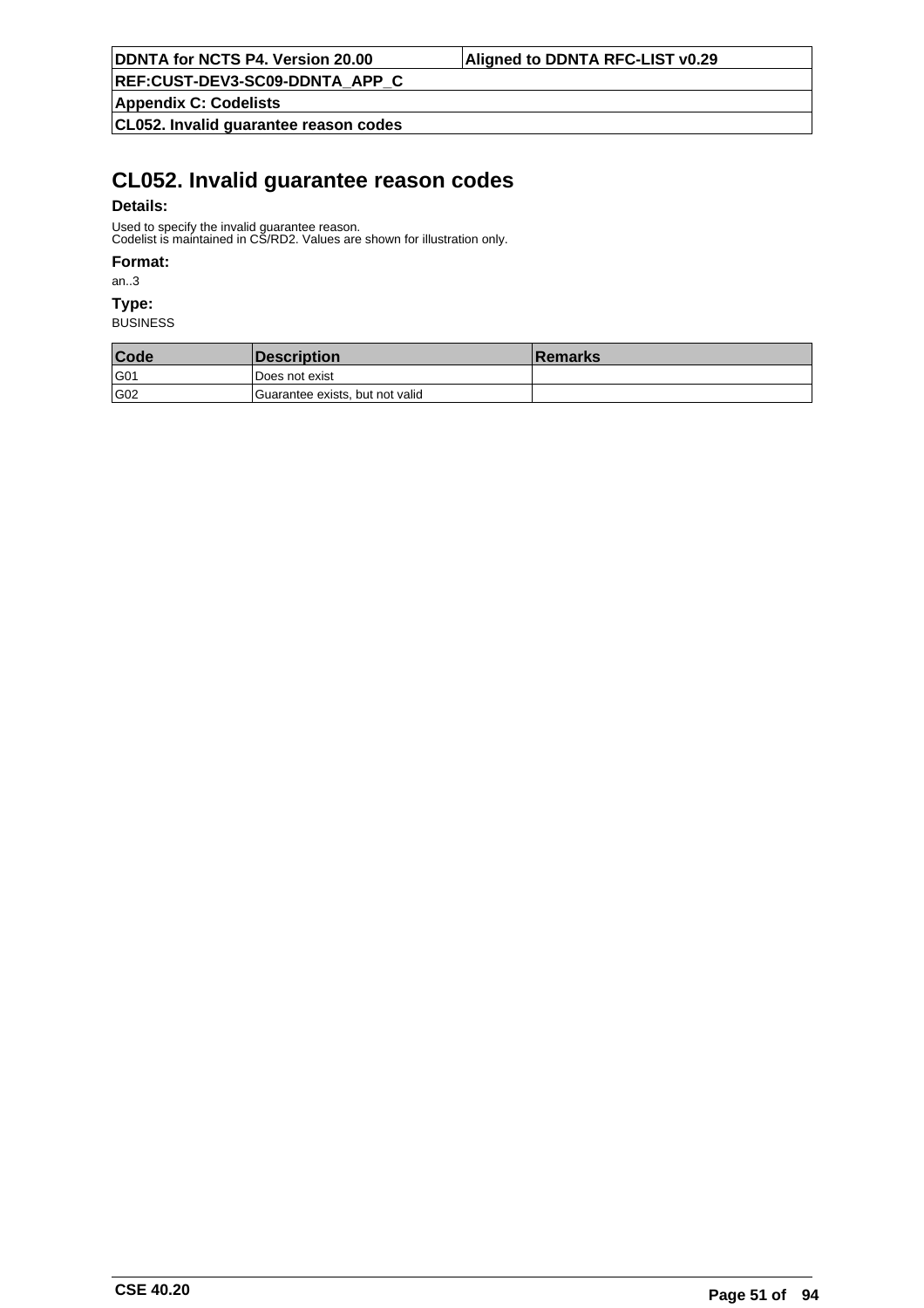**Appendix C: Codelists**

**CL053. Prefix-Suffix level**

## **CL053. Prefix-Suffix level**

#### **Details:**

Used for CUSTOMS OFFICE LSD.

#### **Format:**

an1

#### **Type:**

| Code | <i><b>IDescription</b></i>                             | <b>IRemarks</b> |
|------|--------------------------------------------------------|-----------------|
| ۱A   | Simple office (see box A in Customs Office List)       |                 |
| ΙE   | Higher authority (see box E in Customs Office<br>List) |                 |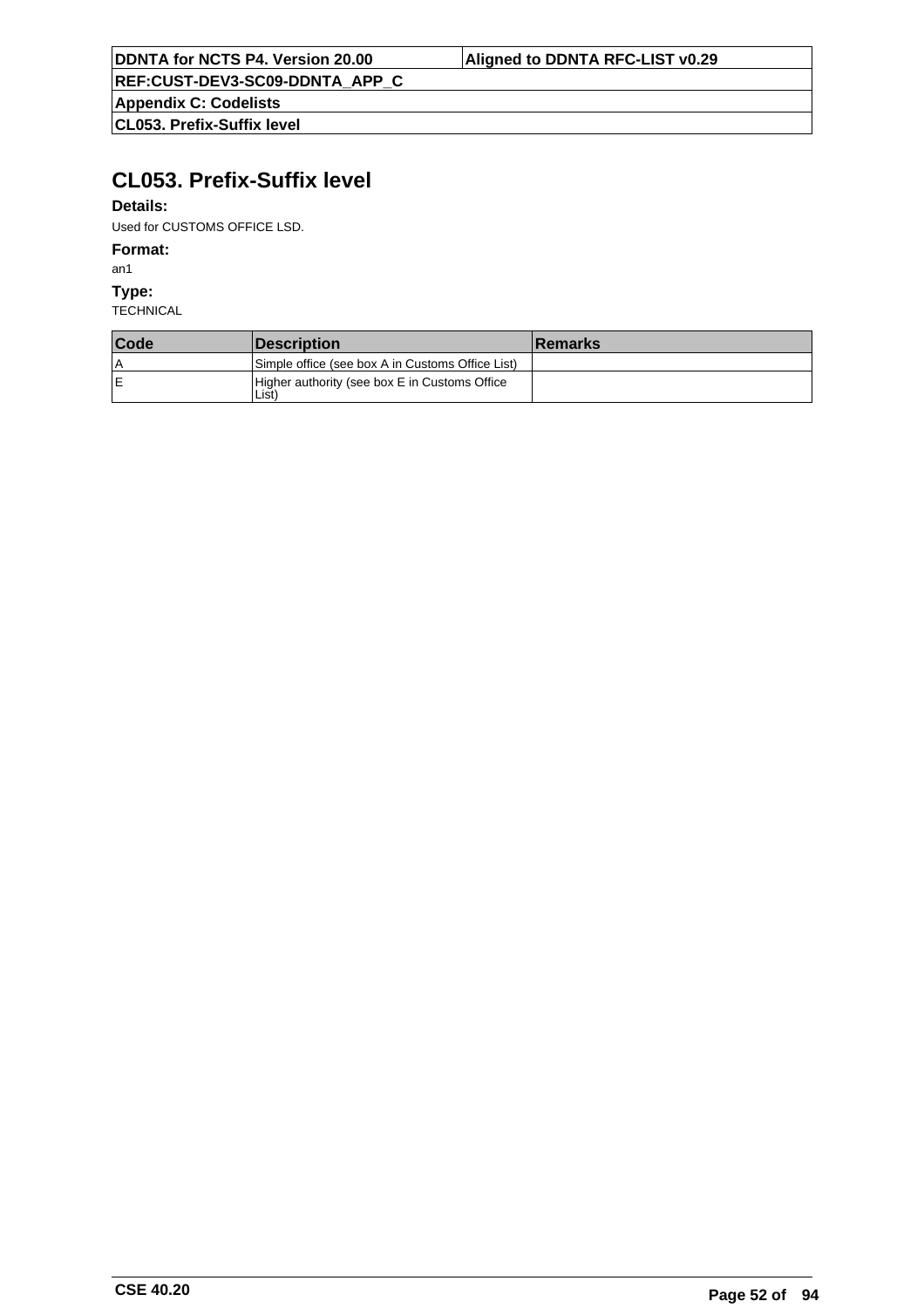**DDNTA for NCTS P4. Version 20.00 Aligned to DDNTA RFC-LIST v0.29**

**REF:CUST-DEV3-SC09-DDNTA\_APP\_C**

**Appendix C: Codelists**

**CL054. Query identifier**

# **CL054. Query identifier**

#### **Details:**

Query on Guarantee Type.

Query and Response on Guarantees (IE34 and IE37).

Codelist is maintained in CS/RD2. Values are shown for illustration only.

**Format:**

### n1

**Type:**

| Code | <i><b>Description</b></i> | <b>Remarks</b> |
|------|---------------------------|----------------|
|      | <sub>l</sub> Usage only   |                |
| 12   | Exposure only             |                |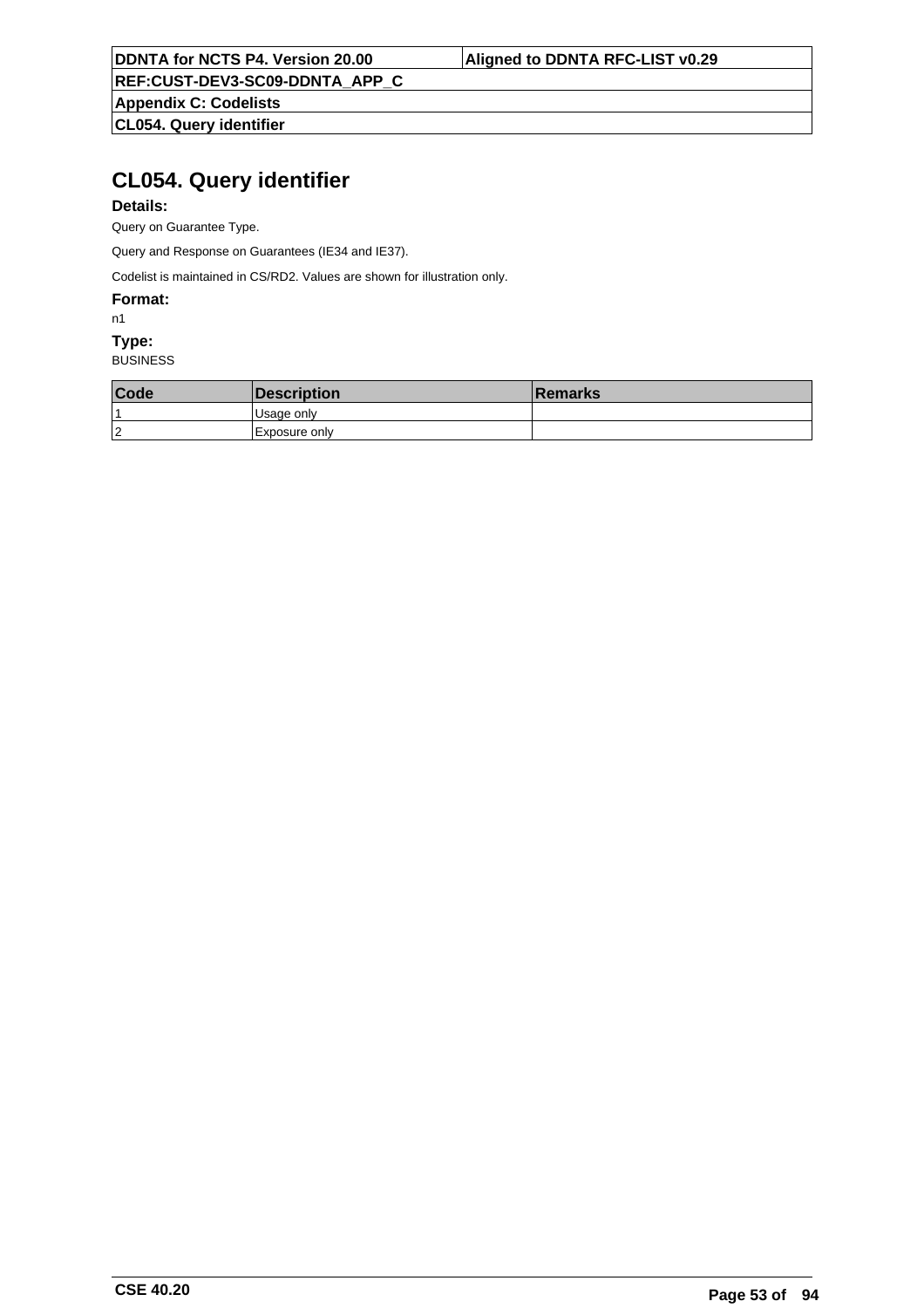**Appendix C: Codelists**

**CL056. Role**

## **CL056. Role**

#### **Details:**

Customs Office performing one or more precise role(s) in Transit/Export/Import. This codelist is used for the Customs Office List. Codelist is maintained in CS/RD2. Values are shown for illustration only.

#### **Format:**

an3

#### **Type:**

| Code        | <i><b>Description</b></i>                   | <b>Remarks</b> |
|-------------|---------------------------------------------|----------------|
| <b>LAUT</b> | l Hiaher Authoritv                          |                |
| <b>CAU</b>  | Competent Authority of Country of Departure |                |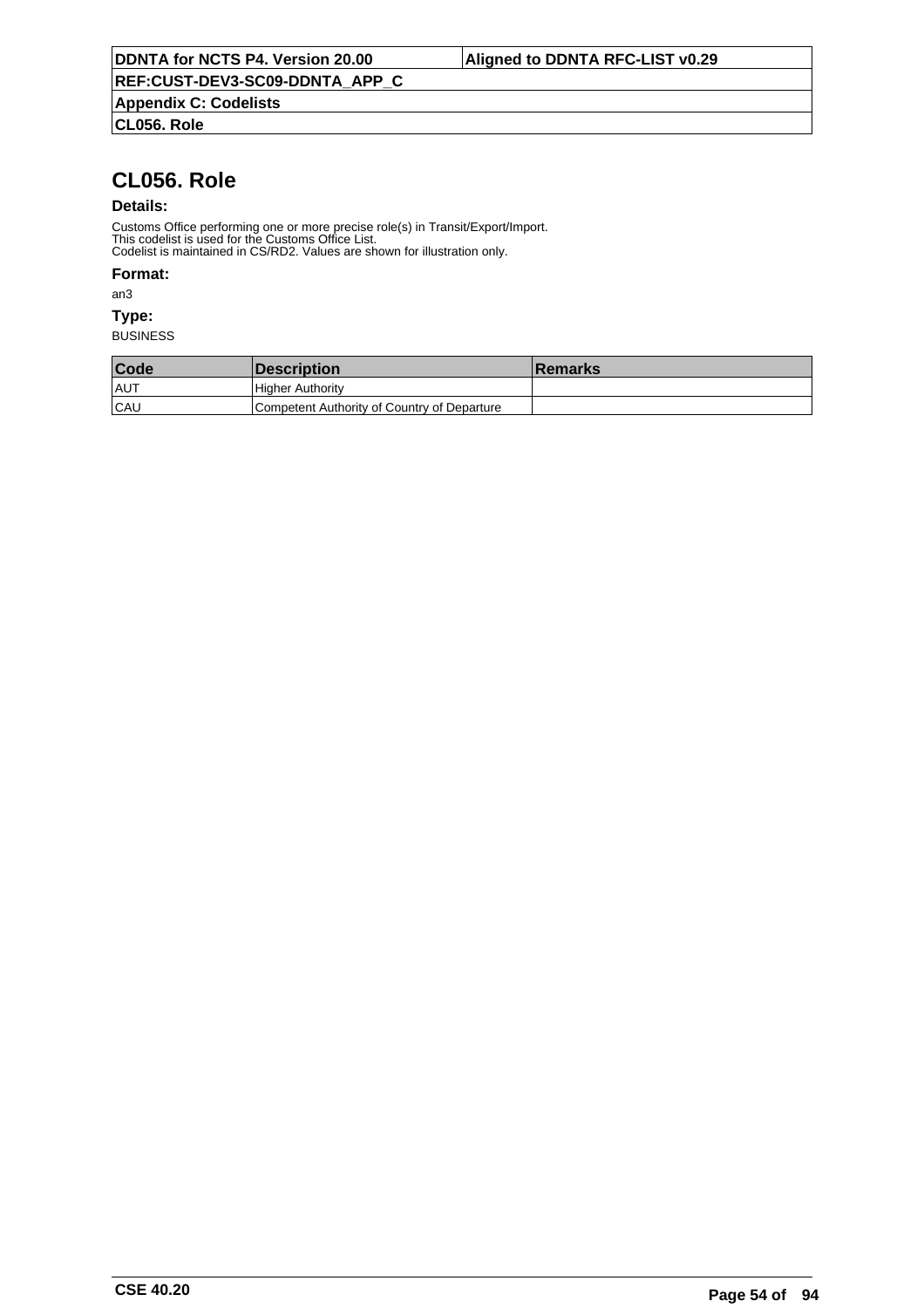| DDNTA for NCTS P4. Version 20.00 | Aligned to DDNTA RFC-LIST v0.29 |
|----------------------------------|---------------------------------|
|                                  |                                 |

**Appendix C: Codelists**

**CL057. Statistics Type**

# **CL057. Statistics Type**

#### **Details:**

The list with possible values as well as their applicability can be found in FTSS 4.00 Sec. V Heading 1.2 'Archive procedures'. Codelist is maintained in CS/RD2. Values are shown for illustration only.

#### **Format:**

an4

### **Type:**

| Code | <i><b>Description</b></i>      | ∣Remarks |
|------|--------------------------------|----------|
| E11A | Number of Movements initiated  |          |
| E11B | Number of Movements of type EU |          |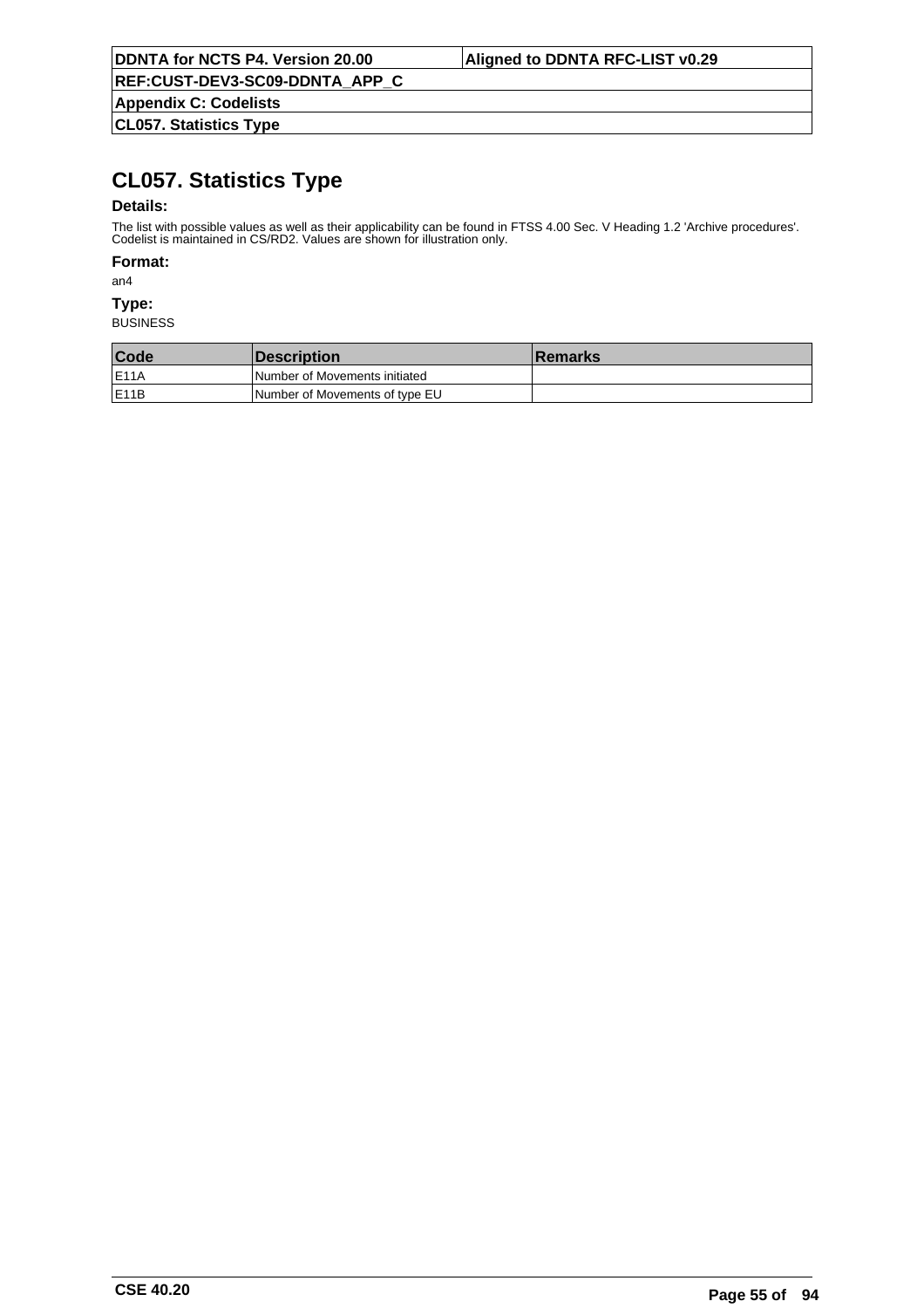| DDNTA for NCTS P4. Version 20.00 | Aligned to DDNTA RFC-LIST v0.29 |
|----------------------------------|---------------------------------|
| REF:CUST-DEV3-SC09-DDNTA APP C   |                                 |

**Appendix C: Codelists**

**CL058. Customs Operation State Types**

# **CL058. Customs Operation State Types**

#### **Details:**

#### - Values at Common Domain level.

- Other values can be defined at national Level.
- Codelist is maintained in CS/RD2. - Values are shown for illustration only.
- 

### **Format:**

an..3

#### **Type:**

| Code | Description           | <b>Remarks</b> |
|------|-----------------------|----------------|
| A01  | Arrived               |                |
| CO2  | <b>IAAR Requested</b> |                |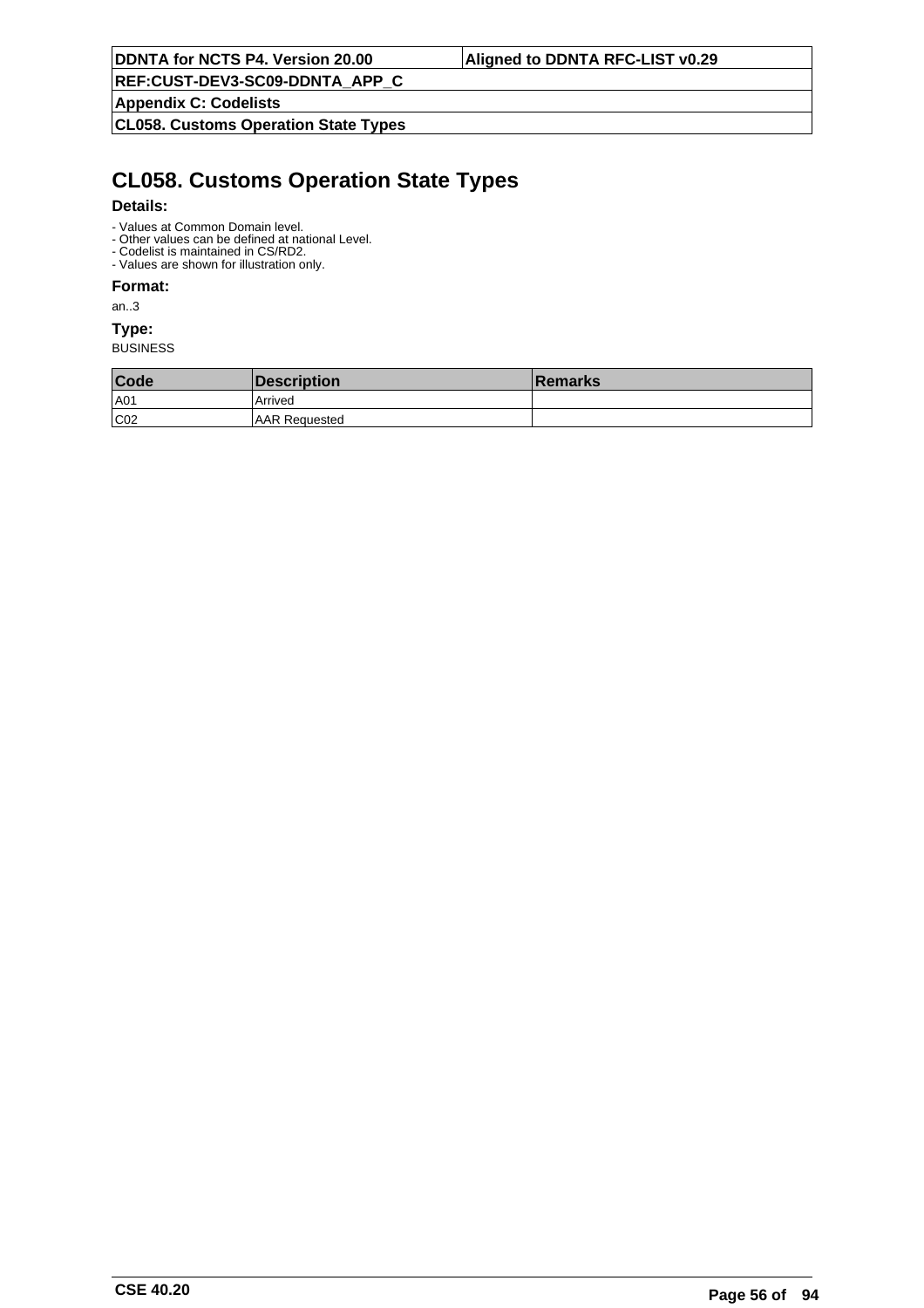| <b>IDDNTA for NCTS P4. Version 20.00</b> | Aligned to DDNTA RFC-LIST v0.29 |
|------------------------------------------|---------------------------------|
| <b>REF:CUST-DEV3-SC09-DDNTA APP C</b>    |                                 |
| <b>Appendix C: Codelists</b>             |                                 |
|                                          |                                 |

**CL059. Unit of Measure**

# **CL059. Unit of Measure**

#### **Details:**

Codelist is maintained in CS/RD2. Values are shown for illustration only.

#### **Format:**

a3

**Type:**

| Code | Description | ∣Remarks |
|------|-------------|----------|
| HTL  | hectolitre  |          |
| KGM  | l kiloaram  |          |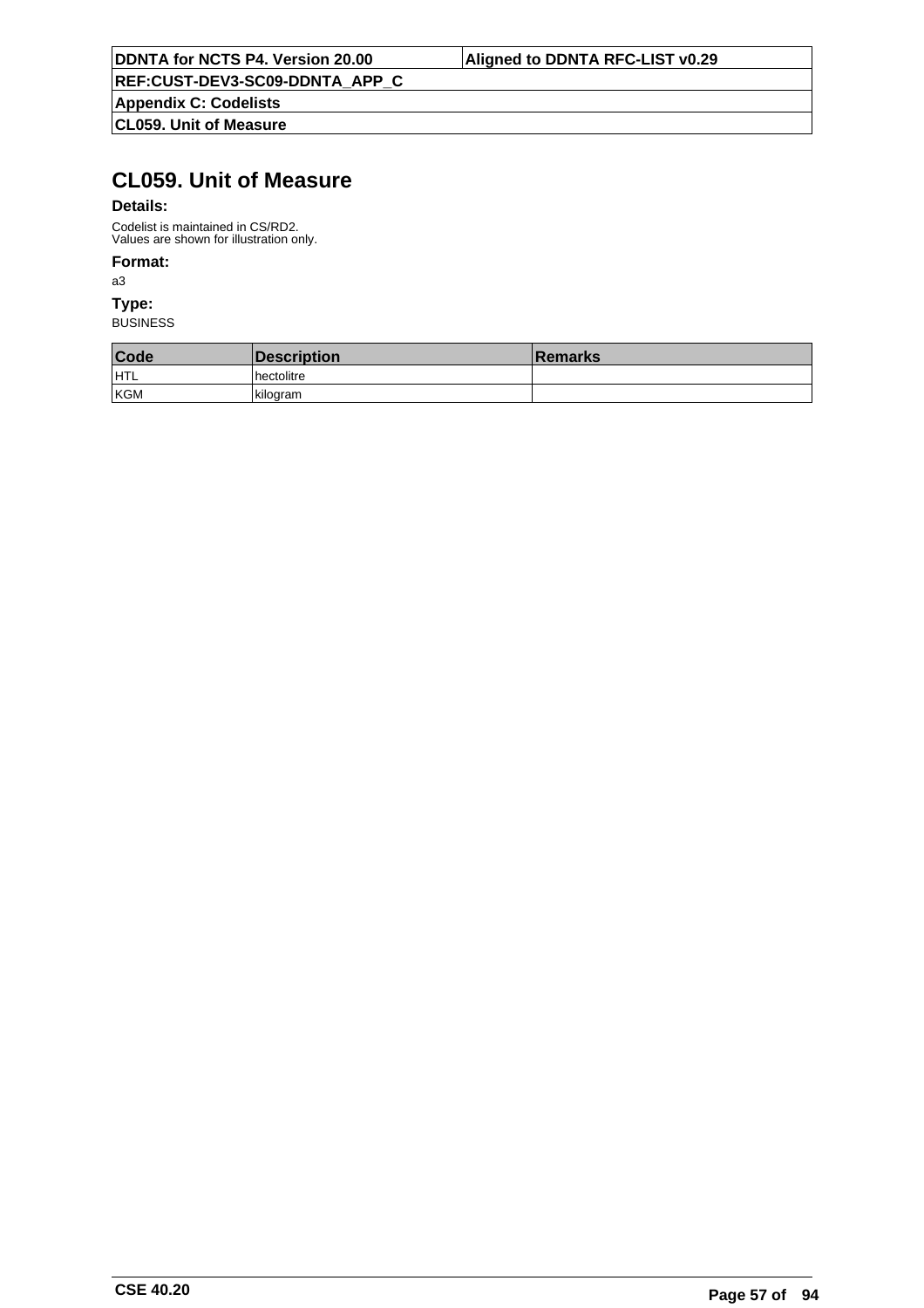**Appendix C: Codelists CL060. Message Types**

## **CL060. Message Types**

#### **Details:**

Used for attribute MESSAGE ERRORS.Association assigned code and MESSAGE.Message Type. The usage of each code in one of the UNSM templates is defined in the Remarks column. CC should in all cases be instantiated to the value of the particular domain in which the message is created. [Format: an..6] All values are listed in the table below. The values of this codelist are also available and updated in CS/RD2.

#### **Format:**

an..6

#### **Type:**

| Code          | <b>Description</b>                                           | <b>Remarks</b>                      |
|---------------|--------------------------------------------------------------|-------------------------------------|
| <b>CC004A</b> | Amendment acceptance                                         | Values for CUSDEC                   |
| <b>CC005A</b> | <b>Amendment Rejection</b>                                   | Values for FUNACK                   |
| <b>CC007A</b> | Arrival notification                                         | Values for CUSDEC                   |
| <b>CC008A</b> | Arrival notification rejection                               | Values for FUNACK                   |
| <b>CC009A</b> | Cancellation decision                                        | Values for CUSRES                   |
| <b>CC013B</b> | Declaration amendment                                        | Values for CUSDEC                   |
| <b>CC014A</b> | Declaration cancellation request                             | Values for CUSDEC                   |
| <b>CC015A</b> | Declaration data                                             | Values for CUSDEC                   |
| <b>CC015B</b> | Declaration data                                             | Values for CUSDEC                   |
| <b>CC016A</b> | Declaration rejected                                         | Values for FUNACK                   |
| <b>CC017B</b> | Departure control results                                    | Values for CUSDEC                   |
| <b>CC019A</b> | Discrepancies                                                | Values for CUSDEC                   |
| CC021A        | AAR rejection notification                                   | Values for CUSDEC                   |
| CC023A        | Guarantor notification                                       | Values for CUSDEC                   |
| CC025A        | Goods release notification                                   | <b>Values for CUSRES</b>            |
| <b>CC026A</b> | <b>Guarantee Access Codes</b>                                | Values for SANCRT                   |
| <b>CC028A</b> | <b>MRN</b> allocated                                         | Values for CUSRES                   |
| <b>CC029B</b> | <b>Release for Transit</b>                                   | Values for CUSDEC                   |
| <b>CC035A</b> | <b>Recovery Notification</b>                                 | Values for CUSRES                   |
| <b>CC043A</b> | Unloading permission                                         | Values for CUSDEC                   |
| <b>CC044A</b> | Unloading remarks                                            | Values for CUSDEC                   |
| <b>CC045A</b> | Write-off notification                                       | Values for CUSDEC                   |
| <b>CC051B</b> | No Release for Transit                                       | Values for CUSDEC                   |
| <b>CC054A</b> | Request of release                                           | Values for CUSDEC                   |
| <b>CC055A</b> | Guarantee not Valid                                          | Values for CUSDEC                   |
| CC058A        | Unloading remarks rejection                                  | Values for FUNACK                   |
| <b>CC060A</b> | Control decision notification                                | Values for CUSRES                   |
| <b>CC062A</b> | Release request rejection                                    | Values for FUNACK                   |
| <b>CC100A</b> | Ask for documents                                            | Values for CUSDEC                   |
| <b>CC140A</b> | Request on non-arrived movement                              | Values for CUSDEC                   |
| <b>CC141A</b> | Information about non-arrived movement                       | Values for CUSRES                   |
| <b>CC224A</b> | Individual Guarantee Voucher Sold                            | <b>Values for SANCRT</b>            |
| CC225A        | Guarantee update notification                                | <b>Values for FINSTA</b>            |
| <b>CC228A</b> | Comprehensive Guarantee Cancellation Liability<br>Liberation | <b>Values for FINSTA</b>            |
| <b>CC229A</b> | Individual Guarantee Voucher Revocation<br>Notification      | <b>Values for FINSTA</b>            |
| CC231A        | Comprehensive Guarantee Cancellation<br>Notification         | Values for FINSTA                   |
| CC928A        | Positive Acknowledge                                         | Values for CUSRES                   |
| CD001B        | Anticipated arrival record                                   | Values for CUSDEC                   |
| CD002A        | <b>AAR Request</b>                                           | Values for CUSDEC                   |
| CD003B        | <b>AAR Response</b>                                          | Values for CUSDEC                   |
| CD006A        | Arrival advice                                               | Values for CUSRES                   |
| CD010A        | Cancellation notification                                    | Values for CUSDEC                   |
| CD011A        | Sensitive goods notification                                 | Values for CUSDEC                   |
| CD012B        | AAR-TIR-SPEED                                                | Values for CUSDEC Values for CUSDEC |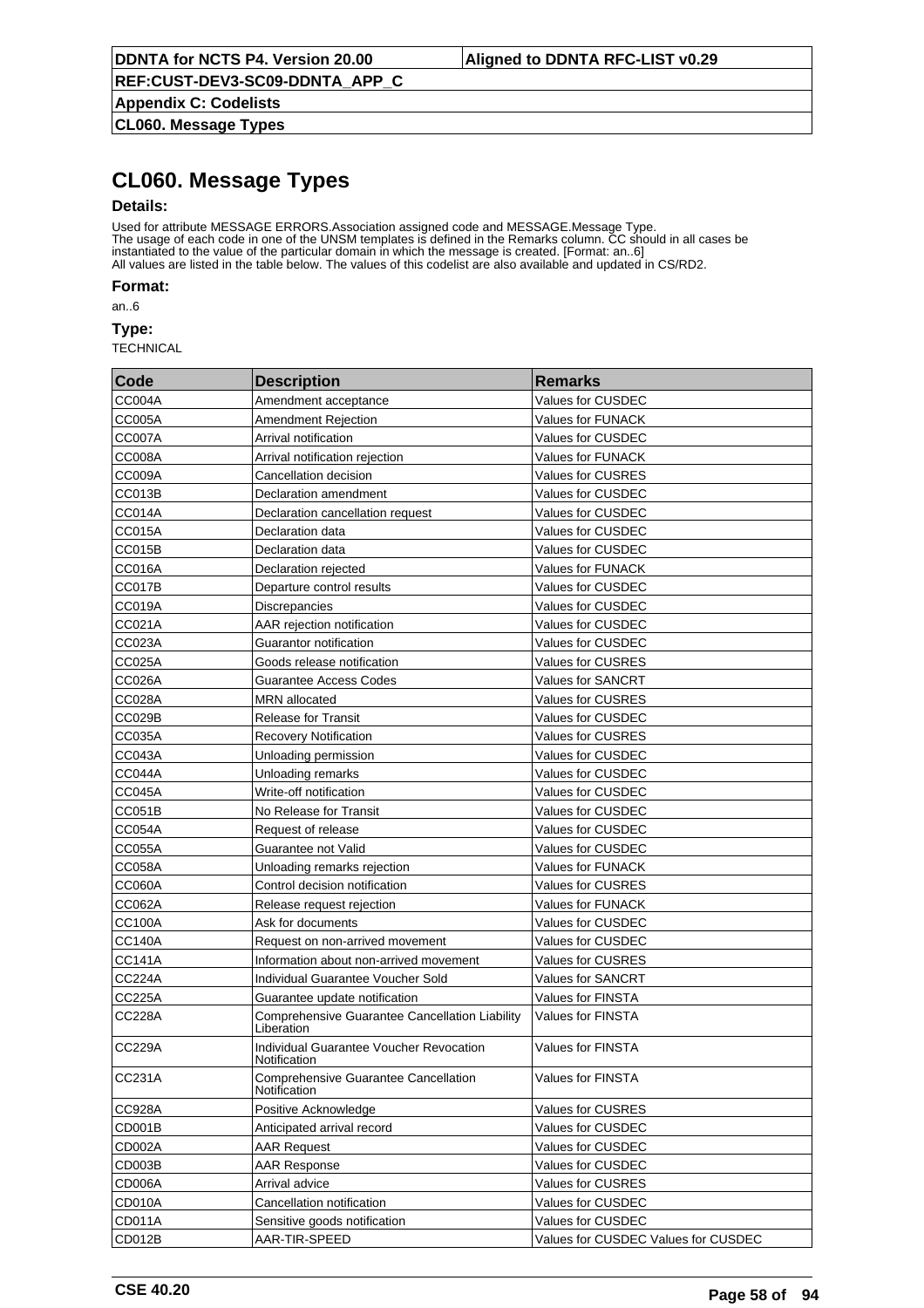**REF:CUST-DEV3-SC09-DDNTA\_APP\_C Appendix C: Codelists**

**CL060. Message Types**

| CD018B        | Destination control results                                        | <b>Values for CUSDEC</b> |
|---------------|--------------------------------------------------------------------|--------------------------|
| <b>CD020A</b> | Discrepancies solved notification                                  | Values for CUSDEC        |
| CD024A        | Forwarded arrival advice                                           | Values for CUSRES        |
| CD027A        | Movement query                                                     | Values for CUSDEC        |
| <b>CD030B</b> | Notification of customs offices modification to<br>common domain   | Values for PARTTC        |
| CD031B        | Notification of customs offices modification to<br>national domain | <b>Values for PARTTC</b> |
| CD032B        | Notification of common reference data<br>modification to ND        | <b>Values for GESMES</b> |
| CD034A        | Query on Guarantees                                                | Values for BANSTA        |
| <b>CD037A</b> | Response Query on Guarantees                                       | Values for BANSTA        |
| <b>CD038B</b> | Response to Movement Query                                         | Values for CUSDEC        |
| <b>CD050B</b> | <b>ATR</b>                                                         | Values for CUSDEC        |
| <b>CD059A</b> | <b>Cancel Enquiry Notification</b>                                 | Values for CUSDEC        |
| CD063A        | Recovery Communication                                             | Values for CUSRES        |
| CD070A        | NOTIFICATION OF SYSTEM UNAVAILABILITY<br>TO CD                     | Values for XML           |
| CD071A        | NOTIFICATION OF SYSTEM UNAVAILABILITY<br>TO ND                     | Values for XML           |
| CD114A        | <b>ATR Request</b>                                                 | Values for CUSDEC        |
| <b>CD115B</b> | <b>ATR Response</b>                                                | Values for CUSDEC        |
| <b>CD118A</b> | <b>NCF</b>                                                         | Values for CUSDEC        |
| <b>CD142A</b> | <b>Enquiry Request</b>                                             | Values for CUSDEC        |
| CD143A        | <b>Enquiry Response</b>                                            | Values for CUSRES        |
| <b>CD144A</b> | <b>Enquiry information</b>                                         | Values for CUSDEC        |
| <b>CD145A</b> | <b>Enquiry information request</b>                                 | Values for CUSDEC        |
| <b>CD150A</b> | Recovery request                                                   | Values for CUSDEC        |
| <b>CD151A</b> | Recovery acceptance notification                                   | Values for CUSRES        |
| <b>CD152A</b> | Recovery dispatch notification                                     | Values for CUSDEC        |
| <b>CD200A</b> | <b>Guarantee Check</b>                                             | Values for CUSDEC        |
| CD201A        | <b>Guarantee Check Result</b>                                      | Values for CUSRES        |
| CD203A        | Guarantee Use                                                      | Values for CUSDEC        |
| <b>CD204A</b> | Guarantee Use Cancellation                                         | Values for CUSDEC        |
| <b>CD205A</b> | <b>Guarantee Use Result</b>                                        | Values for CUSRES        |
| <b>CD209A</b> | <b>Credit Reference Amount</b>                                     | Values for CUSDEC        |
| <b>CD411B</b> | Sending of statistics data                                         | Values for GESMES        |
| CD411C        | Sending of statistics data                                         | Values for XML           |
| CD412C        | Statistics generated sent to national domain                       | Values for XML           |
| CD901B        | Cancellation acknowledgement                                       | Values for CUSRES        |
| CD904A        | Status request                                                     | Values for CUSDEC        |
| CD905A        | Status response                                                    | Values for CUSRES        |
| CD906A        | <b>Functional NACK</b>                                             | Values for FUNACK        |
| <b>CD907A</b> | <b>EDIFACT NACK</b>                                                | <b>Values for CONTRL</b> |
| CD912A        | <b>Availability Matrix</b>                                         | Values for FUNACK        |
| CD913A        | Upload parsing response                                            | Values for CUSRES        |
| CD914A        | COL request                                                        | Values for PARTTC        |
| CD916A        | Common RD Request                                                  | Values for GESMES        |
| CD918A        | <b>MRN List Query</b>                                              | Values for BANSTA        |
| CD919A        | <b>MRN List Response</b>                                           | <b>Values for BANSTA</b> |
| CD931B        | <b>COL DATA</b>                                                    | Values for PARTTC        |
| CD932B        | Common RD Data                                                     | Values for GESMES        |
| CD971A        | FULL UNAVAILABILITY SCHEDULE                                       | Values for XML           |
|               |                                                                    |                          |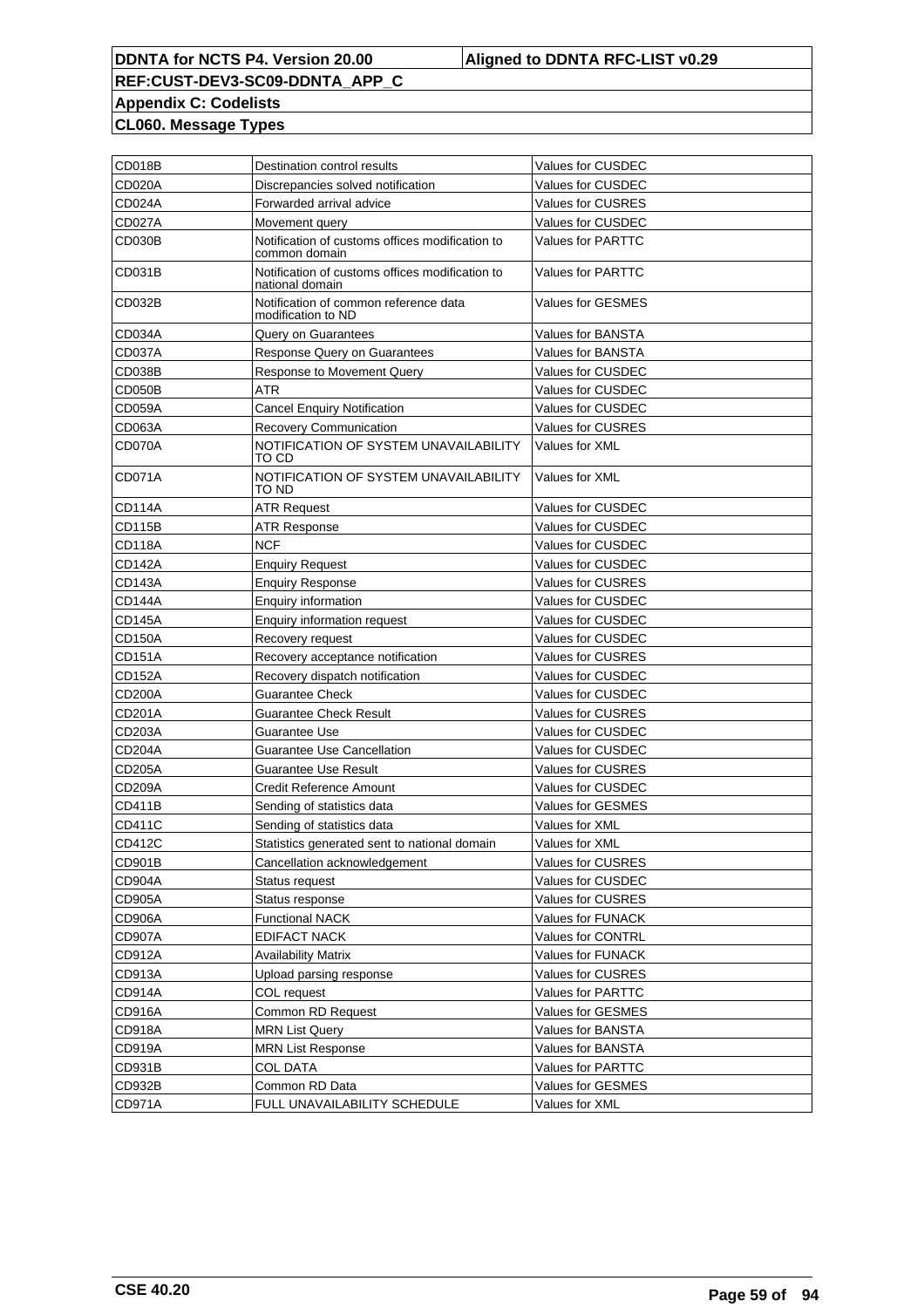| <b>DDNTA for NCTS P4. Version 20.00</b> |  |
|-----------------------------------------|--|
|-----------------------------------------|--|

**Appendix C: Codelists**

**CL062. Sensitive Goods Commodity Code**

## **CL062. Sensitive Goods Commodity Code**

#### **Details:**

Used as verification for SGI entries. Codelist is maintained in CS/RD2. Values are shown for illustration only.

#### **Format:**

an..6

### **Type:**

| Code   | <b>Description</b> | <b>Remarks</b> |
|--------|--------------------|----------------|
| 010210 | 010210             |                |
| 010290 | 1010290            |                |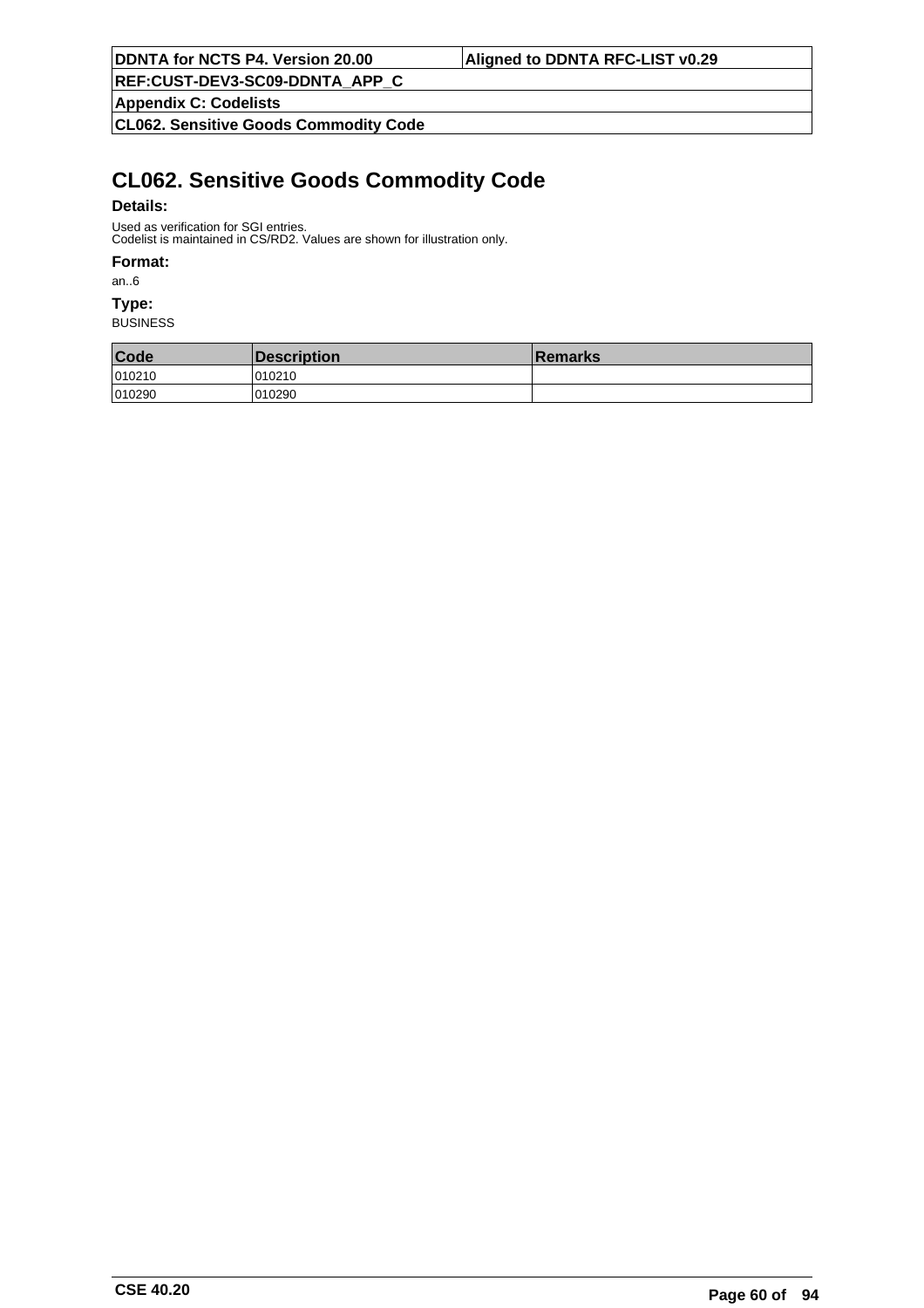**Aligned to DDNTA RFC-LIST v0.29** 

**REF:CUST-DEV3-SC09-DDNTA\_APP\_C**

**Appendix C: Codelists**

**CL063. Country Codes (Common Transit outside Community)**

## **CL063. Country Codes (Common Transit outside Community)**

#### **Details:**

Codelist is maintained in CS/RD2 and can be found by selecting the countries with country regime equal to TOC. Values are shown for illustration only.

#### **Format:**

a2

### **Type:**

| Code       | Description     | <b>Remarks</b> |
|------------|-----------------|----------------|
| CH         | Switzerland     |                |
| lıs        | <b>I</b> celand |                |
| <b>ITR</b> | Turkev          |                |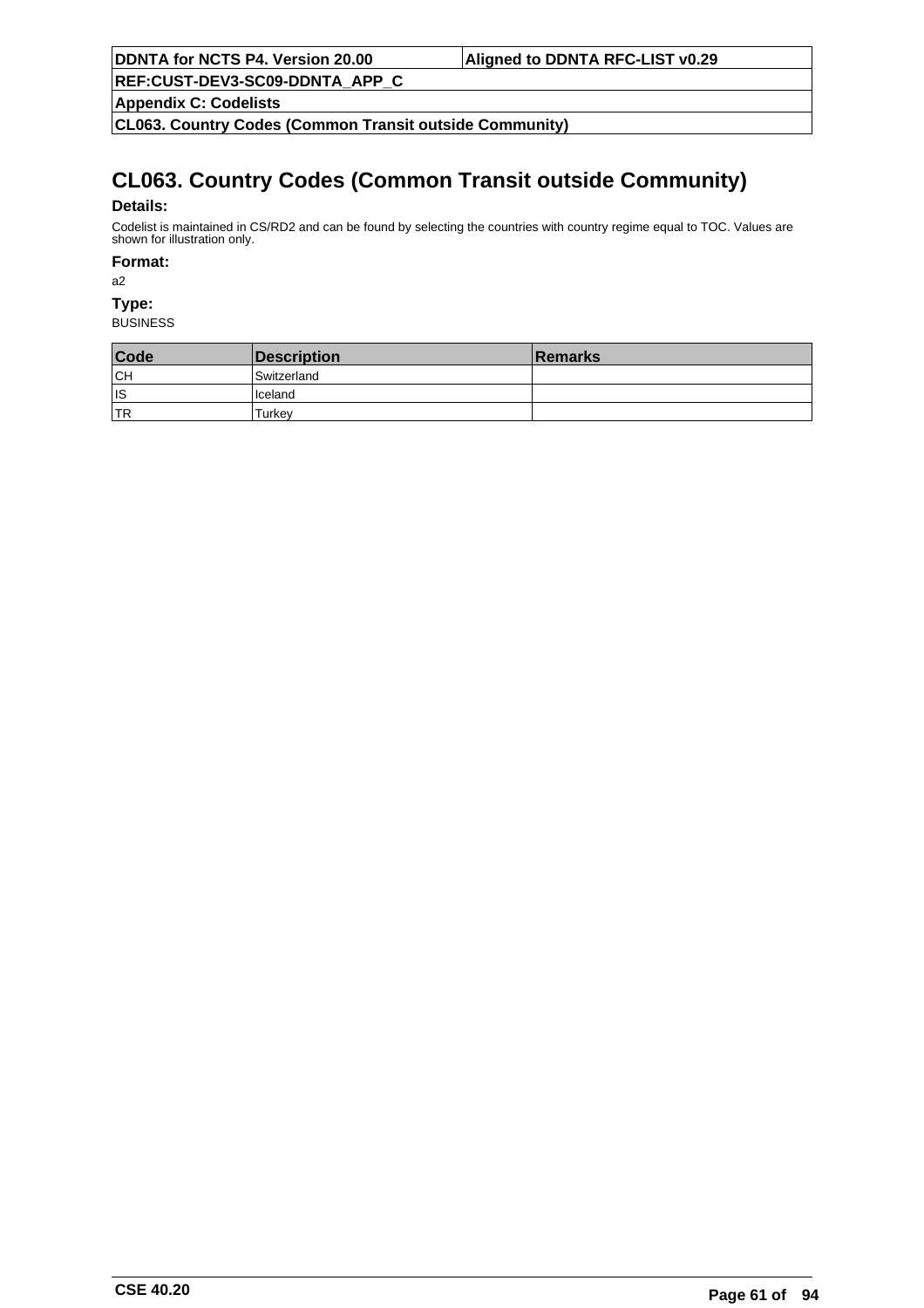| <b>DDNTA for NCTS P4. Version 20.00</b> | Aligned to DDNTA RFC-LIST v0.29 |
|-----------------------------------------|---------------------------------|
| <b>REF:CUST-DEV3-SC09-DDNTA APP C</b>   |                                 |
| Appendix C: Codelists                   |                                 |

**CL064. Sensitive Goods Code**

## **CL064. Sensitive Goods Code**

#### **Details:**

Used as verification for the additional identifier.

#### **Format:**

n..2

#### **Type:**

| Code                    | <b>Description</b> | ∣Remarks |
|-------------------------|--------------------|----------|
| $\overline{\mathbf{A}}$ |                    |          |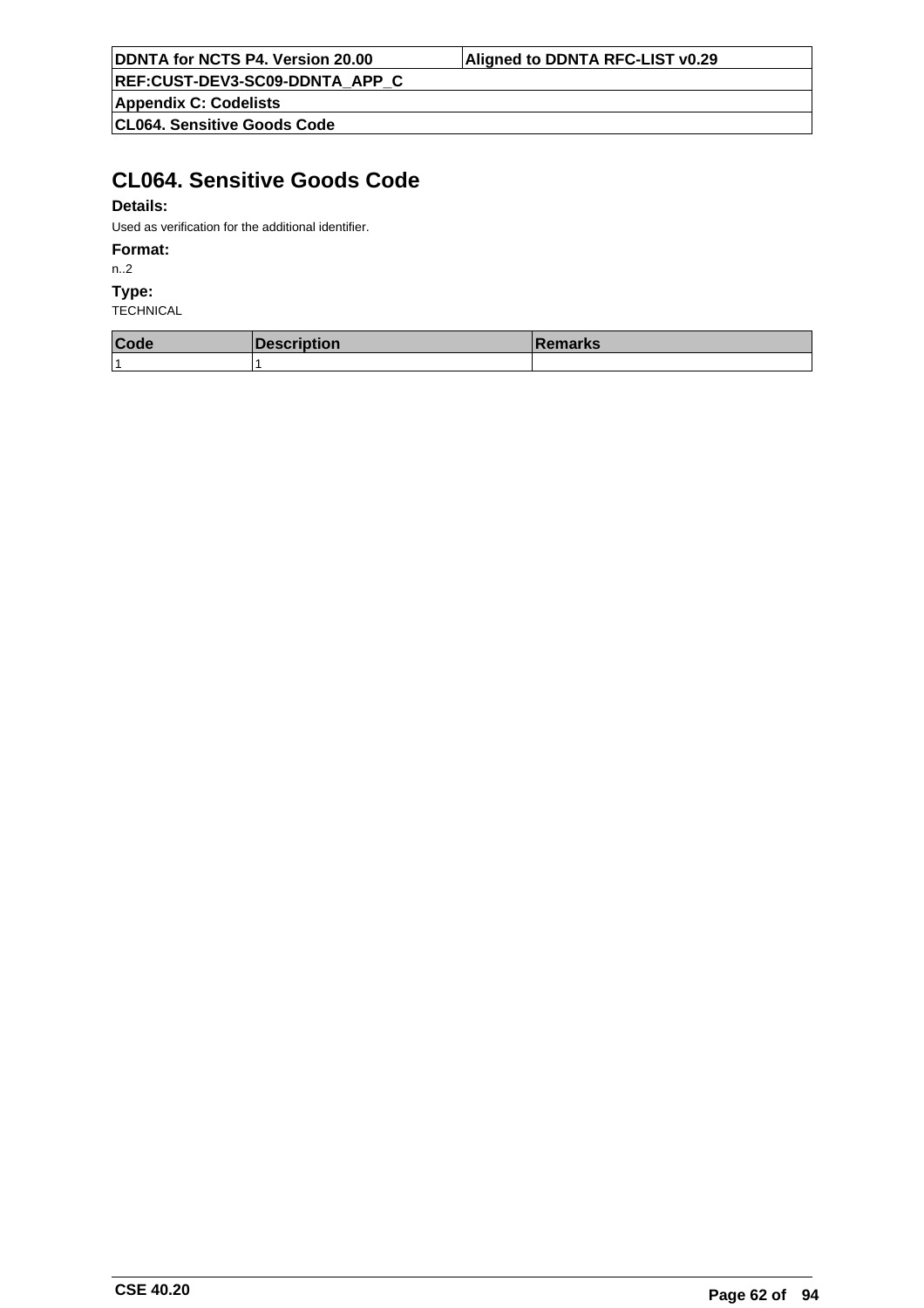**Appendix C: Codelists**

**CL065. UNOD Languages**

## **CL065. UNOD Languages**

### **Details:**

Codes for those languages that utilise the UNOD (Latin-2) character set.

#### **Format:**

a2

#### **Type:**

| Code      | Description | Remarks                                                         |
|-----------|-------------|-----------------------------------------------------------------|
| cs        | Czech       |                                                                 |
| HR        | Croatian    |                                                                 |
| HU        | Hungarian   |                                                                 |
| PL        | Polish      |                                                                 |
| RO)       | Romania     |                                                                 |
| sĸ        | Slovak      |                                                                 |
| $ S_L $   | Slovenian   |                                                                 |
| <b>SR</b> | Serbian     | Code SR will become valid when the country will<br>join the CTC |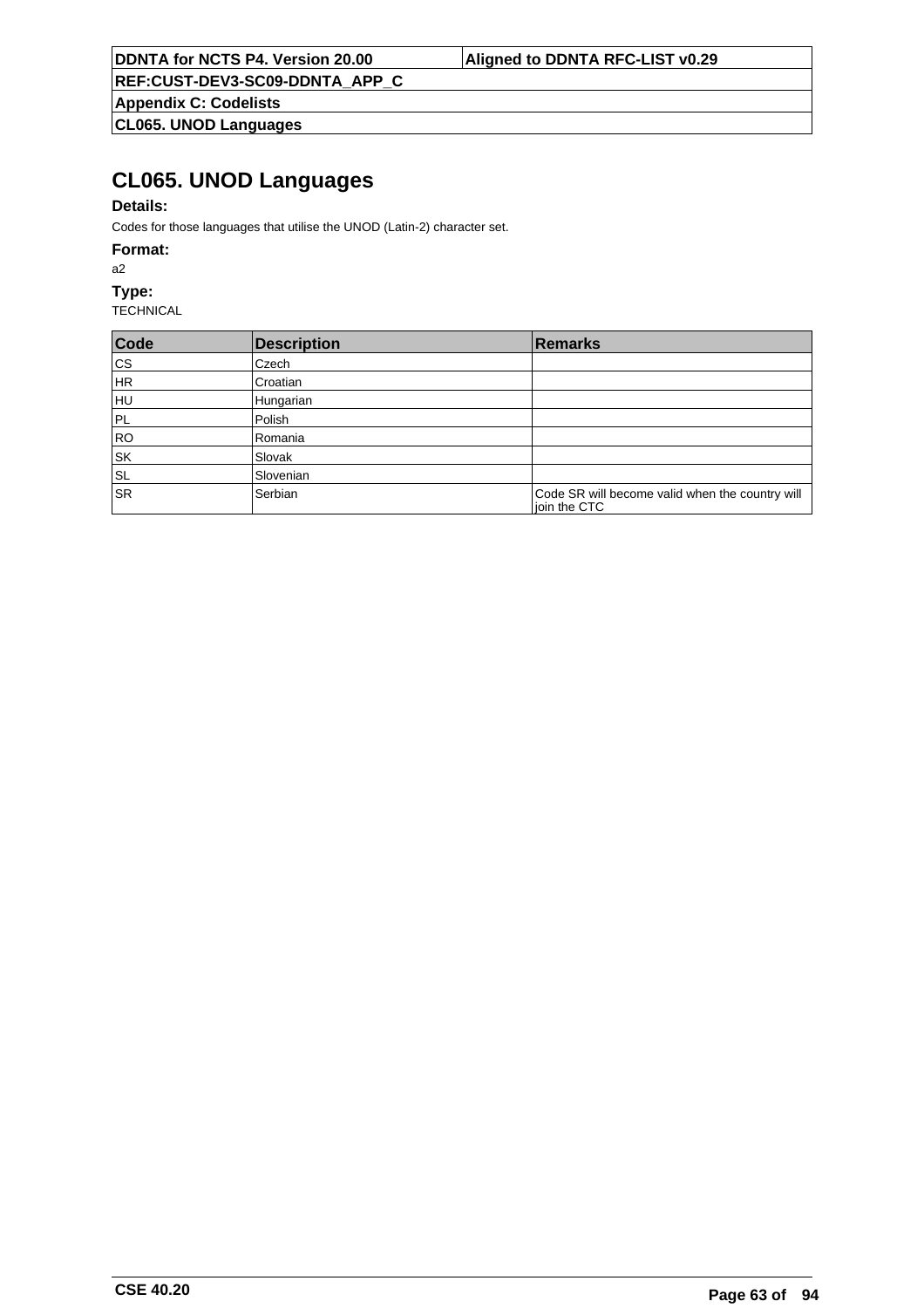**Appendix C: Codelists**

**CL066. UNOF Languages**

## **CL066. UNOF Languages**

#### **Details:**

Codes for those languages that utilise the UNOF 5 (Greek) character set.

The technical codes included in Business Codelists will be maintained by the CS/RD, since the Business Codelists as whole are maintained by CS/RD.

#### **Format:**

a2

#### **Type:**

| Code | Description        | <b>?emarks</b> |
|------|--------------------|----------------|
| IEL  | (Ellinika<br>ireek |                |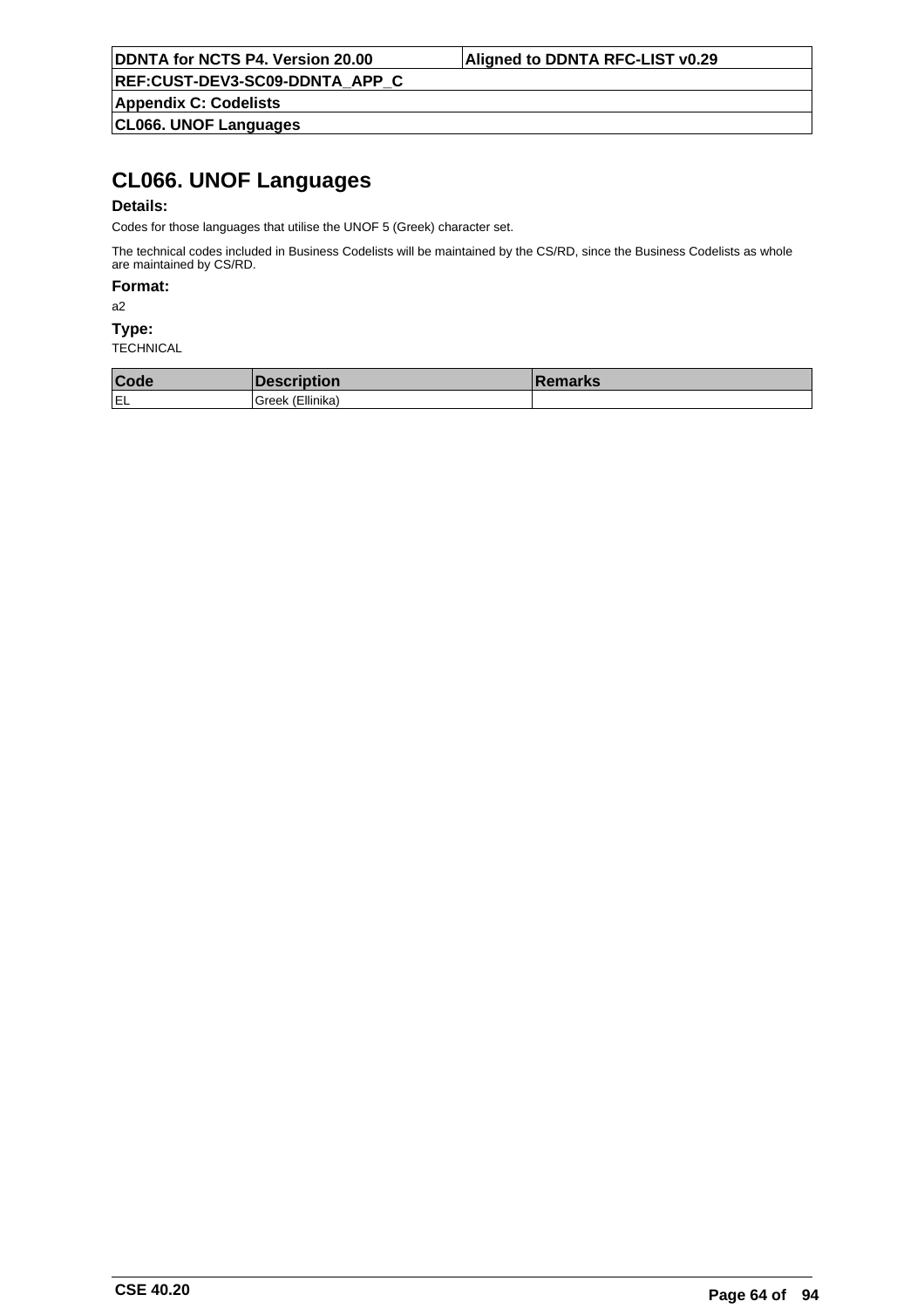**Appendix C: Codelists**

**CL067. Specific notes code**

## **CL067. Specific notes code**

#### **Details:**

Specific notes to be entered in the Customs Office List. This codelist is used for the Customs Office List. Codelist is maintained in CS/RD2. Values are shown for illustration only.

**Format:**

an..6

**Type:**

| <b>Code</b> | <b>Description</b>                                                                                                           | <b>Remarks</b> |
|-------------|------------------------------------------------------------------------------------------------------------------------------|----------------|
| SN0001      | This customs office is open on public holidays                                                                               |                |
| SN0002      | This customs office deals with transit operations<br>under simplified procedure (authorised consignee)<br>' consignor) only. |                |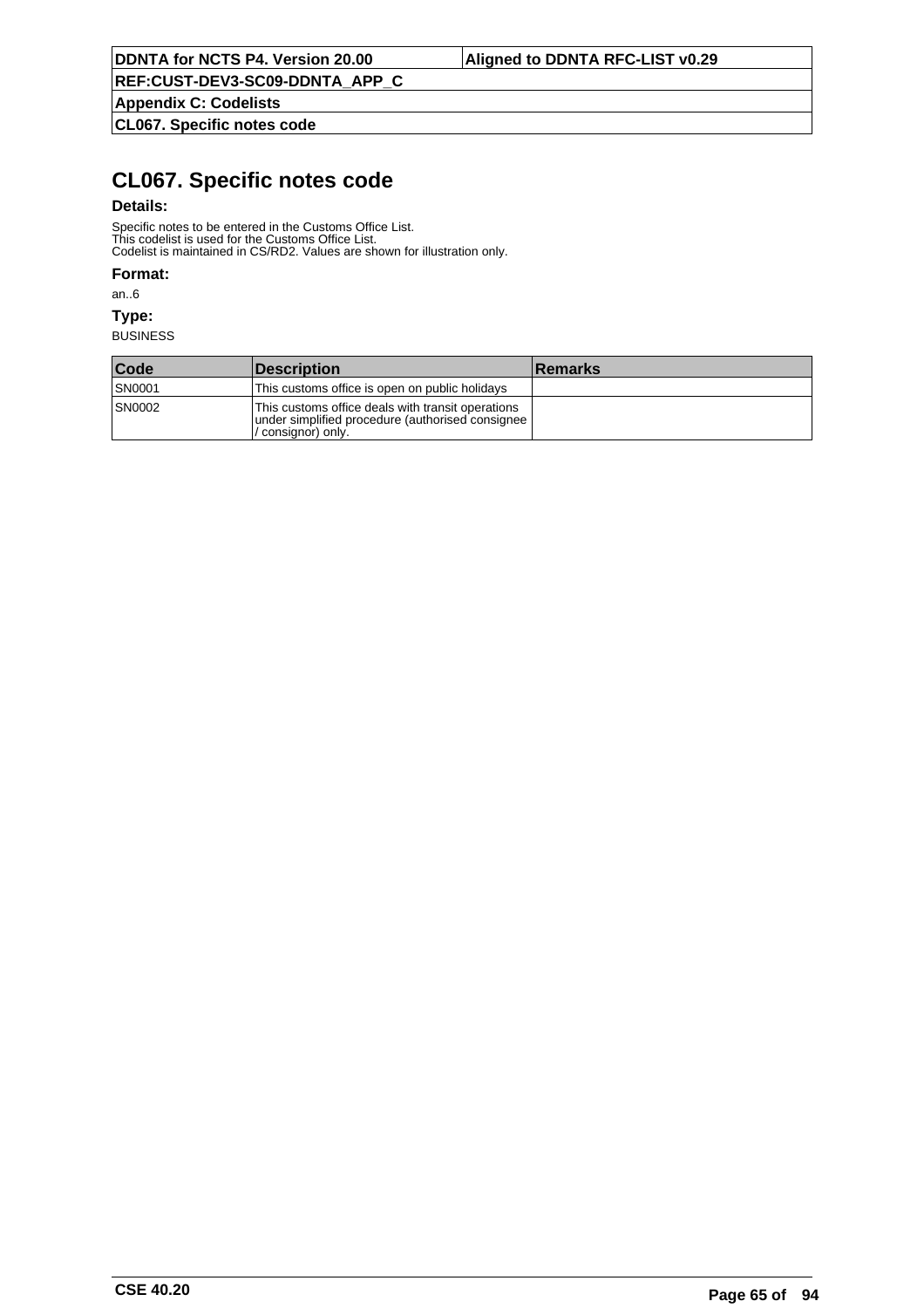**Appendix C: Codelists**

**CL068. Business Functionality Code**

# **CL068. Business Functionality Code**

**Details:**

#### **Format:**

a1

**Type:** TECHNICAL

| Code | <b>Description</b>                      | Remarks |
|------|-----------------------------------------|---------|
| A    | All Functionality                       |         |
| B    | Departure Processing                    |         |
| c    | <b>Arrival Processing</b>               |         |
| O    | Guarantee                               |         |
| E    | Enquiry                                 |         |
| G    | Office of Transit Processing            |         |
| lн   | Reference Data                          |         |
| IJ   | <b>Consignee Query</b>                  |         |
| lм   | <b>OLAF</b>                             |         |
| Iт   | NCTS P4 functionality (Security & ATIS) |         |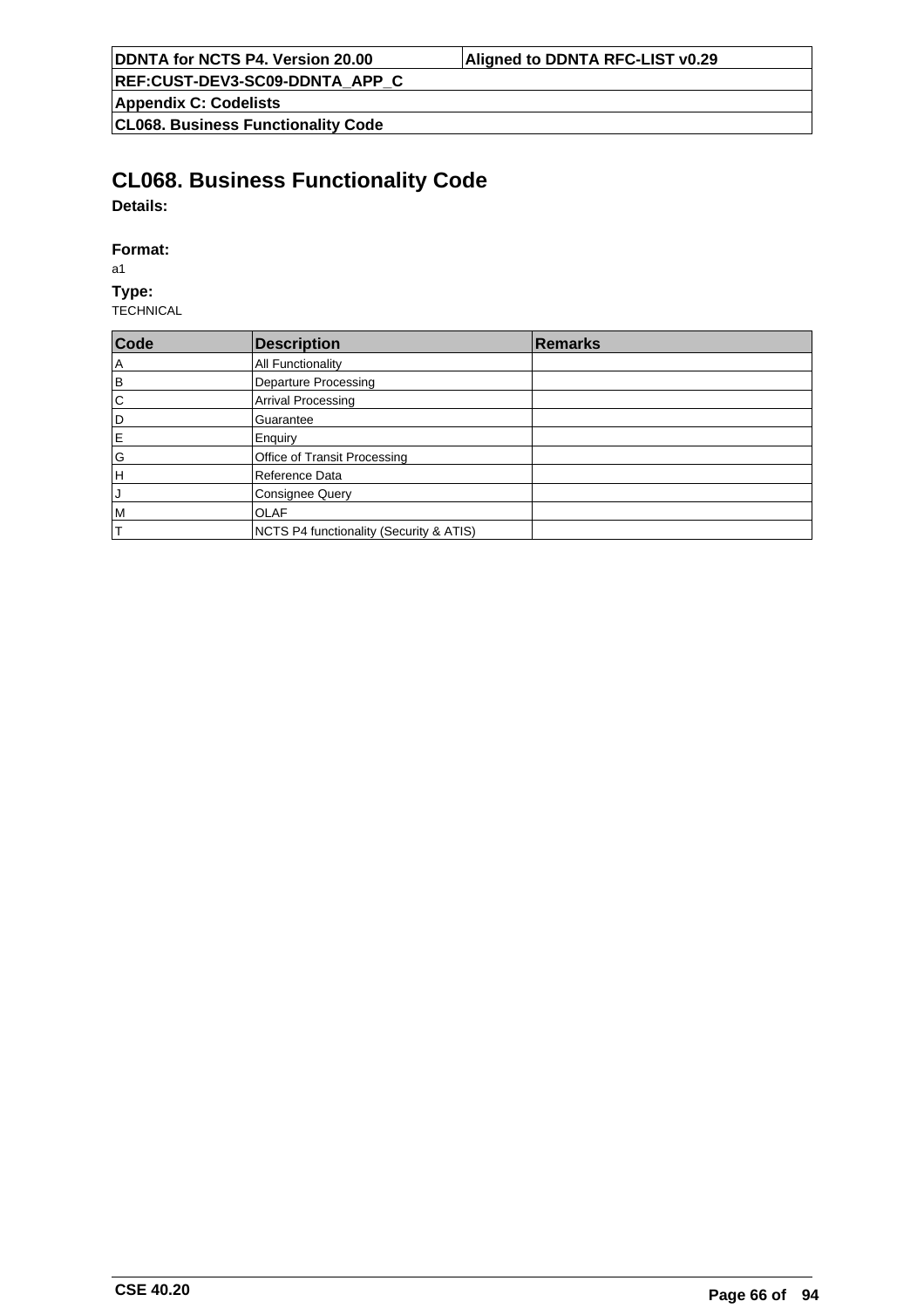**Appendix C: Codelists**

**CL069. Discrepancies Solved Notification Code**

## **CL069. Discrepancies Solved Notification Code**

#### **Details:**

Used for verification of code entered.

Codelist is maintained in CS/RD2. Values are shown for illustration only.

#### **Format:**

an..2

**Type:**

| Code | <i><b>Description</b></i>       | <b>Remarks</b> |
|------|---------------------------------|----------------|
| 0 ا  | Discrepancy not solved at OoDep |                |
|      | Discrepancy solved at OoDep     |                |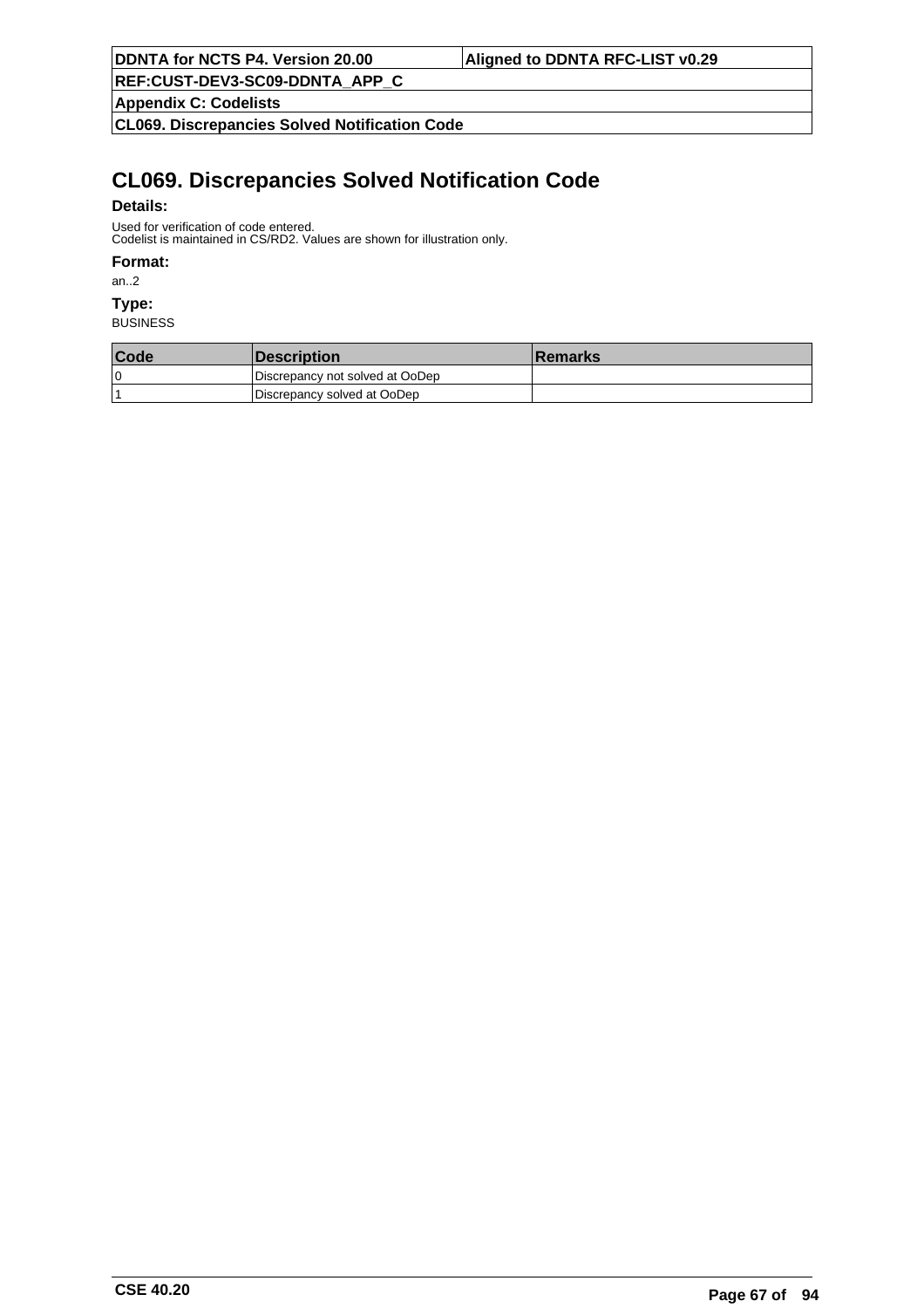**Appendix C: Codelists**

**CL070. Country Codes (Customs Office Lists)**

# **CL070. Country Codes (Customs Office Lists)**

#### **Details:**

All the countries included in code list CL009 excluding 'AX', 'GF', 'GG', 'GP', 'IM', 'JE', 'LI', 'MC', 'MF', 'MQ', 'RE', 'SJ' and 'YT'. This codelist is used for the Customs Office List. Values are shown for illustration only.

**Format:**

a2

**Type:**

| Code      | <b>Description</b>                                      | <b>Remarks</b>                                              |
|-----------|---------------------------------------------------------|-------------------------------------------------------------|
| AD        | Andorra                                                 |                                                             |
| AT        | Austria                                                 |                                                             |
| BE        | Belgium                                                 |                                                             |
| <b>BG</b> | <b>Bulgaria</b>                                         |                                                             |
| CH        | Switzerland                                             |                                                             |
| CY        | Cyprus                                                  |                                                             |
| CZ        | Czech Republic                                          |                                                             |
| DE        | Germany                                                 |                                                             |
| DK        | Denmark                                                 |                                                             |
| EE        | Estonia                                                 |                                                             |
| ES        | Spain                                                   |                                                             |
| FI        | Finland                                                 |                                                             |
| FR        | France                                                  |                                                             |
| <b>GB</b> | United Kingdom of Great Britain and Northern<br>Ireland |                                                             |
| GR        | Greece                                                  |                                                             |
| <b>HR</b> | Croatia                                                 |                                                             |
| HU        | Hungary                                                 |                                                             |
| IE        | Ireland                                                 |                                                             |
| <b>IS</b> | Iceland                                                 |                                                             |
| IT        | Italy                                                   |                                                             |
| LT        | Lithuania                                               |                                                             |
| LU        | Luxembourg                                              |                                                             |
| LV        | Latvia                                                  |                                                             |
| MK        | The former Yugoslav Republic of Macedonia               |                                                             |
| MT        | Malta                                                   |                                                             |
| $\sf NL$  | Netherlands                                             |                                                             |
| <b>NO</b> | Norway                                                  |                                                             |
| PL        | Poland                                                  |                                                             |
| PT        | Portugal                                                |                                                             |
| <b>RO</b> | Romania                                                 |                                                             |
| <b>RS</b> | Serbia                                                  | Valid as soon as they join the Common Transit<br>Convention |
| SE        | Sweden                                                  |                                                             |
| SI        | Slovenia                                                |                                                             |
| SK        | Slovakia                                                |                                                             |
| <b>SM</b> | San Marino                                              |                                                             |
| <b>TR</b> | Turkey                                                  |                                                             |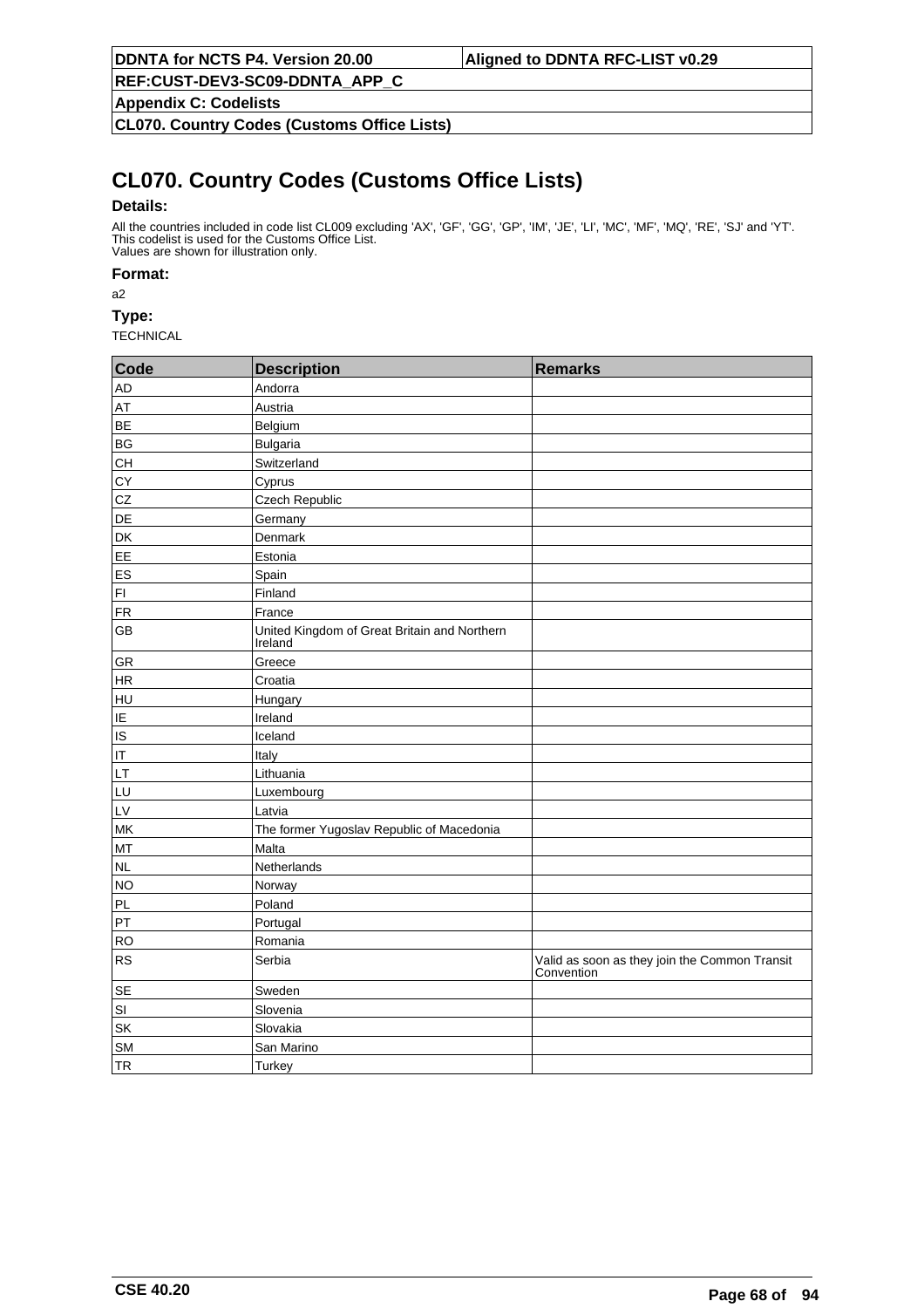**Appendix C: Codelists**

**CL071. Country Codes (Guarantee Management - non EC)**

## **CL071. Country Codes (Guarantee Management - non EC)**

#### **Details:**

The codes of 'SM' as well as the codes of all the countries included in code list CL063 - Country Codes (Common Transit outside Community), excluding the 'LI' and 'SJ' will be included.

#### **Format:**

a2

**Type:**

| Code      | Description                               | <b>Remarks</b>                                              |
|-----------|-------------------------------------------|-------------------------------------------------------------|
| AD        | l Andorra                                 |                                                             |
| ∣сн       | Switzerland                               |                                                             |
| ∣ıs       | lceland                                   |                                                             |
| MK        | The former Yugoslav Republic of Macedonia |                                                             |
| NO        | Norway                                    |                                                             |
| RS        | Serbia                                    | Valid as soon as they join the Common Transit<br>Convention |
| <b>SM</b> | l San Marino                              |                                                             |
| <b>TR</b> | Turkey                                    |                                                             |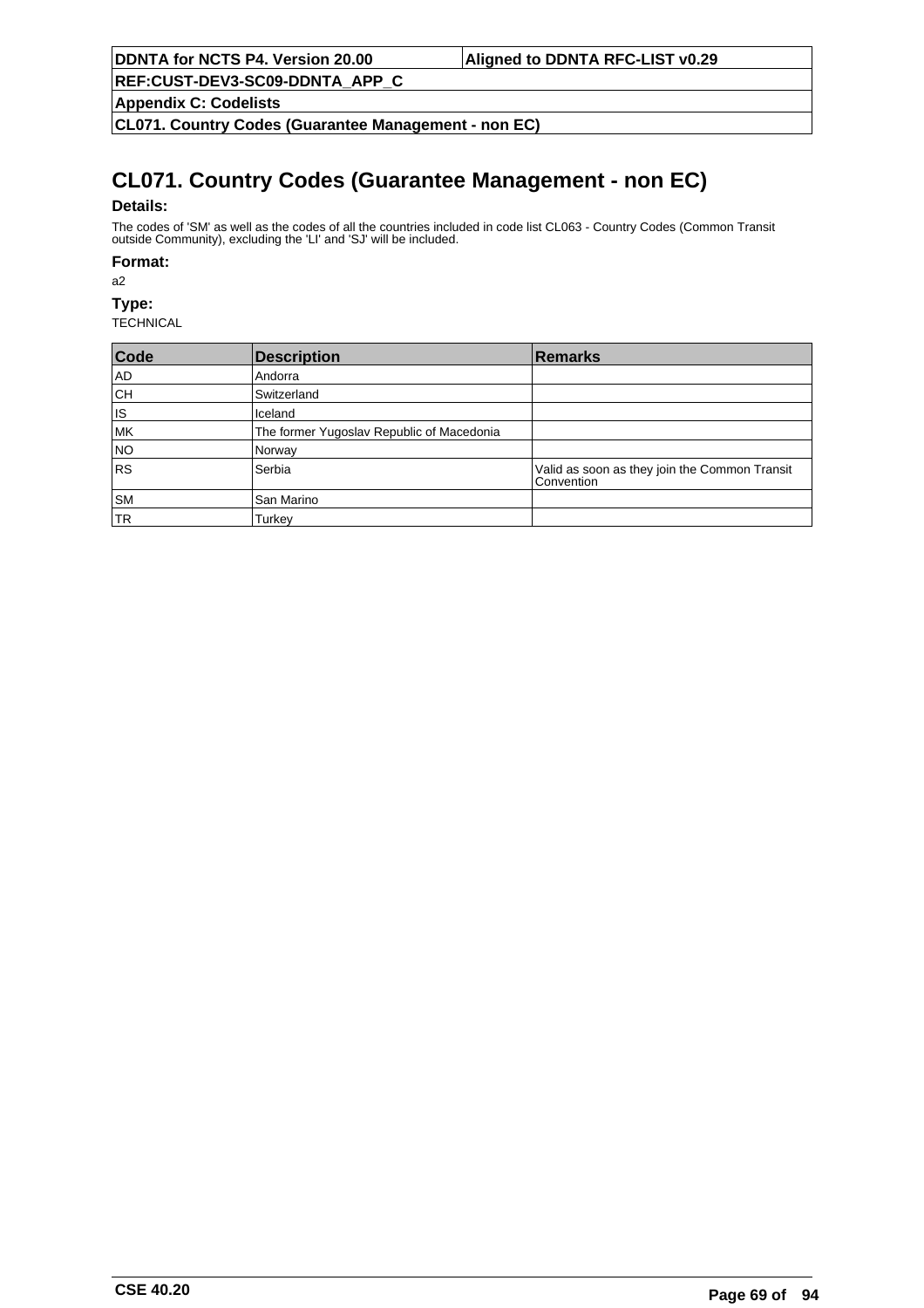**DDNTA for NCTS P4. Version 20.00 Aligned to DDNTA RFC-LIST v0.29**

**REF:CUST-DEV3-SC09-DDNTA\_APP\_C**

**Appendix C: Codelists**

**CL074. Message types for BANSTA**

## **CL074. Message types for BANSTA**

#### **Details:**

Used for attribute MESSAGE ERRORS.Association assigned code and MESSAGE.Message Type.

The codelist that is used in the TMS is codelist 60.

**Format:**

an..6

**Type:**

| Code   | <b>Description</b>           | <b>Remarks</b> |
|--------|------------------------------|----------------|
| CD034A | lQuerv on Guarantees         |                |
| CD037A | Response query on Guarantees |                |
| CD918A | MRN List Query               |                |
| CD919A | <b>IMRN List Response</b>    |                |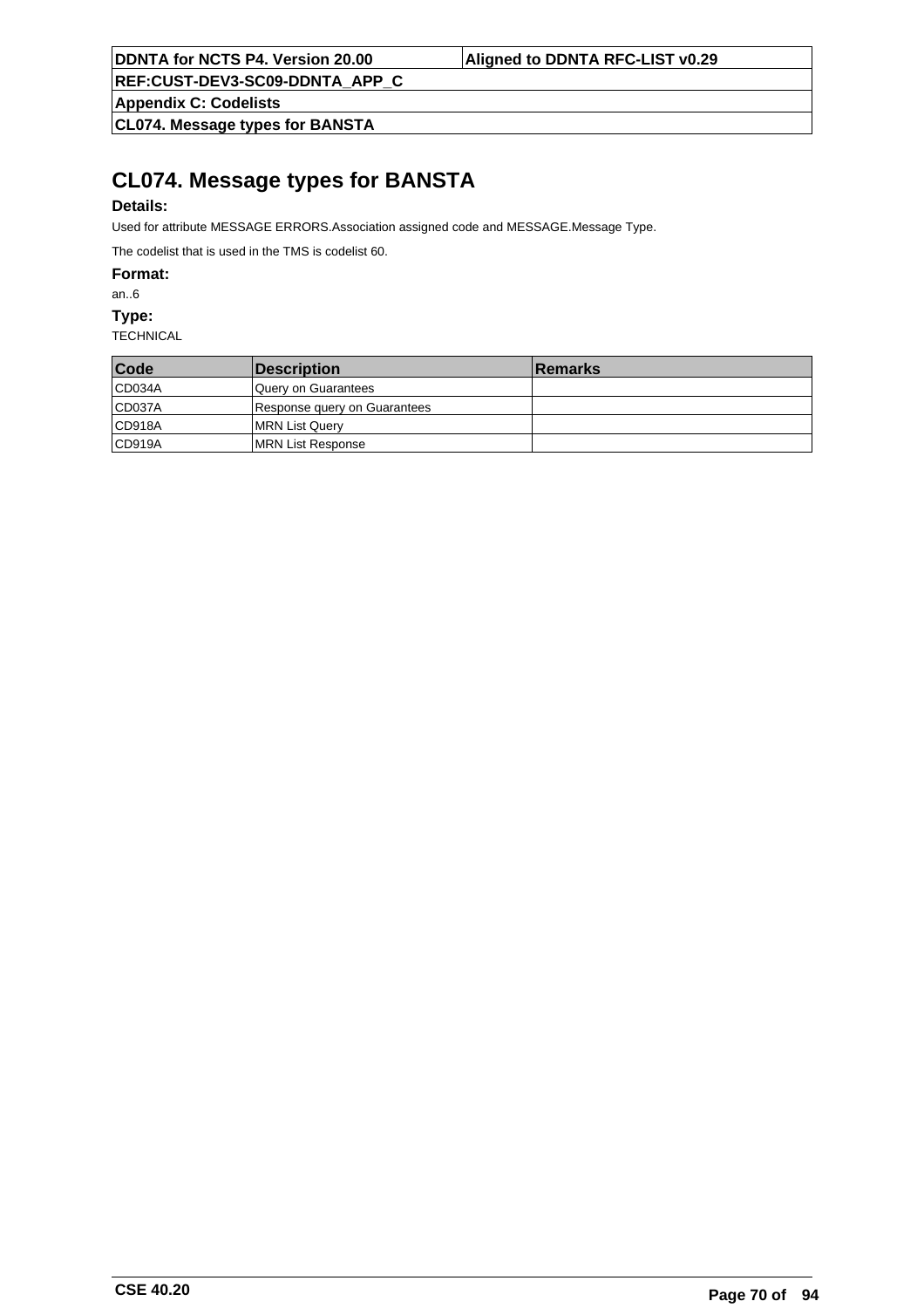**Appendix C: Codelists**

**CL077. Message types for FINSTA**

# **CL077. Message types for FINSTA**

#### **Details:**

Used for attribute MESSAGE ERRORS.Association assigned code and MESSAGE.Message Type.

The codelist that is used in the TMS is codelist 60.

**Format:**

an..6

**Type:**

| Code   | Description                                                    | <b>Remarks</b> |
|--------|----------------------------------------------------------------|----------------|
| CC225A | Guarantee Update Notification                                  |                |
| CC228A | Comprehensive Guarantee Cancellation Liability<br>Liberation   |                |
| CC229A | Individual Guarantee Voucher Revocation<br><b>Notification</b> |                |
| CC231A | Comprehensive Guarantee Cancellation<br>l Notification         |                |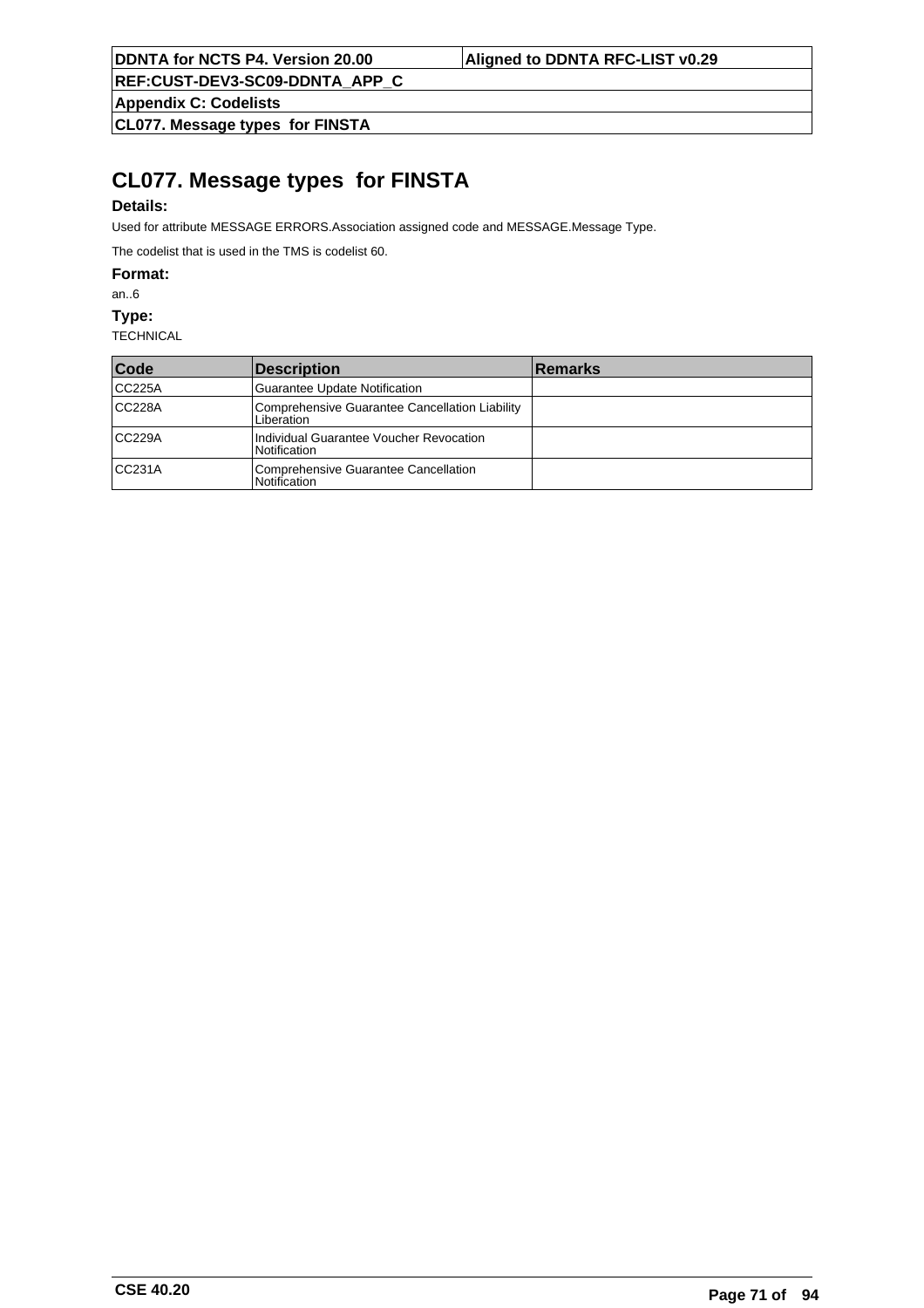**DDNTA for NCTS P4. Version 20.00 Aligned to DDNTA RFC-LIST v0.29**

**REF:CUST-DEV3-SC09-DDNTA\_APP\_C**

**Appendix C: Codelists**

**CL078. Message types for SANCRT**

# **CL078. Message types for SANCRT**

#### **Details:**

Used for attribute MESSAGE ERRORS.Association assigned code and MESSAGE.Message Type.

The codelist that is used in the TMS is codelist 60.

**Format:**

an..6

**Type:**

| Code   | <b>Description</b>                | <b>Remarks</b> |
|--------|-----------------------------------|----------------|
| CC026A | Guarantee Access Codes            |                |
| CC224A | Individual Guarantee Voucher Sold |                |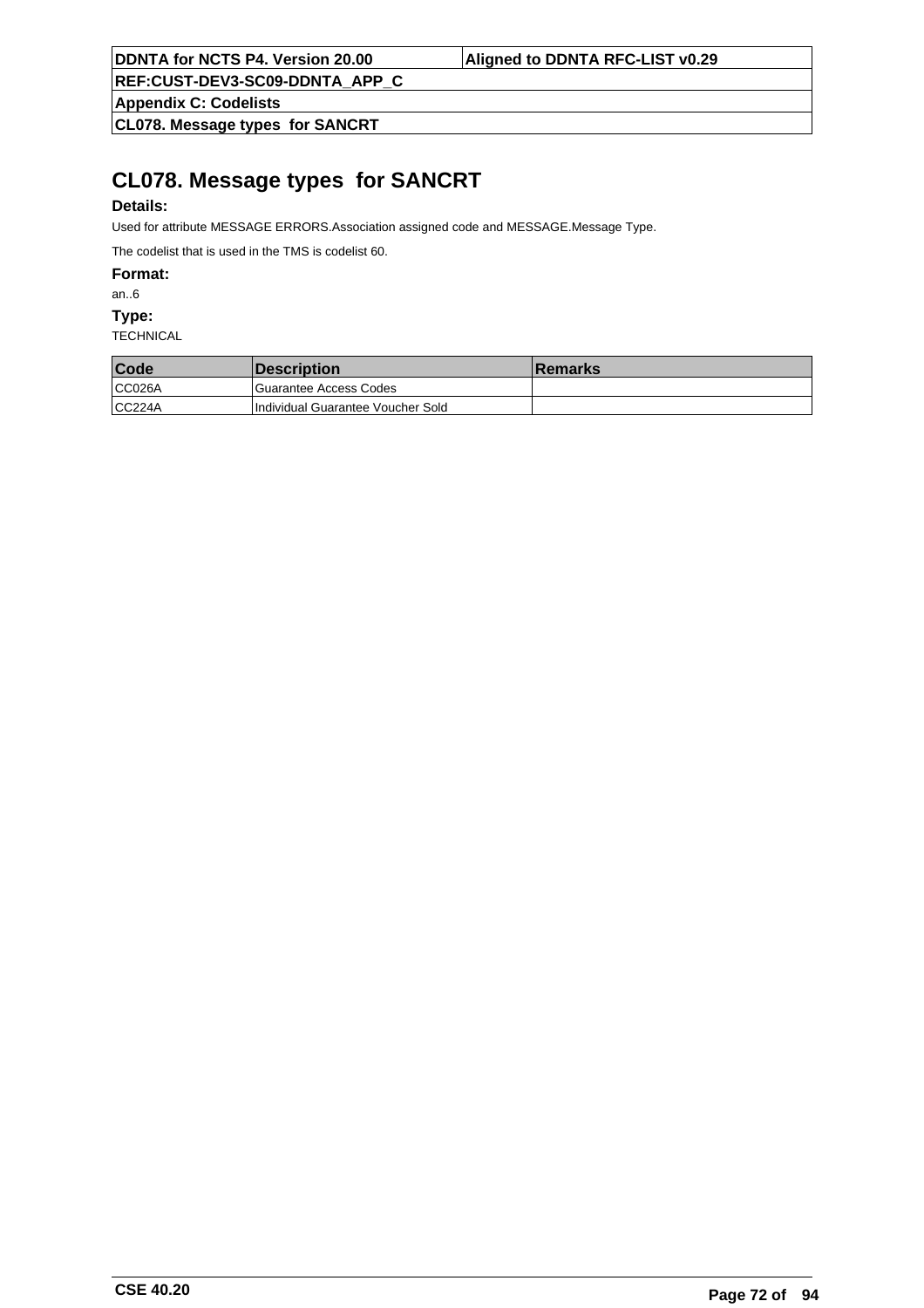**REF:CUST-DEV3-SC09-DDNTA\_APP\_C**

**Appendix C: Codelists**

**CL079. System Unavailability Type**

# **CL079. System Unavailability Type**

## **Details:**

Used for the attribute SYSTEM UNAVAILABILITY.System Unavailability Type.

### **Format:**

a1

### **Type:**

| Code | Description                      | <b>IRemarks</b> |
|------|----------------------------------|-----------------|
| ١N   | Business service not implemented |                 |
| ١s   | Scheduled Unavailability         |                 |
| ΙU   | Unscheduled Unavailability       |                 |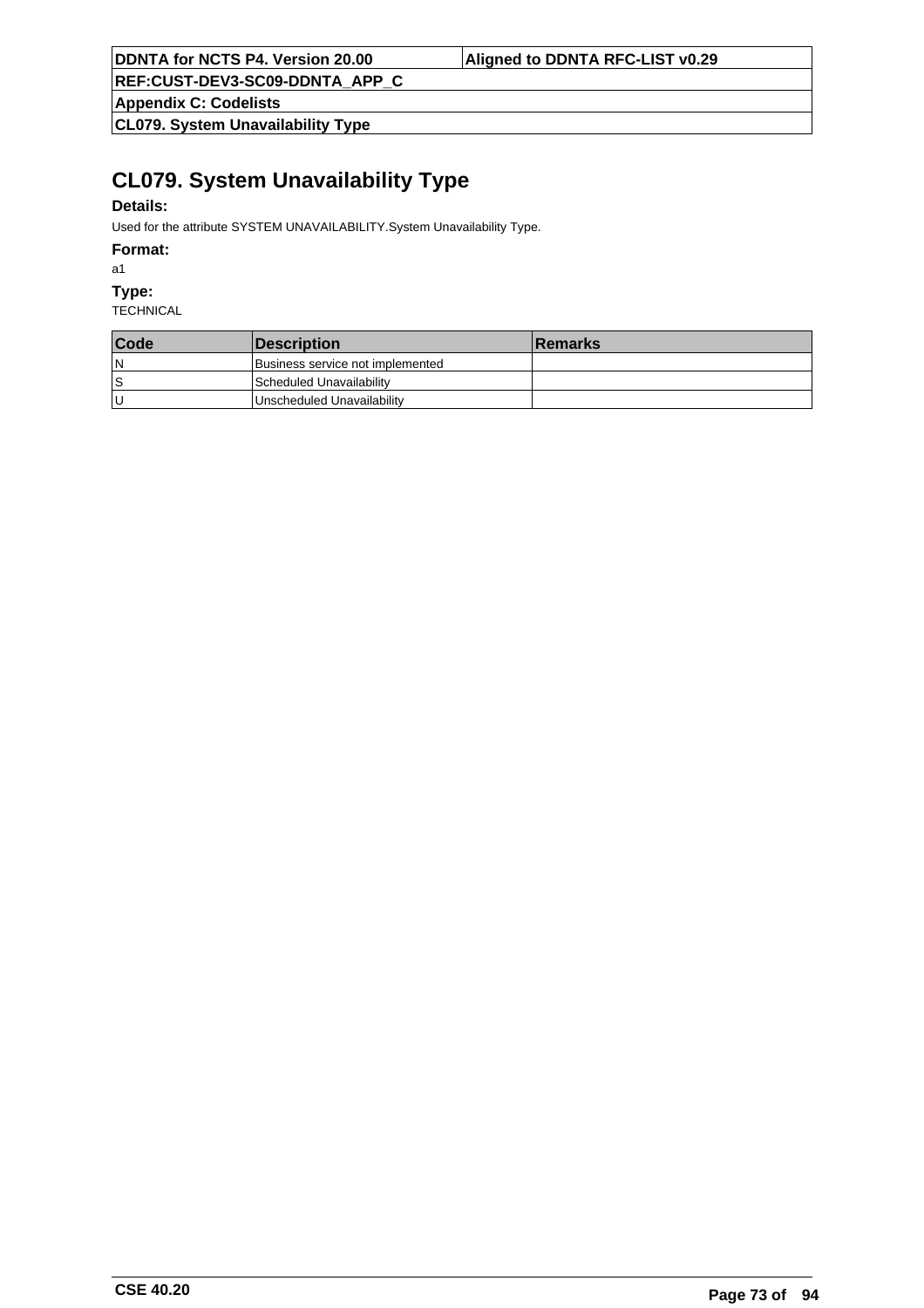**REF:CUST-DEV3-SC09-DDNTA\_APP\_C**

**Appendix C: Codelists**

**CL080. UNOH Languages**

# **CL080. UNOH Languages**

## **Details:**

Codes for those languages that utilise the UNOH (Latin-4) character set.

### **Format:**

a2

## **Type:**

| Code       | Description           | <b>Remarks</b> |
|------------|-----------------------|----------------|
| <b>IET</b> | <sup>I</sup> Estonian |                |
| דוו        | Lithuanian            |                |
| <b>ILV</b> | Latvian               |                |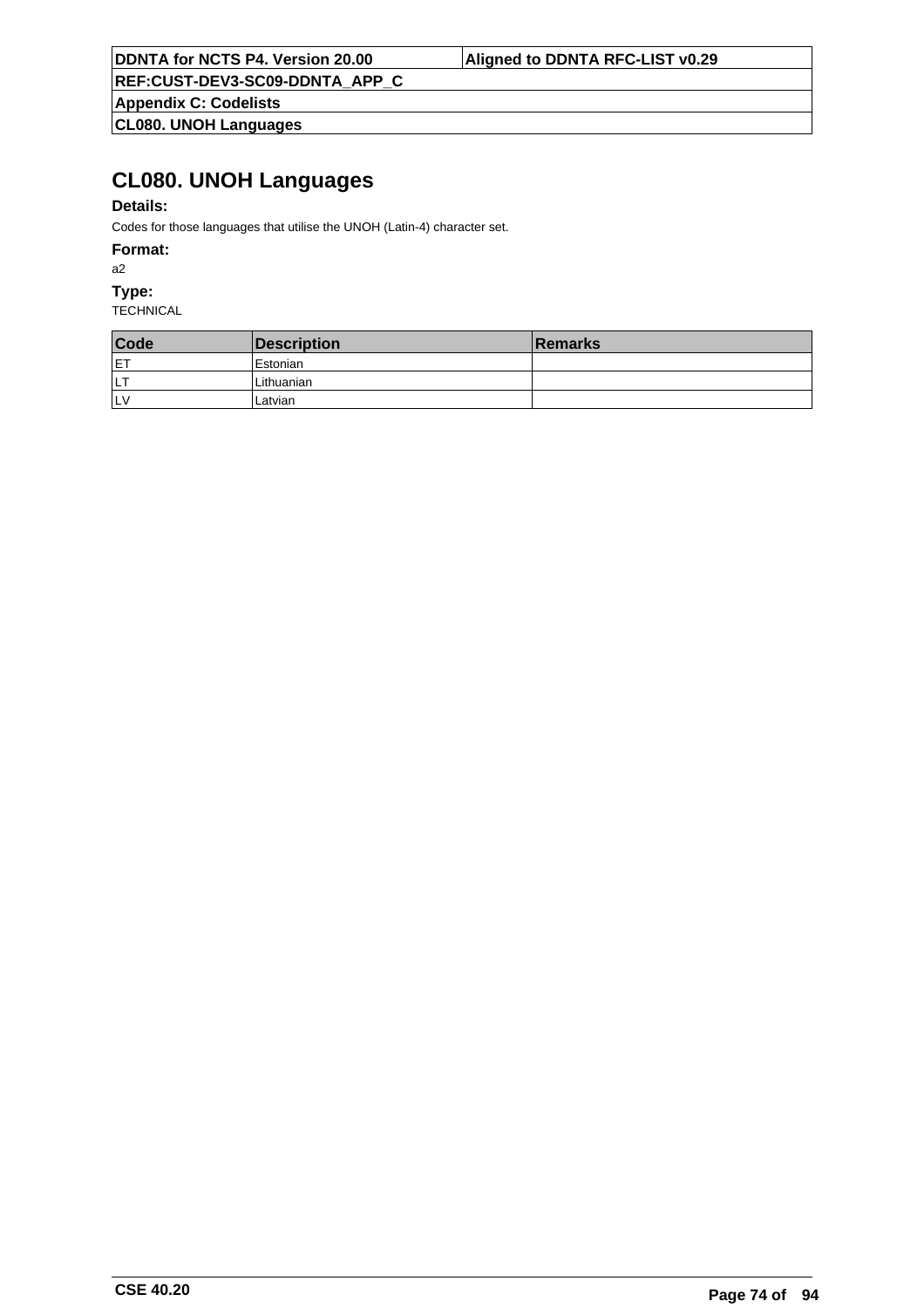**Appendix C: Codelists CL081. CS/MIS status**

# **CL081. CS/MIS status**

## **Details:**

Used to represent the statuses that CS/MIS supports.

### **Format:**

an2

## **Type:**

| Code           | <b>Description</b>                                                          | <b>Remarks</b> |
|----------------|-----------------------------------------------------------------------------|----------------|
| lcm            | Control Results Sent by Office of Destination<br>(been completed by a IE18) |                |
| CN             | Cancelled (manually within CS/MIS or by a IE10)                             |                |
| INF            | No results                                                                  |                |
| <b>PN</b>      | Open (movements with status neither Closed nor<br>Released nor Arrived)     |                |
| lum            | Under Enguiry Reminder (awaiting answer to<br>IE105, no IE59 or IE63 sent)  |                |
| IUQ.           | Under Enquiry Request (awaiting answer to<br>IE104, no IE59 or IE63 sent)   |                |
| UR.            | Under Recovery Procedure (IE63 is sent)                                     |                |
| W <sub>0</sub> | Released (Awaiting IE06/IE10 for at least M<br>days)                        |                |
| l W8           | Arrived (Awaiting IE18 for at least N days)                                 |                |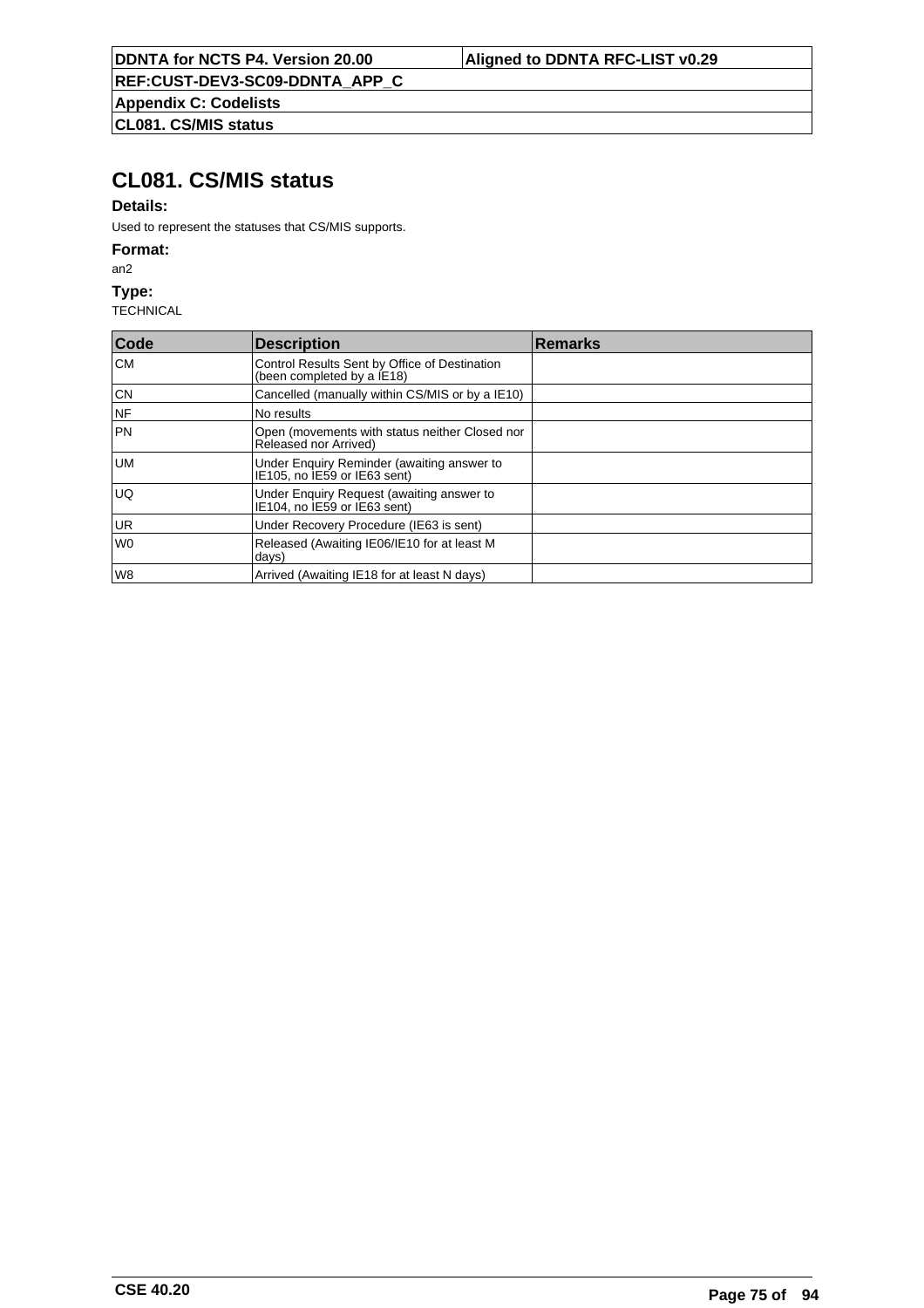**REF:CUST-DEV3-SC09-DDNTA\_APP\_C**

**Appendix C: Codelists**

**CL082. CSI returned code**

# **CL082. CSI returned code**

## **Details:**

Used to represent the CSI returned code for the CSI report messages.

### **Format:**

n1

### **Type:**

| Code | Description                                               | <b>Remarks</b> |
|------|-----------------------------------------------------------|----------------|
| ١O   | CSI successful in both sending and receiving<br>gateways; |                |
|      | CSI erroneous:                                            |                |
| 12   | Not exists in the sending or receiving gateway;           |                |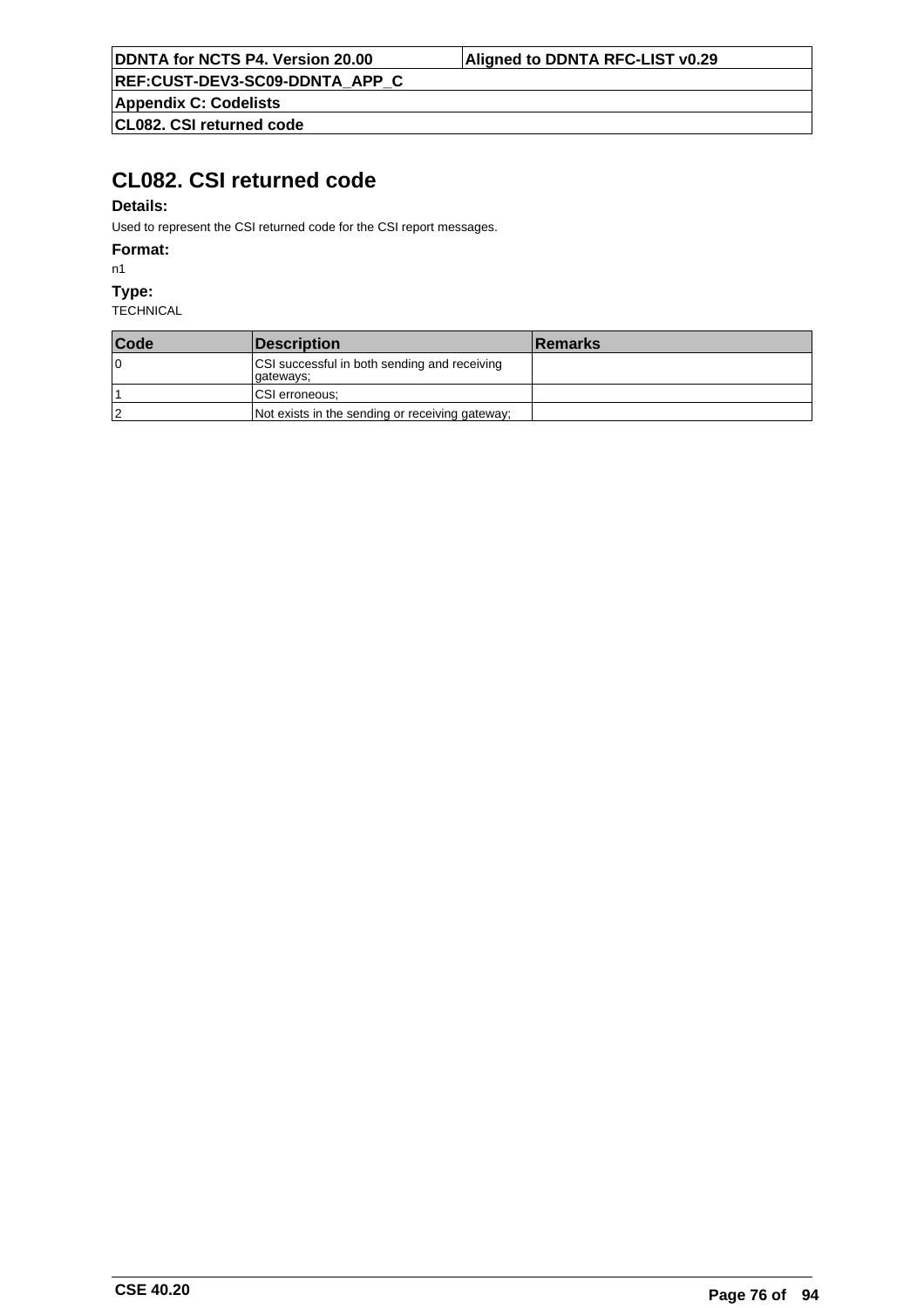**REF:CUST-DEV3-SC09-DDNTA\_APP\_C**

**Appendix C: Codelists**

**CL083. MRN Follow up queries (Role A & Role B)**

# **CL083. MRN Follow up queries (Role A & Role B)**

## **Details:**

Used to represent the roles in the MRN Follow up queries.

### **Format:**

a2

### **Type:**

| Code      | Description             | Remarks |
|-----------|-------------------------|---------|
| CA        | Competent Authority     |         |
| DE        | Departure               |         |
| DS        | Destination             |         |
| HA        | <b>Higher Authority</b> |         |
| NR        | No Role                 |         |
| <b>TR</b> | Transit                 |         |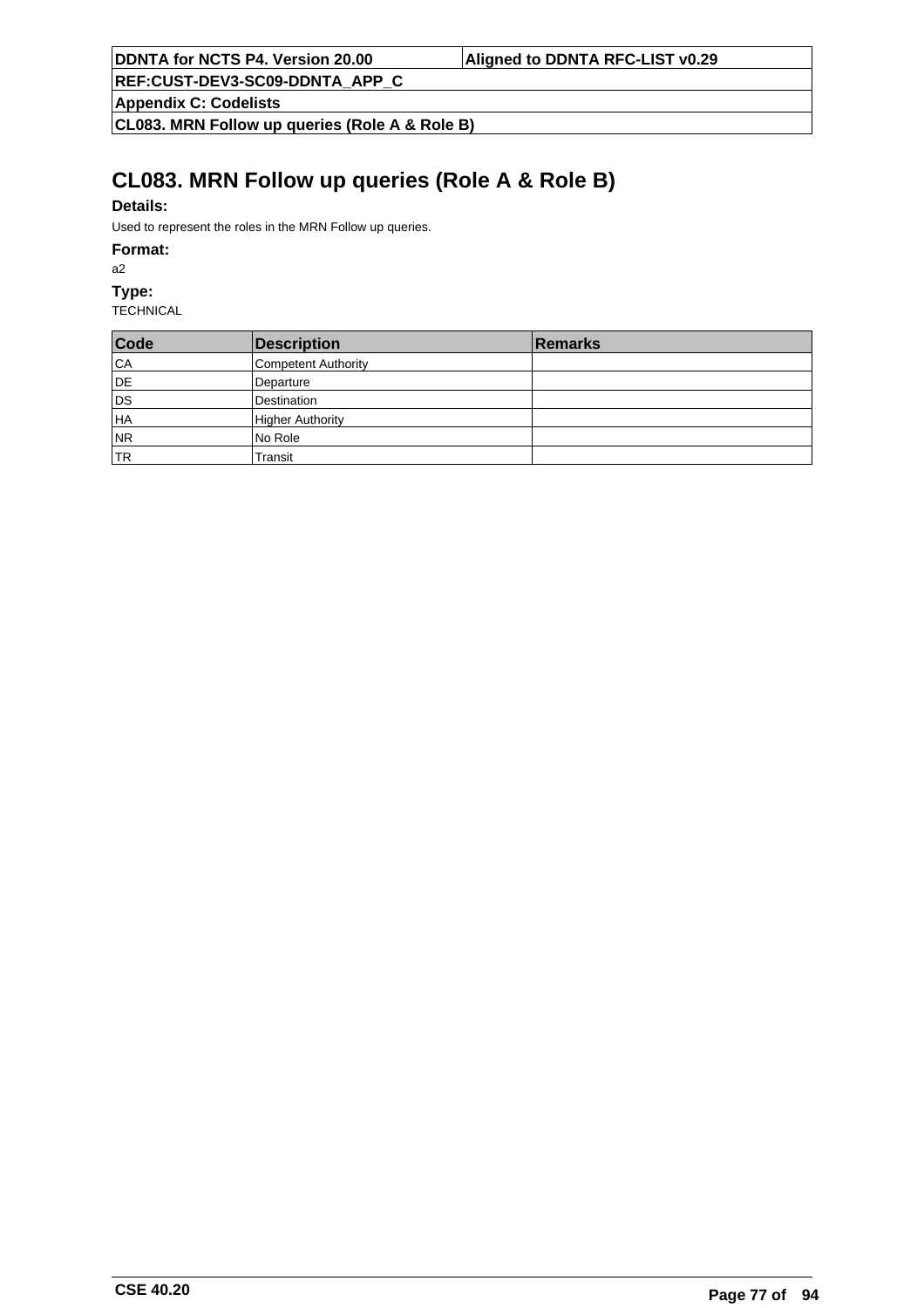**REF:CUST-DEV3-SC09-DDNTA\_APP\_C**

**Appendix C: Codelists**

**CL084. CS/MIS status explanation code**

# **CL084. CS/MIS status explanation code**

## **Details:**

Used to represent the reason that no MRN query results were returned.

### **Format:**

n..2

### **Type:**

| Code | Description                                                                | <b>Remarks</b> |
|------|----------------------------------------------------------------------------|----------------|
|      | The requested MRN is not compliant to the MRN<br>algorithm;                |                |
| 12   | The requested MRN does not exist in the CS/MIS<br>database;                |                |
| lЗ   | The requested MRN was found but it does not<br>match the query parameters; |                |
| 14   | The period of request is not well formatted;                               |                |
| 5    | The 'period to' data item is less than the 'period<br>from' data item;     |                |
| 6    | The roles specified are identical.                                         |                |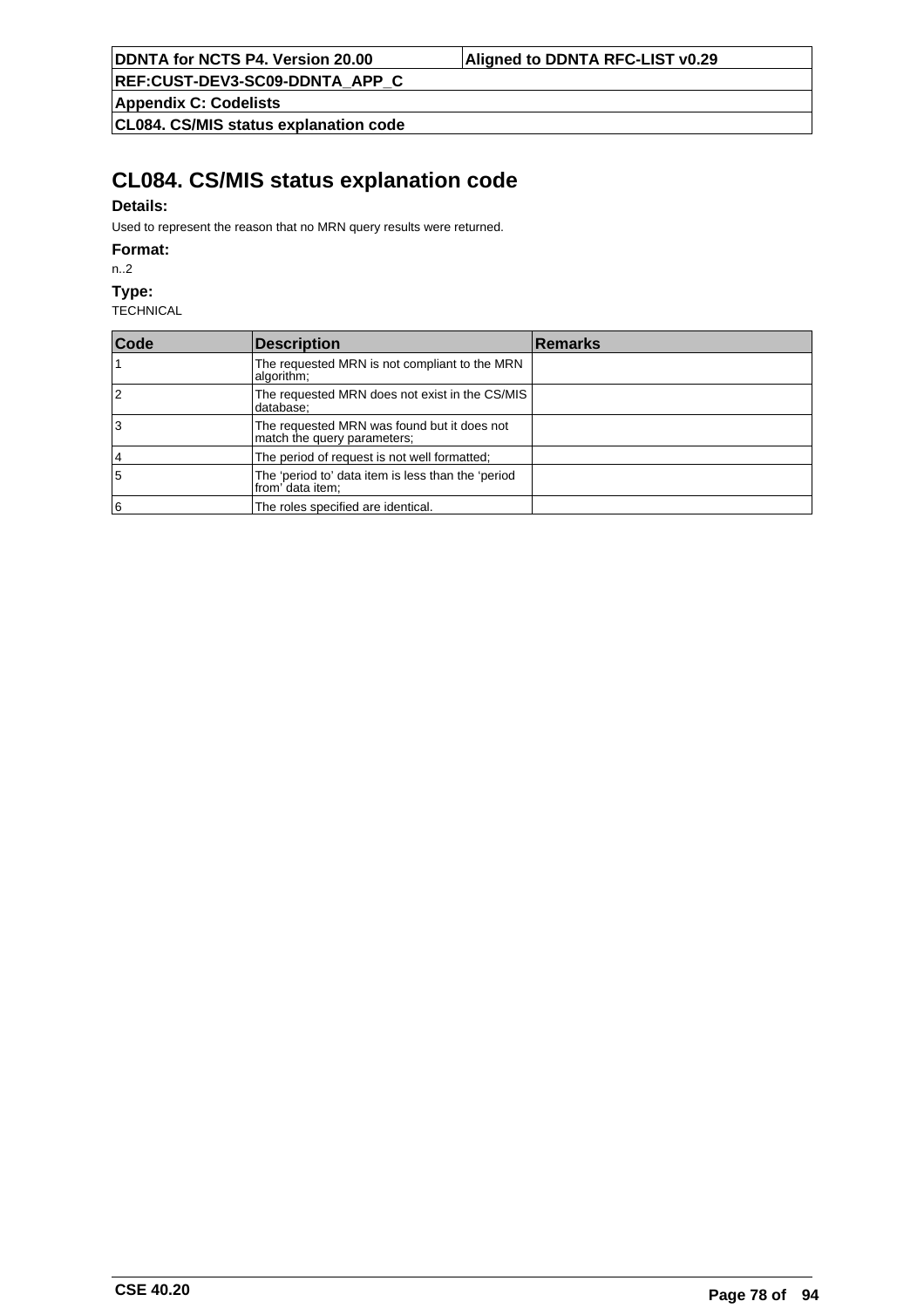## **Aligned to DDNTA RFC-LIST v0.29**

**REF:CUST-DEV3-SC09-DDNTA\_APP\_C**

**Appendix C: Codelists**

**CL085. UNOE languages**

# **CL085. UNOE languages**

## **Details:**

Codes for those languages that utilise the UNOE (ISO/IEC 8859-5 Latin/Cyrillic alphabet) character set.

### **Format:**

a2

**Type:**

| Code | Description        | ∣Remarks |
|------|--------------------|----------|
| BG   | Bulgarian          |          |
| lmk  | <b>IMacedonian</b> |          |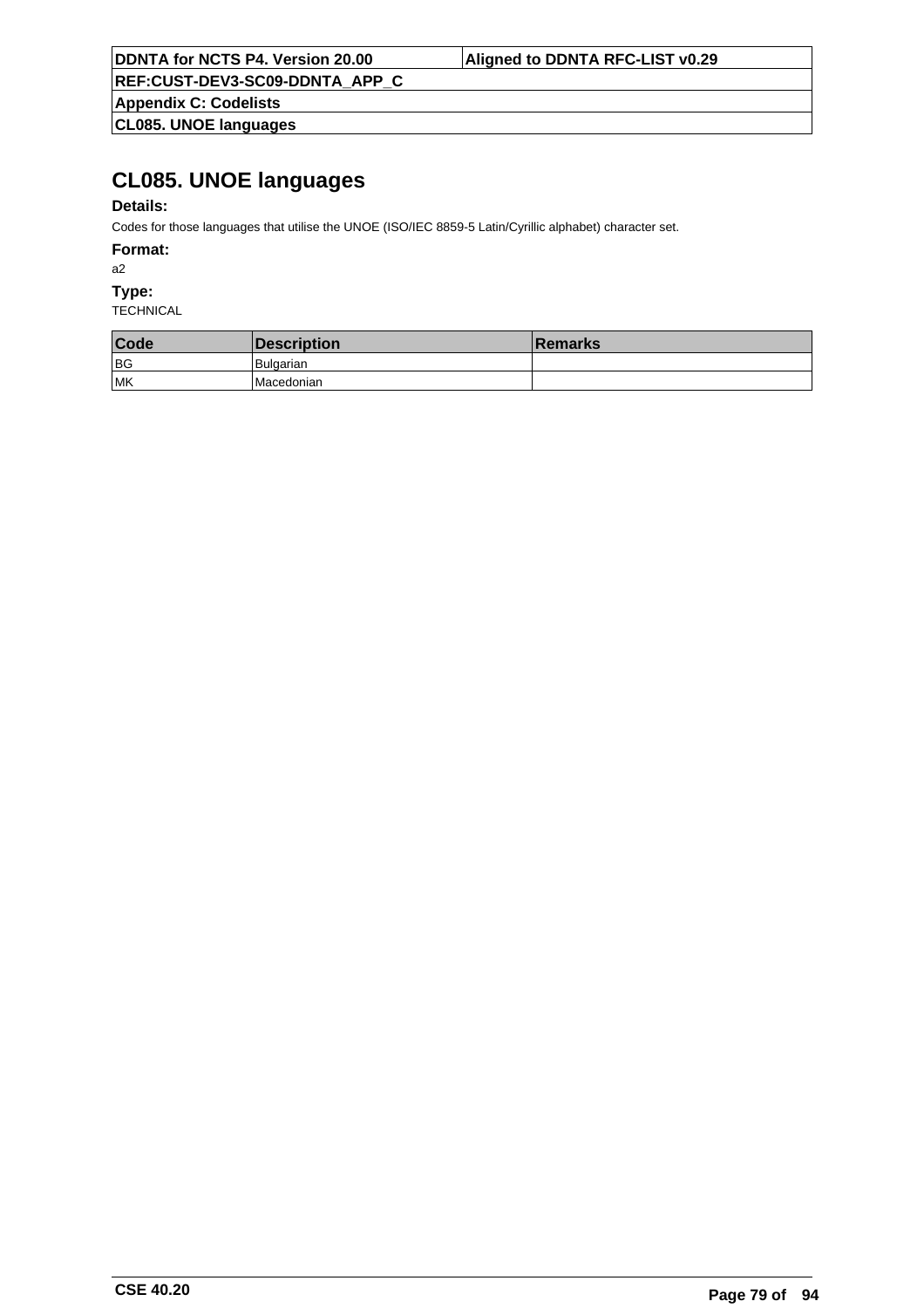| DDNTA for NCTS P4. Version 20.00 | Aligned to DDNTA RFC-LIST v0.29 |
|----------------------------------|---------------------------------|
| --- AUA- --VA AAAA --VIII - A    |                                 |

**Appendix C: Codelists**

**CL094. Representative status code**

# **CL094. Representative status code**

## **Details:**

Codelist is maintained in CS/RD2. Values are shown for illustration only.

### **Format:**

n1

**Type:**

| Code | <i><b>Description</b></i>                | <b>Remarks</b> |
|------|------------------------------------------|----------------|
| 12   | Representative – direct representation   |                |
| Ι3   | Representative – indirect representation |                |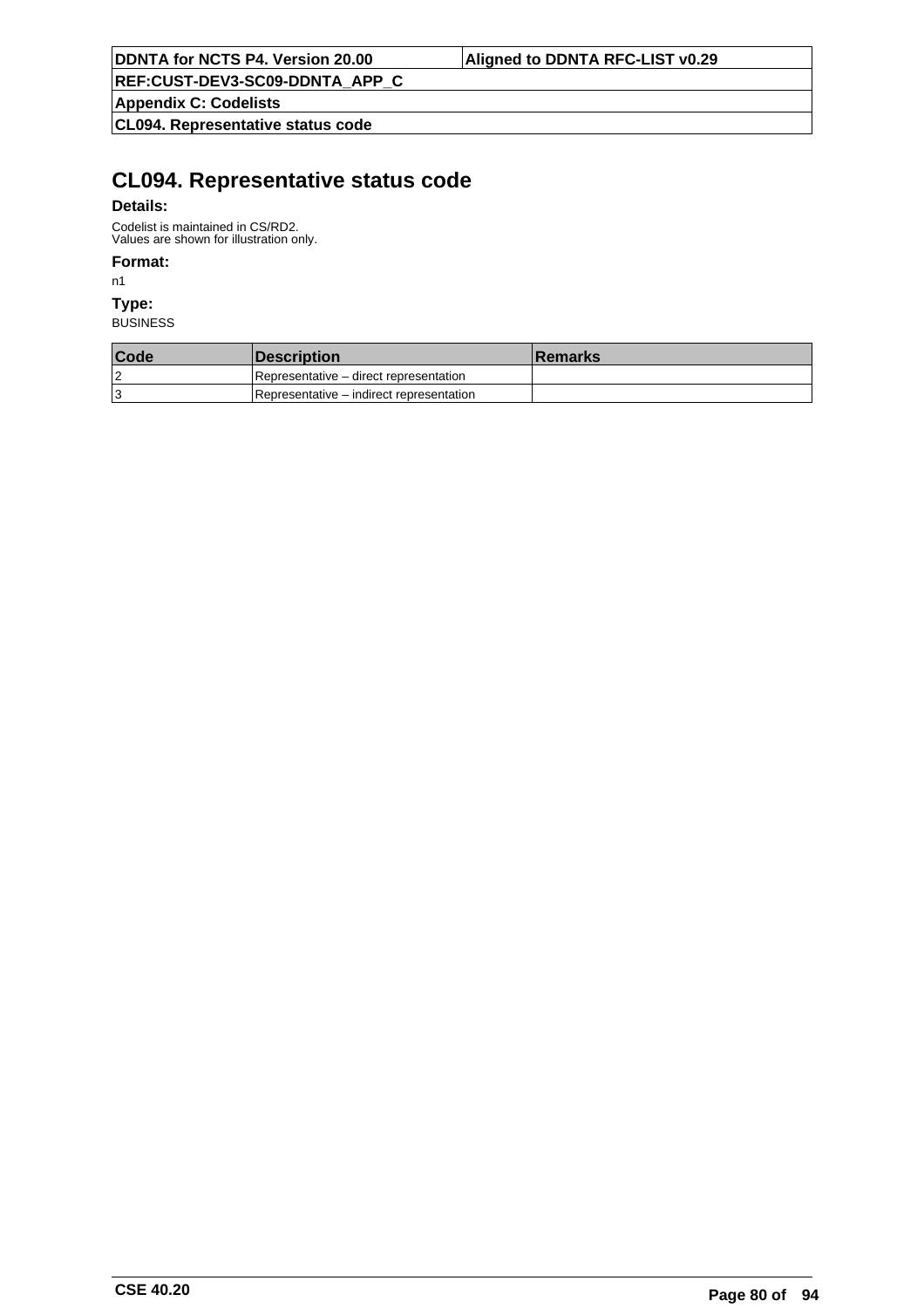**Appendix C: Codelists**

**CL095. Risk analysis result code**

# **CL095. Risk analysis result code**

### **Details:**

"Values for the 1-4 digits: Some code values will be defined at Common Domain level, other values can be defined at National Domain level.

Values at common domain level (codes to be used for C-Messages) will be defined by the Risk Management Framework project. Values for the last digit:" Codelist is maintained in CS/RD2. Values are shown for illustration only.

**Format:**

an1

## **Type:**

| Code | <i><b>Description</b></i>                                                                                        | <b>Remarks</b> |
|------|------------------------------------------------------------------------------------------------------------------|----------------|
| l O  | INo risk identified                                                                                              |                |
| ١N   | National risk analysis results. ('N' shall also be<br>lused in case of national profile random risk<br>analysis) |                |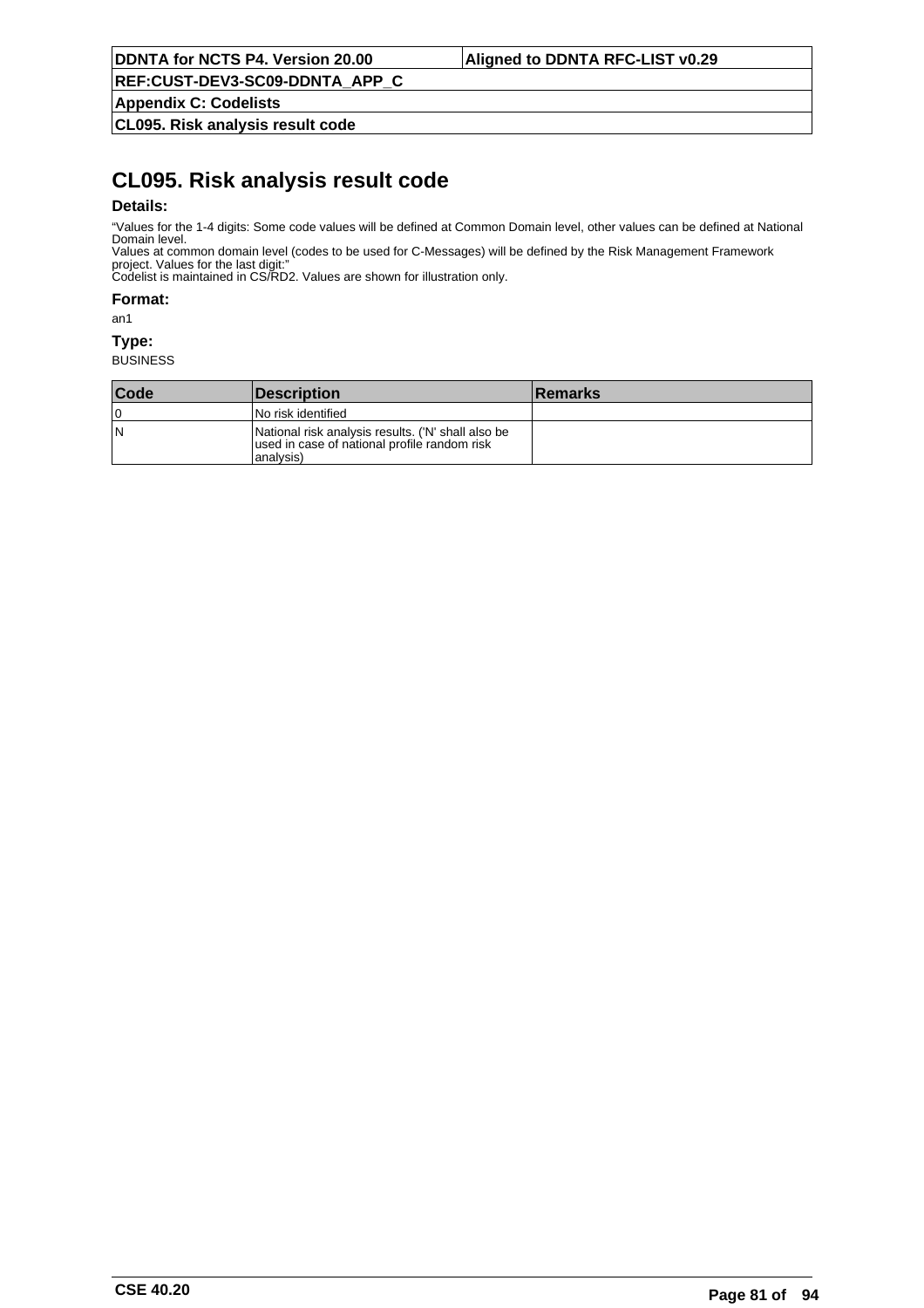| DDNTA for NCTS P4. Version 20.00      | Aligned to DDNTA RFC-LIST v0.29 |
|---------------------------------------|---------------------------------|
| <b>REF:CUST-DEV3-SC09-DDNTA APP C</b> |                                 |
| Appendix C: Codelists                 |                                 |

**CL096. Specific circumstance indicator**

# **CL096. Specific circumstance indicator**

## **Details:**

Regulation 1875/2006. Codelist is maintained in CS/RD2. Values are shown for illustration only.

### **Format:**

a1

**Type:**

| Code | Description            | <b>Remarks</b> |
|------|------------------------|----------------|
| ١c   | Road mode of transport |                |
| ۱D   | Rail mode of transport |                |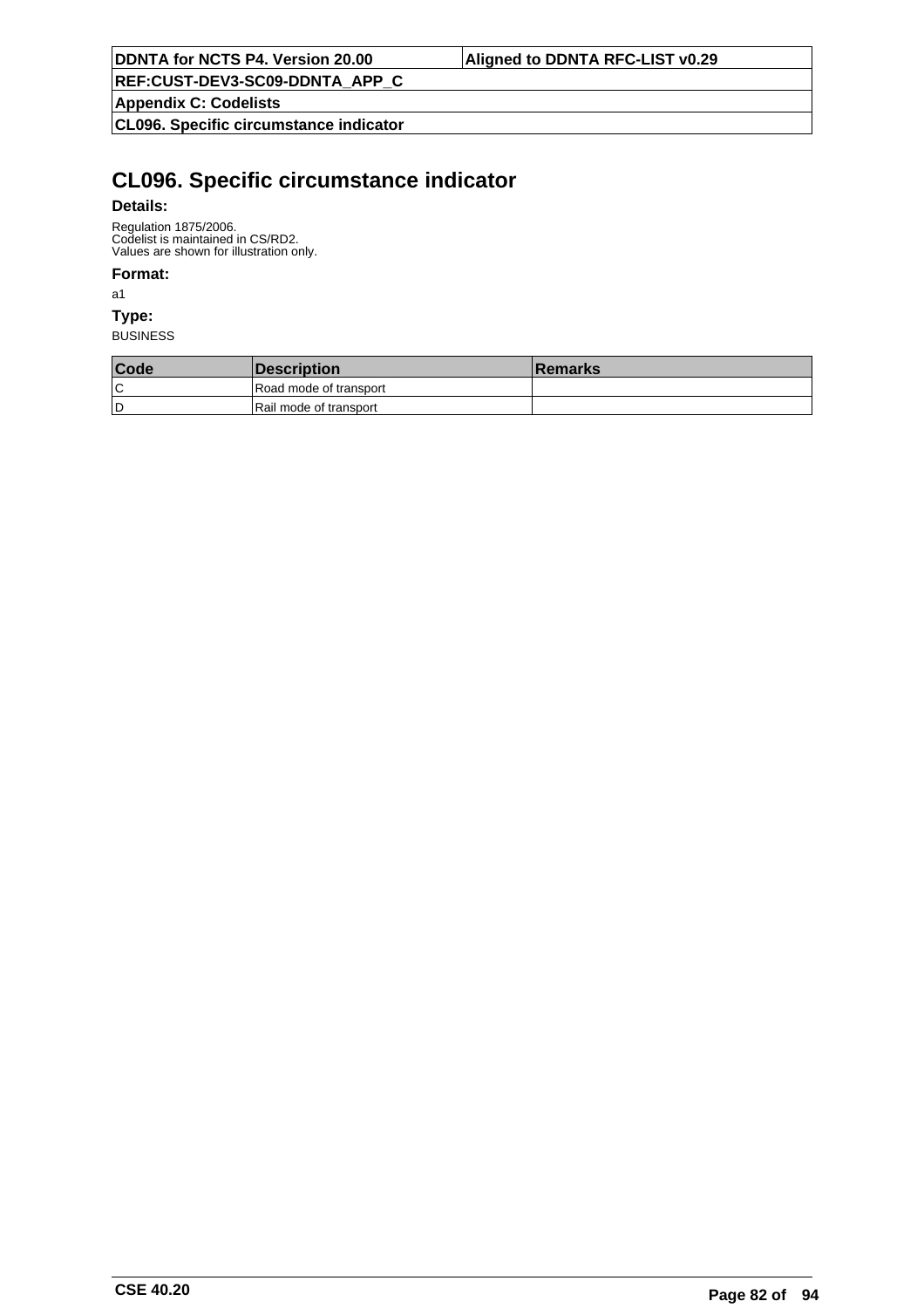**Appendix C: Codelists CL105. Day in the week**

# **CL105. Day in the week**

**Details:**

## **Format:**

n1

**Type:** TECHNICAL

| Code           | <b>Description</b> | Remarks |
|----------------|--------------------|---------|
| ⊧1             | Monday             |         |
| 2              | Tuesday            |         |
| 3              | Wednesday          |         |
| 4              | Thursday           |         |
| 5              | Friday             |         |
| 6              | Saturday           |         |
| $\overline{7}$ | Sunday             |         |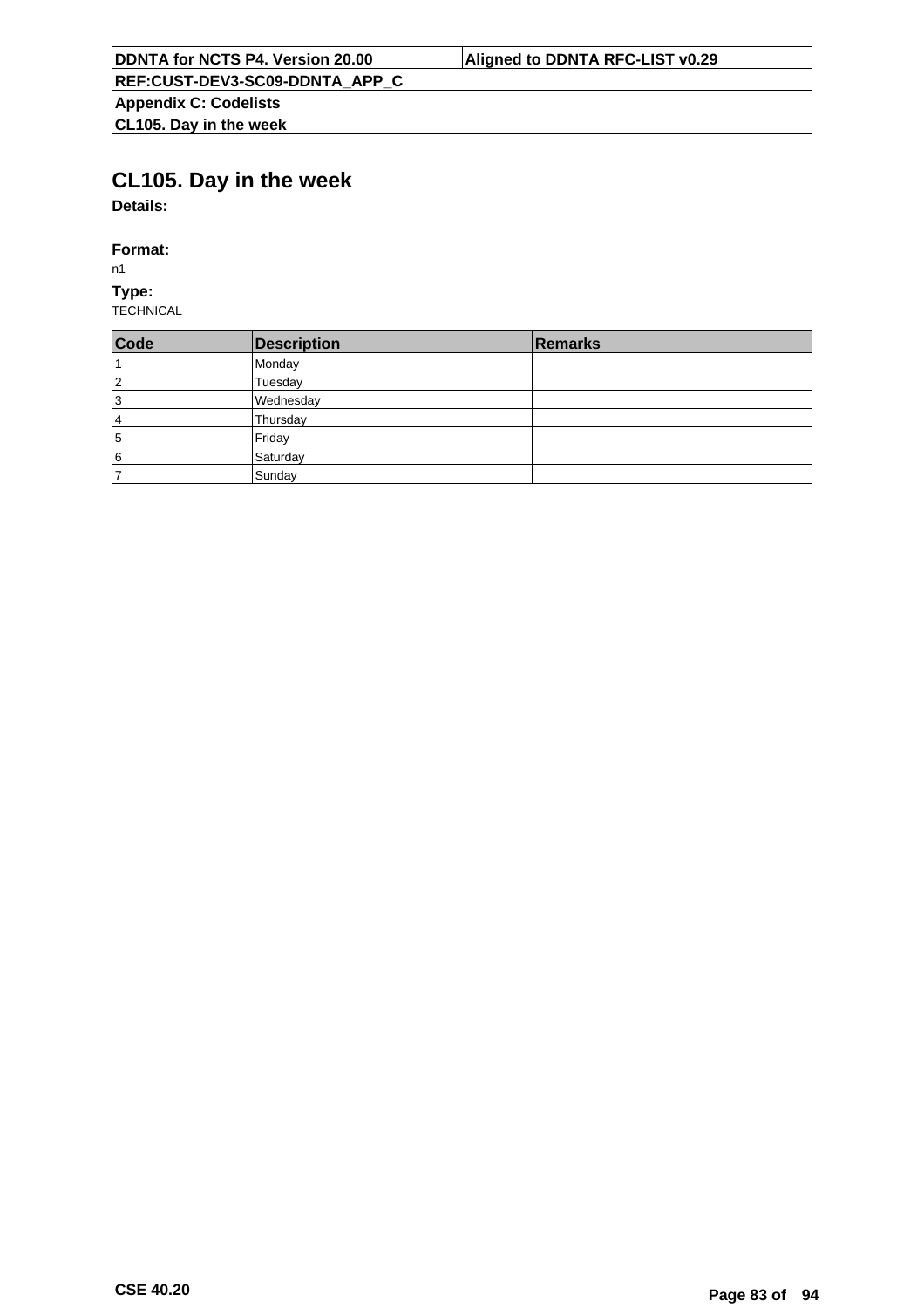| <b>DDNTA for NCTS P4. Version 20.00</b> |  |
|-----------------------------------------|--|
|-----------------------------------------|--|

## **Aligned to DDNTA RFC-LIST v0.29**

**REF:CUST-DEV3-SC09-DDNTA\_APP\_C**

**Appendix C: Codelists**

**CL110. UNOG languages**

# **CL110. UNOG languages**

## **Details:**

Codes for those languages that utilise the UNOG (ISO/IEC 8859-3 Latin alphabet No.3) character set.

### **Format:**

a2

## **Type:**

| Code       | <b>Description</b> | <b>Remarks</b> |
|------------|--------------------|----------------|
| <b>IMT</b> | l Maltese          |                |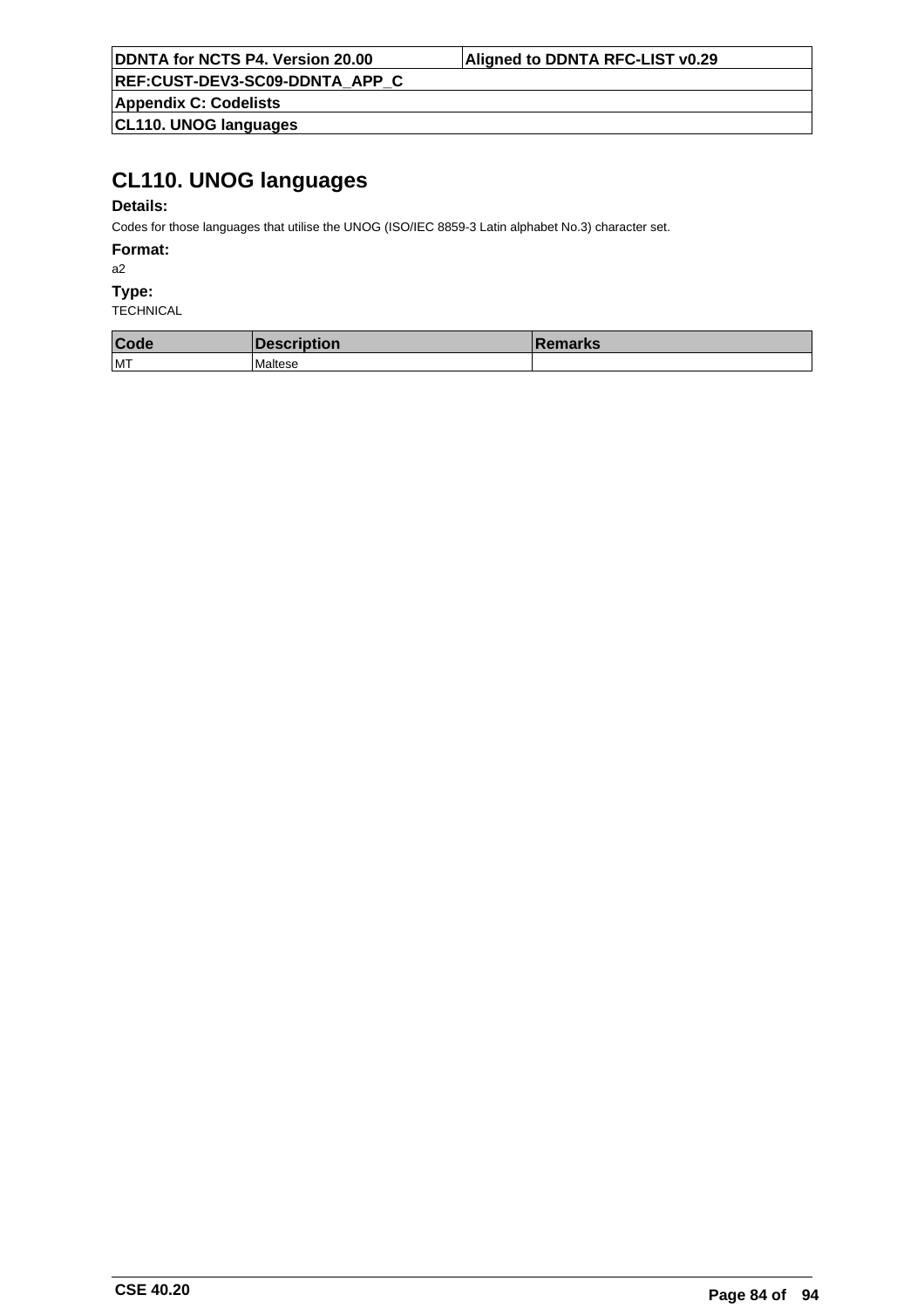**REF:CUST-DEV3-SC09-DDNTA\_APP\_C**

**Appendix C: Codelists**

**CL111. UNOC languages**

# **CL111. UNOC languages**

## **Details:**

Codes for those languages that utilise the UNOC (ISO/IEC 8859-1 Latin alphabet No.1) character set.

### **Format:**

a2

## **Type:**

| Code                                                                                                            | <b>Description</b> | Remarks |
|-----------------------------------------------------------------------------------------------------------------|--------------------|---------|
| CA                                                                                                              | Catalan            |         |
| $\overline{\mathsf{DA}}$                                                                                        | Danish             |         |
| DE                                                                                                              | German             |         |
|                                                                                                                 | English            |         |
| EN<br>FI<br>FR<br>FR                                                                                            | Spanish            |         |
|                                                                                                                 | Finnish            |         |
|                                                                                                                 | French             |         |
| G A                                                                                                             | Irish              |         |
|                                                                                                                 | Icelandic          |         |
|                                                                                                                 | Italian            |         |
|                                                                                                                 | Dutch              |         |
|                                                                                                                 | Norwegian          |         |
| $\frac{15}{17}$ $\frac{17}{10}$ $\frac{10}{19}$ $\frac{12}{19}$ $\frac{12}{19}$ $\frac{12}{19}$ $\frac{12}{19}$ | Portuguese         |         |
| sv                                                                                                              | Swedish            |         |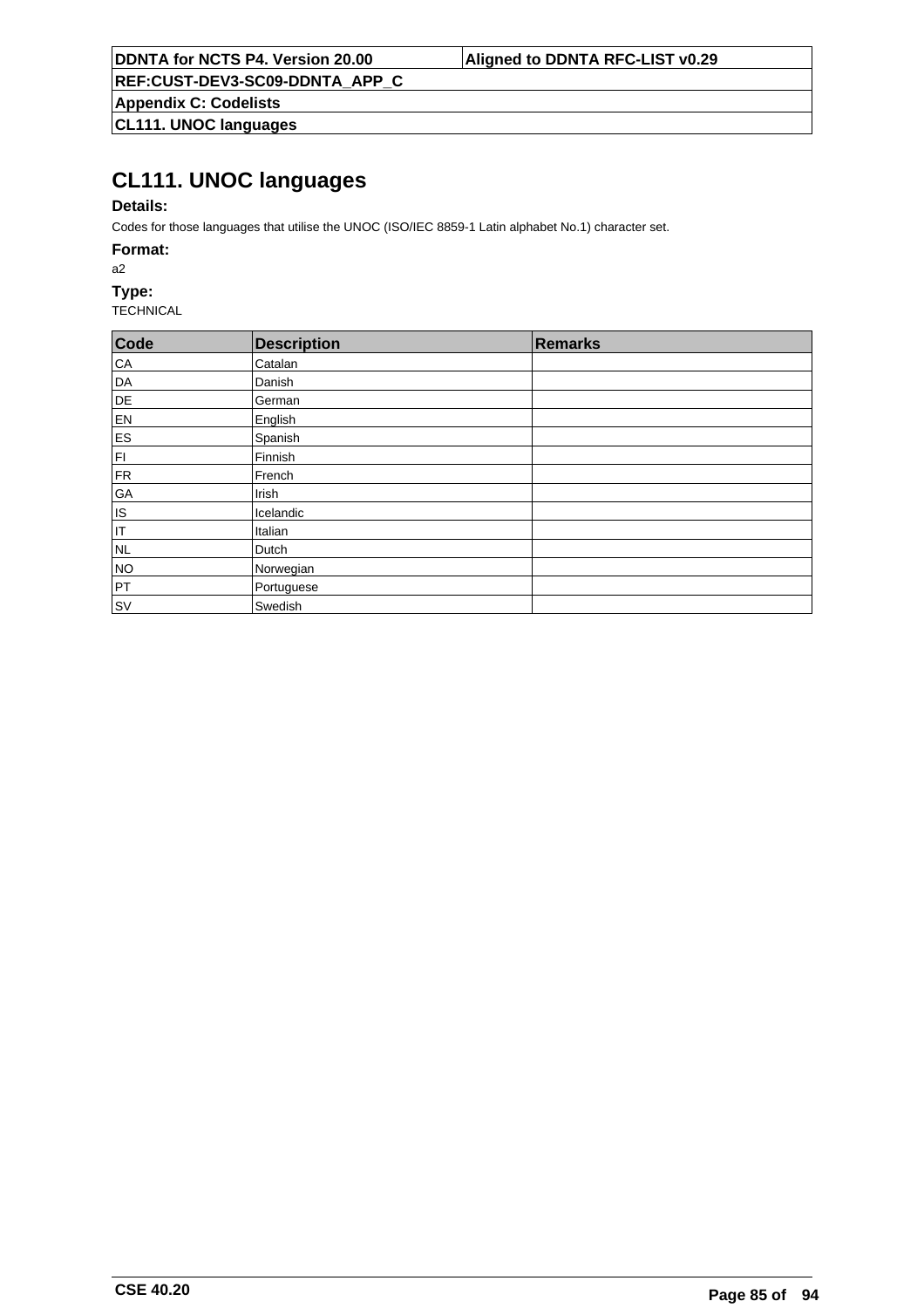**Appendix C: Codelists**

**CL116. Transport charges - Method of payment**

# **CL116. Transport charges - Method of payment**

## **Details:**

Commission Regulation (EC) 1875/2006. Codelist is maintained in CS/RD2. Values are shown for illustration only.

### **Format:**

a1

**Type:**

| Code | Description            | ∣Remarks |
|------|------------------------|----------|
| A    | I Payment in cash      |          |
| B    | Payment by credit card |          |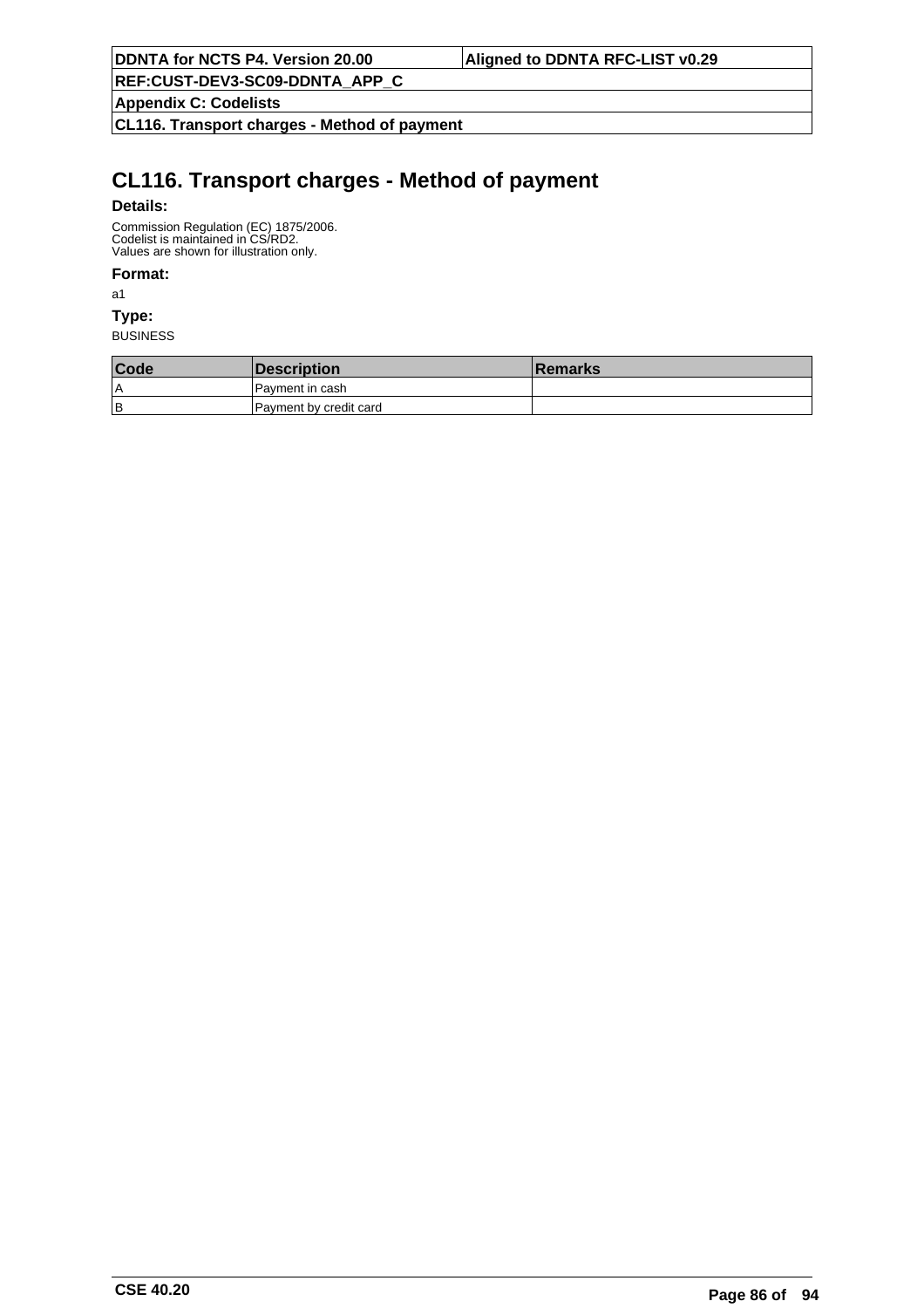| Aligned to DDNTA RFC-LIST v0.29 |
|---------------------------------|
|                                 |

**DDNTA for NCTS P4. Version 20.00** 

**Appendix C: Codelists CL117. Security indicator**

# **CL117. Security indicator**

**Details:**

## **Format:**

n1

## **Type:**

| Code | <i><b>Description</b></i>                             | <b>Remarks</b> |
|------|-------------------------------------------------------|----------------|
|      | Declaration used for safety and security<br> purposes |                |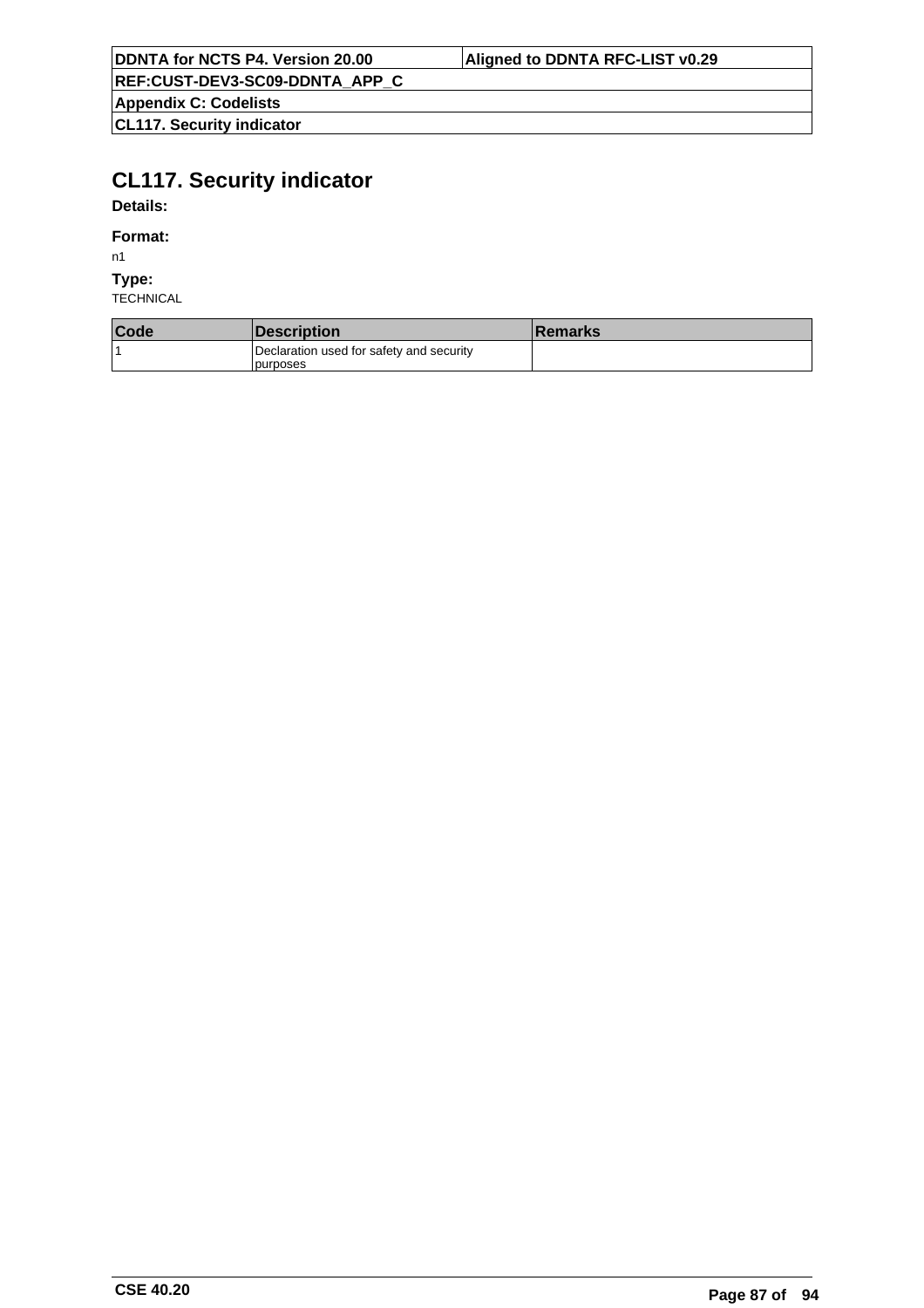| DDNTA for NCTS P4. Version 20.00      | <b>Aligned to DDNTA RFC-LIST v0.29</b> |
|---------------------------------------|----------------------------------------|
| <b>REF:CUST-DEV3-SC09-DDNTA APP C</b> |                                        |

**Appendix C: Codelists**

**CL118. Requested information code**

# **CL118. Requested information code**

## **Details:**

Codelist is maintained in CS/RD2. Values are shown for illustration only.

## **Format:**

n1

**Type:**

| Code | <i><b>Description</b></i>         | <b>Remarks</b> |
|------|-----------------------------------|----------------|
|      | Detailed goods description needed |                |
| 2    | Copy of the Invoice needed        |                |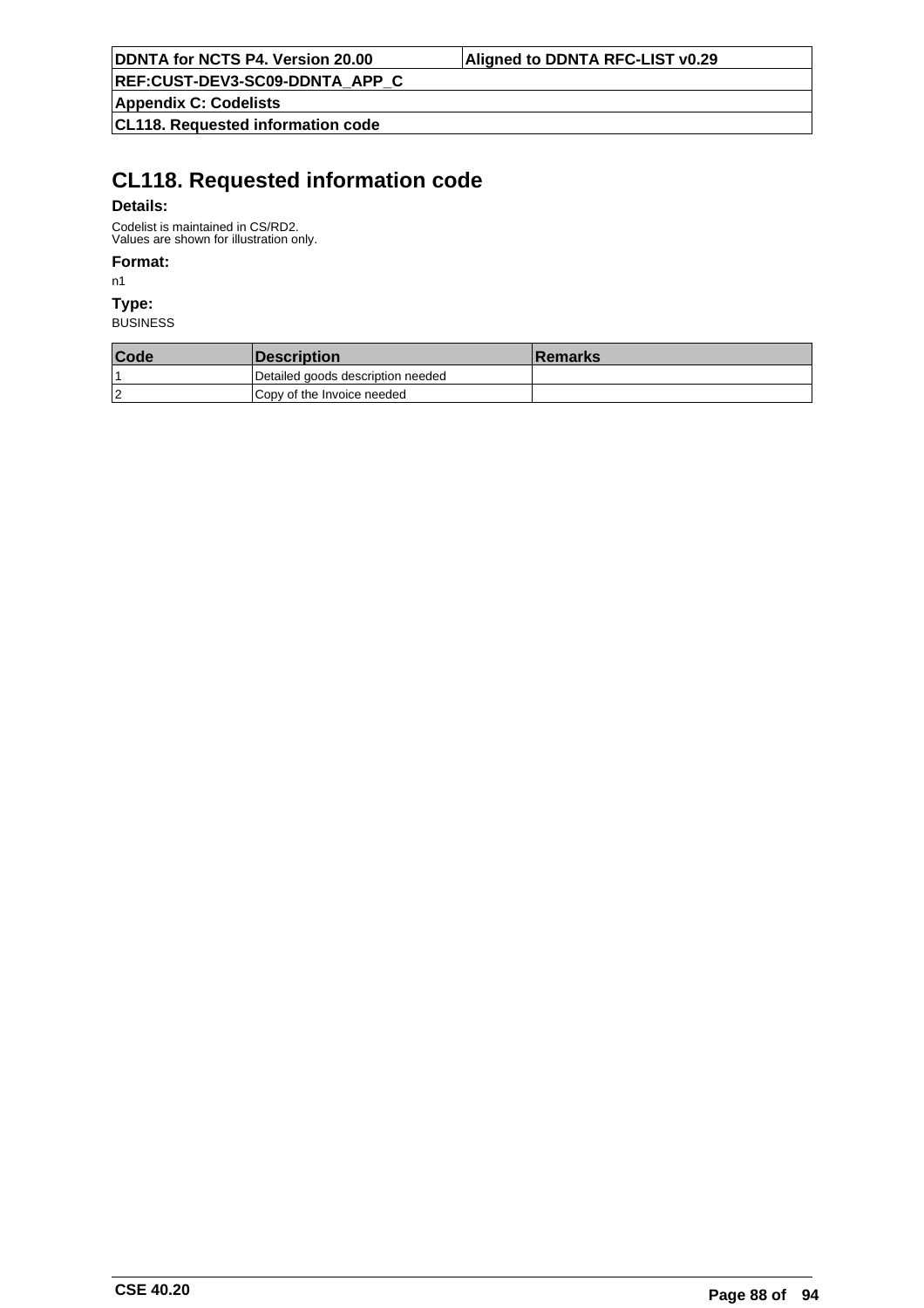**Appendix C: Codelists CL119. Information Code**

# **CL119. Information Code**

## **Details:**

Codelist is maintained in CS/RD2. Values are shown for illustration only.

## **Format:**

n2

## **Type:**

| Code | <i><b>Description</b></i>                                  | <b>Remarks</b> |
|------|------------------------------------------------------------|----------------|
| 10   | Requested Additional information #1: see<br>following text |                |
| 11   | Requested Additional information #1 not<br>lavailable      |                |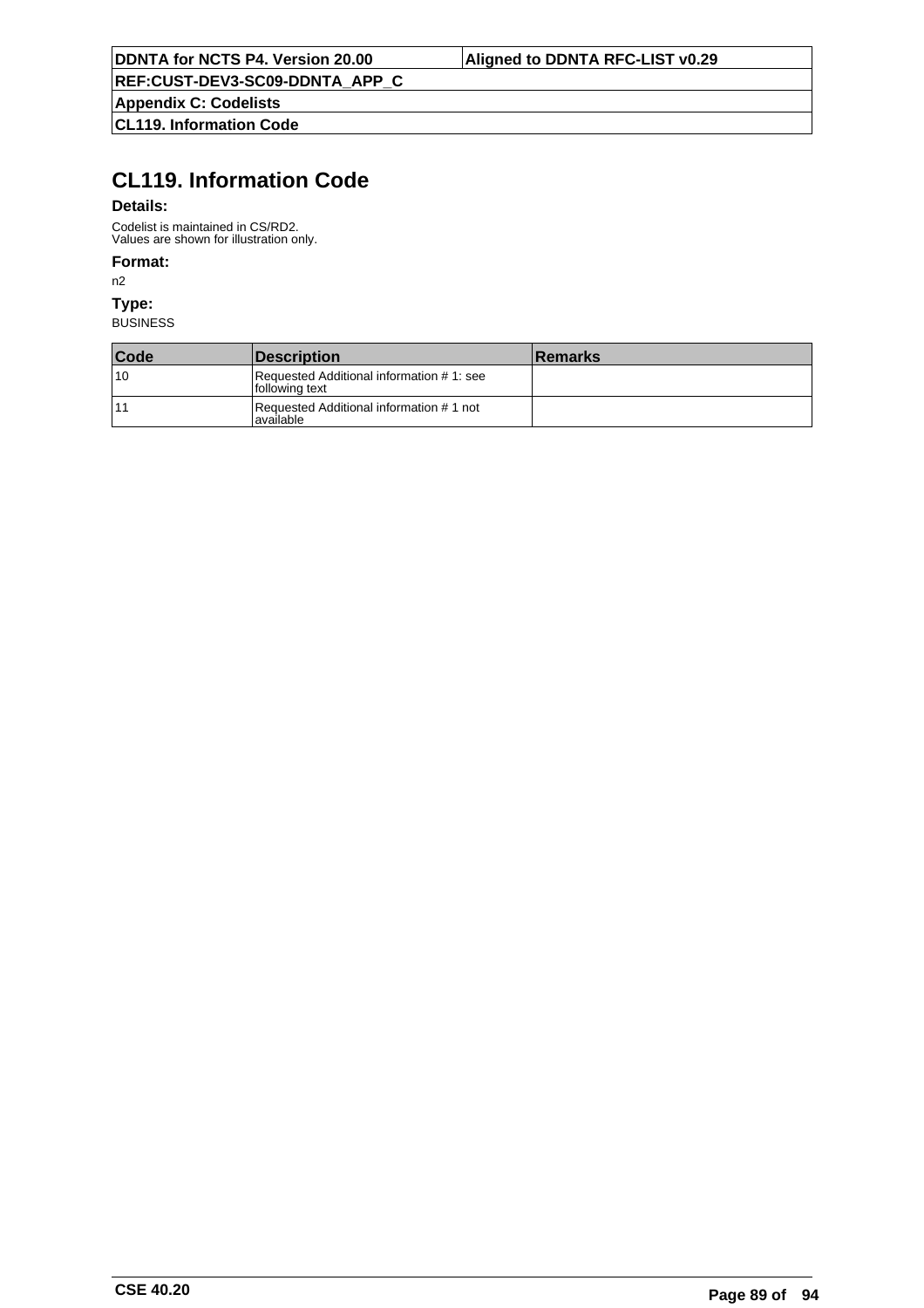**Appendix C: Codelists**

**CL136. Custom System**

# **CL136. Custom System**

## **Details:**

Custom System applicable domain

## **Format:**

n..2

**Type:**

| Code           | Description | Remarks |
|----------------|-------------|---------|
|                | <b>NCTS</b> |         |
| 2              | <b>ECS</b>  |         |
| 3              | <b>ICS</b>  |         |
| $\overline{4}$ | <b>EOS</b>  |         |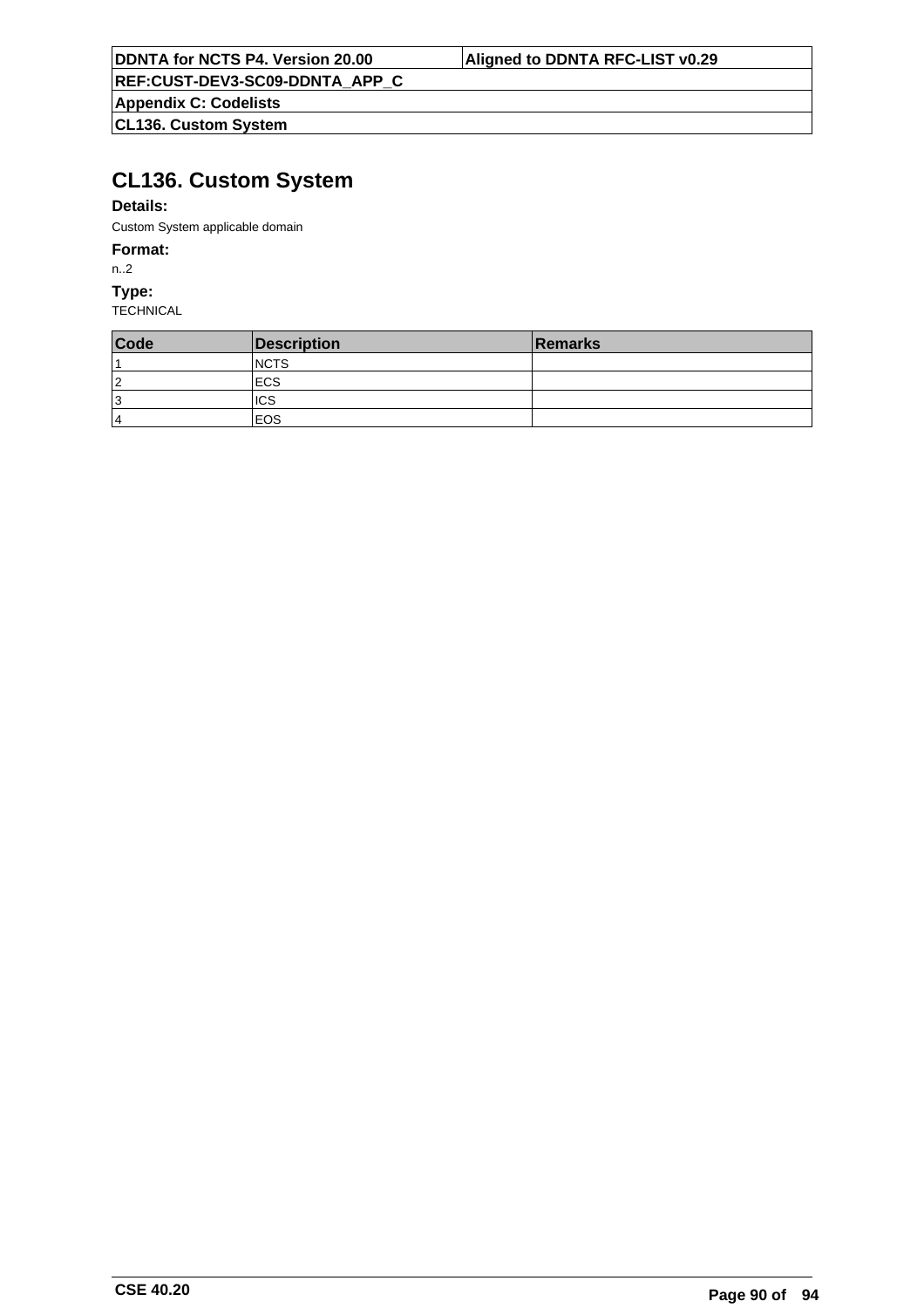## **Aligned to DDNTA RFC-LIST v0.29**

**REF:CUST-DEV3-SC09-DDNTA\_APP\_C**

**Appendix C: Codelists**

**CL137. UNOK Languages**

# **CL137. UNOK Languages**

## **Details:**

Codes for those languages that utilise the UNOK (Turkish) character set.

### **Format:**

a2

### **Type:**

| Code            | <b>Description</b> | ∣Remarks |
|-----------------|--------------------|----------|
| <sup>I</sup> TR | -urkish            |          |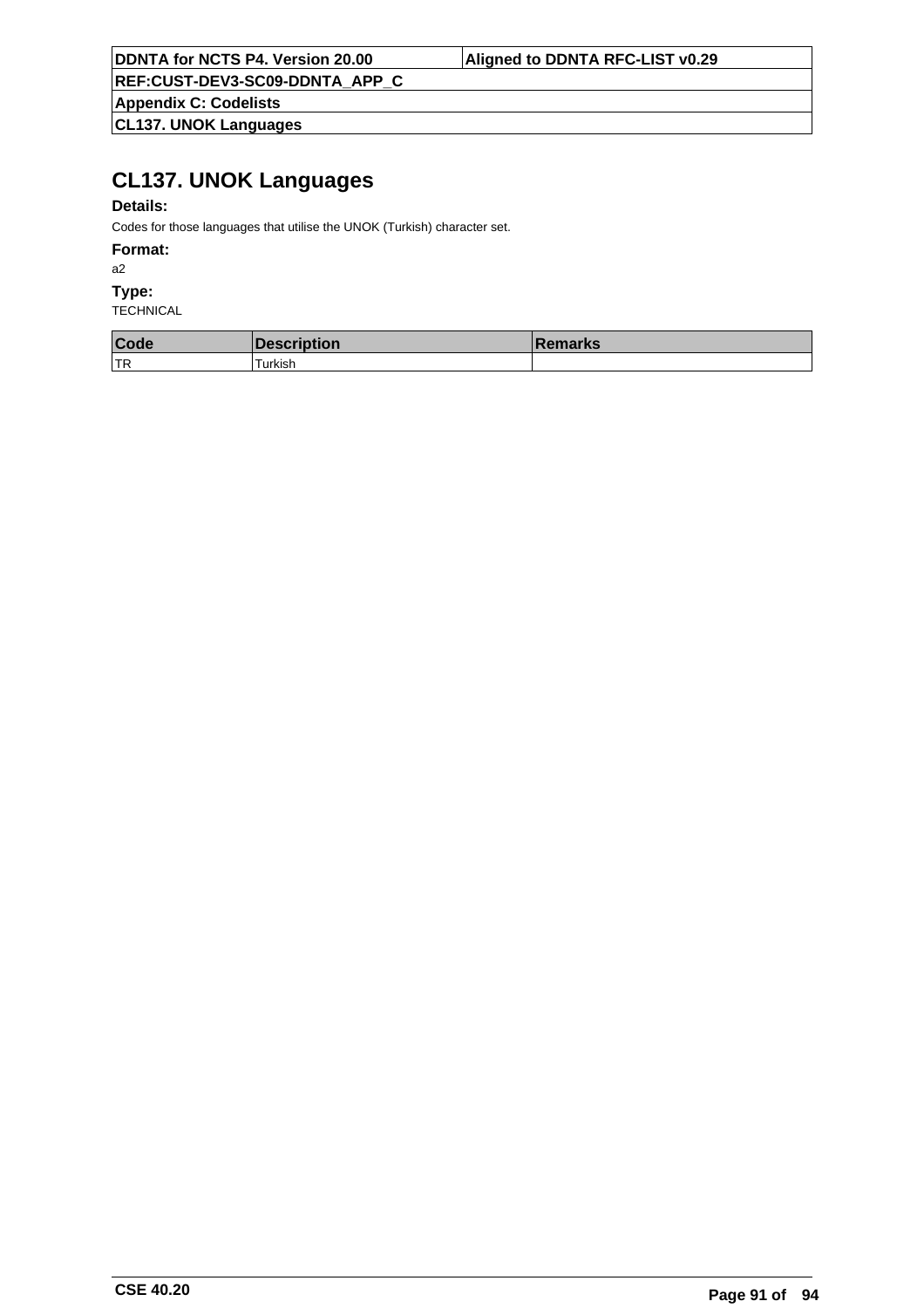**REF:CUST-DEV3-SC09-DDNTA\_APP\_C**

**Appendix C: Codelists**

**CL138. Country Codes (Functioning as 'Contracting parties to the Convention on Common Transit')**

# **CL138. Country Codes (Functioning as 'Contracting parties to the**

# **Convention on Common Transit')**

## **Details:**

It includes the codes of code list CL063 excluding 'AD', 'SJ' and 'SM', and including 'EU'. CL138 = CL063 –SJ –AD – SM + EU Codelist is maintained in CS/RD2. Values are shown for illustration only.

### **Format:**

a2

**Type:**

| Code | $-2$<br>HSCL.<br>JUUI | emarks |
|------|-----------------------|--------|
| ∣ıs  | Hceland               |        |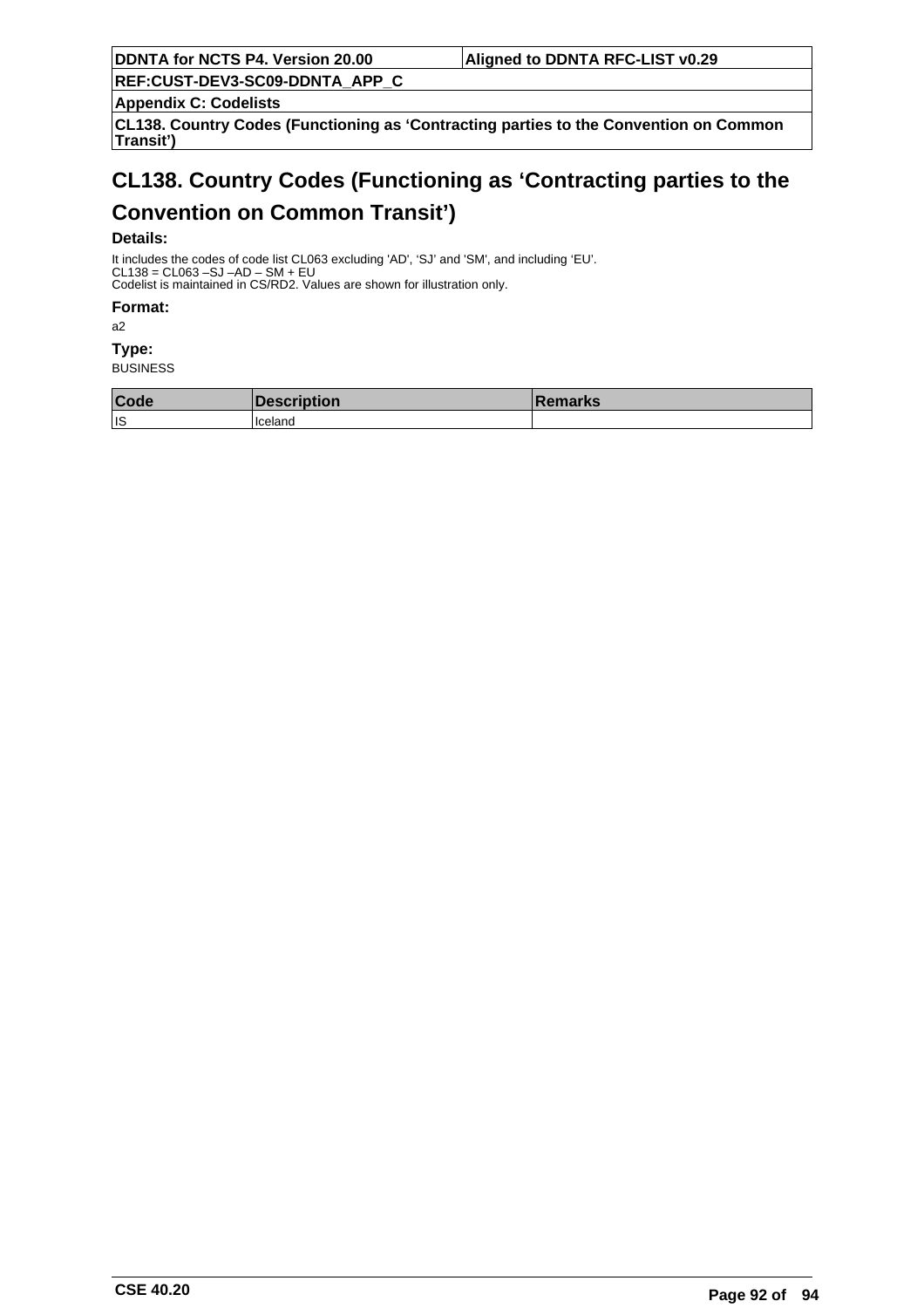| DDNTA for NCTS P4. Version 20.00 |  |
|----------------------------------|--|
|----------------------------------|--|

**Aligned to DDNTA RFC-LIST v0.29** 

**REF:CUST-DEV3-SC09-DDNTA\_APP\_C**

**Appendix C: Codelists**

**CL139. Country Codes (Functioning as 'non-EU common transit countries')**

# **CL139. Country Codes (Functioning as 'non-EU common transit**

# **countries')**

### **Details:**

It includes the codes of codelist CL063 excluding 'AD', 'SM' and 'SJ'. CL139 = CL063 – (AD, SM, SJ). Codelist is maintained in CS/RD2. Values are shown for illustration only.

### **Format:**

a2

## **Type:**

| Code | ੋ*tion      | ∣Remarks |
|------|-------------|----------|
| CH   | Switzerland |          |